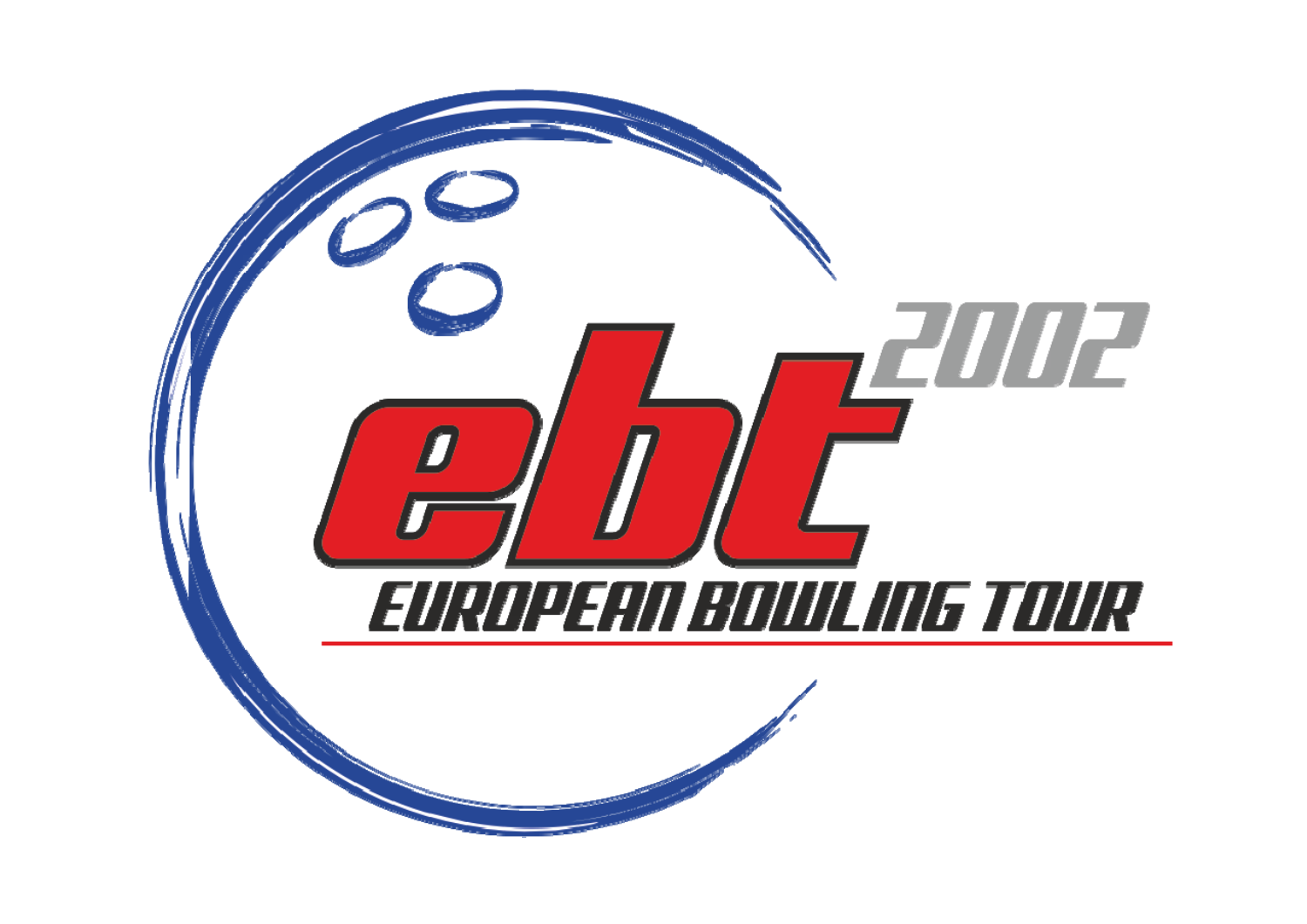| P                       | Last name        | First name     | Federation  | T.  | 01             | 02             | 03 | 04 | 05               | 06             | 07 | 08 | 09             | 10             | $11$           |
|-------------------------|------------------|----------------|-------------|-----|----------------|----------------|----|----|------------------|----------------|----|----|----------------|----------------|----------------|
| $\mathbf 1$             | Lund             | <b>Bettina</b> | Denmark     | 179 | 30             | 30             |    | 10 | $\boldsymbol{6}$ | 6              | 30 | 30 | 18             | 15             | $\overline{4}$ |
| $\overline{2}$          | Petty            | Tanya          | Germany     | 65  | 21             | 10             |    |    | 18               |                |    | 15 |                | $\mathbf{1}$   |                |
| 3                       | Penny            | Kirsten        | England     | 64  |                |                |    |    | 30               |                |    |    |                | $\overline{4}$ | 30             |
| 4                       | <b>Brondsted</b> | <b>Britt</b>   | Denmark     | 60  | 10             |                |    | 6  |                  | 21             |    |    | 15             | 6              | $\overline{2}$ |
| 5                       | Van den Boogaart | Annemiek       | Netherlands | 60  |                | 6              |    | 30 |                  | 12             | 12 |    |                |                |                |
| 6                       | Johnsson         | Helen          | Sweden      | 59  |                | 12             |    | 18 | 5                |                |    |    | $\overline{2}$ | $\overline{4}$ | 18             |
| $\overline{\mathbf{z}}$ | Schwarz          | Patricia       | Germany     | 53  | $\overline{4}$ | 6              | 30 |    | $\overline{2}$   |                |    |    | $\mathbf{1}$   | 5              | 5              |
| 8                       | Tchu             | Iben           | Denmark     | 53  |                |                |    |    | 21               |                |    |    | $\overline{2}$ | 30             |                |
| 9                       | Pöllänen         | Krista         | Finland     | 51  |                |                |    |    |                  |                |    |    | 30             | 21             |                |
| 10                      | Lundèn           | Reija          | Finland     | 49  |                |                | 12 |    | $\overline{4}$   |                |    |    | 12             | 18             | 3              |
| 11                      | Greiner          | Ross           | Netherlands | 46  |                | 15             |    |    |                  | 5              | 21 |    |                | $\overline{4}$ | $\mathbf{1}$   |
| 12                      | Kjeldsen         | Kamilla        | Denmark     | 45  |                |                |    | 15 | $\overline{2}$   | 18             |    |    |                | 10             |                |
| 13                      | <b>Beckel</b>    | Martina        | Germany     | 42  |                | $\mathbf{1}$   |    |    | 3                | $\overline{2}$ |    |    | 21             | 12             | $\mathbf{3}$   |
| 14                      | Mattsson-Baard   | Anna           | Sweden      | 37  | 4              | 5              | 5  |    | $\overline{4}$   | $\overline{4}$ | 15 |    |                |                |                |
| 15                      | Kukkula          | Katriina       | Finland     | 36  | 18             |                | 5  |    | 6                |                |    |    | 6              | $\mathbf{1}$   |                |
| 16                      | Houbo Pedersen   | Lotte          | Denmark     | 35  | $\overline{4}$ |                |    |    | 15               |                | 6  |    | 5              | 3              | $\overline{2}$ |
| 17                      | Olsson           | Susanne        | Sweden      | 34  | 15             | $\overline{2}$ | 5  |    |                  |                |    |    |                |                | 12             |
| 18                      | Haglund          | Linda          | Sweden      | 33  | 3              |                |    |    | $\mathbf{1}$     |                | 18 | 4  | $\mathbf{1}$   |                | 6              |
| 19                      | Abela            | Sue            | Malta       | 31  |                |                |    |    |                  | 30             |    |    |                | $\mathbf{1}$   |                |
| 20                      | Kantola          | Piritta        | Finland     | 25  | $\mathfrak{Z}$ |                | 10 |    | 6                |                |    |    | 6              |                |                |
| 21                      | Pulliainen       | Leena          | Finland     | 24  | 5              |                | 6  |    | $\mathbf{3}$     |                |    |    |                |                | 10             |
| 22                      | Kalliokoski      | Mari           | Finland     | 23  | $\overline{2}$ |                | 21 |    |                  |                |    |    |                |                |                |
| 23                      | de Win           | Angelique      | Netherlands | 22  |                | 18             |    |    |                  |                |    |    |                | $\overline{4}$ |                |
| 24                      | Ginge Jensen     | Mai            | Denmark     | 21  | $\overline{4}$ |                |    | 6  | $\overline{4}$   | 3              |    |    |                |                | $\overline{4}$ |
| 25                      | Göbel            | Alexandra      | Germany     | 21  |                | $\mathbf{1}$   |    |    | 2                | 15             |    | 3  |                |                |                |
| 26                      | Hjelm            | Janni          | Denmark     | 21  |                |                |    | 21 |                  |                |    |    |                |                |                |
| 27                      | Manico           | Bigi           | Switzerland | 21  |                |                |    |    |                  |                |    | 21 |                |                |                |
| 28                      | Saldjian         | Isabelle       | France      | 21  |                | 21             |    |    |                  |                |    |    |                |                |                |
| 29                      | Erlandsson       | Susanne        | Sweden      | 21  |                |                |    |    |                  |                |    |    |                |                | 21             |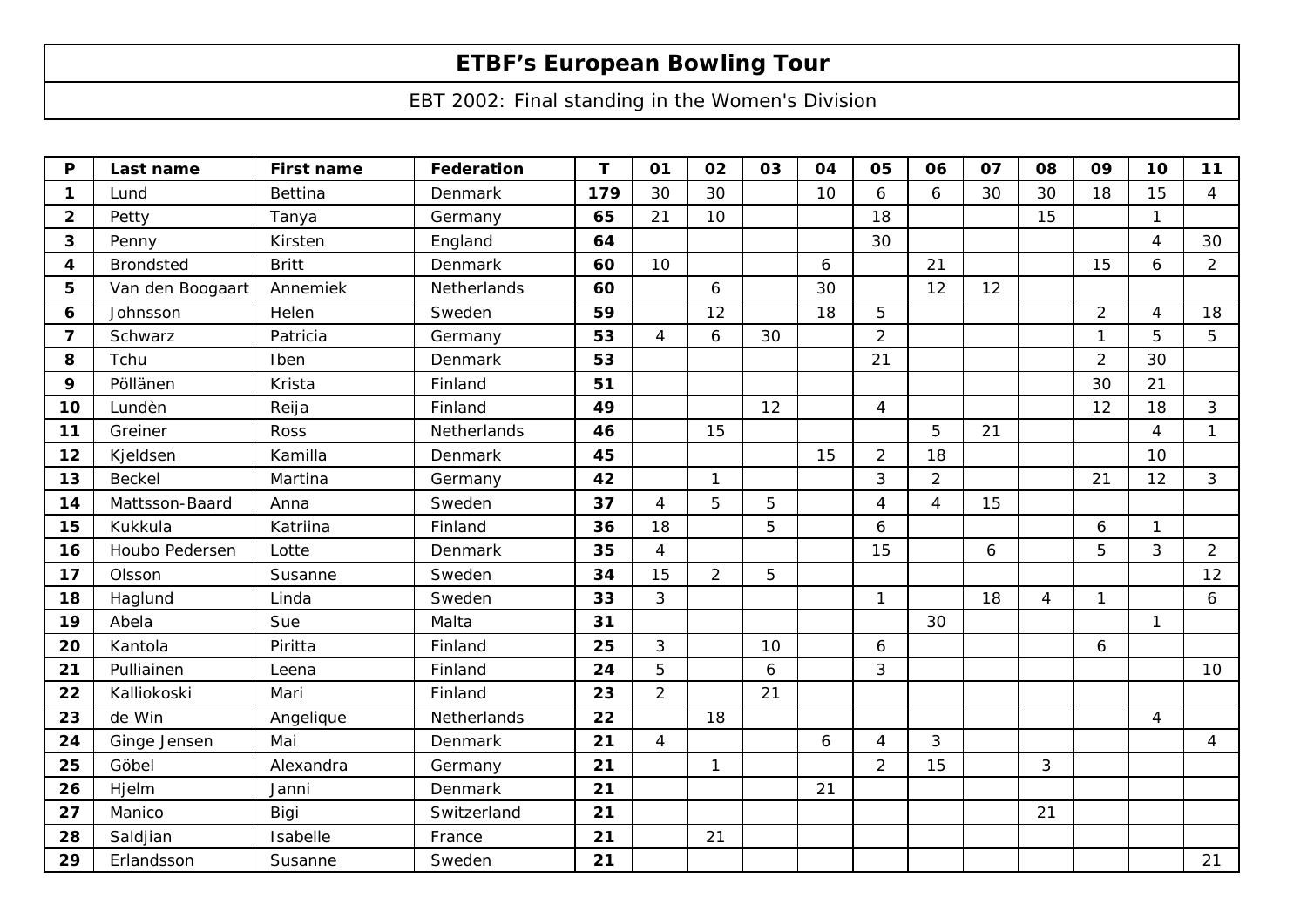| P  | Last name    | First name   | Federation  | $\mathsf{T}$            | 01             | 02           | 03             | 04             | 05             | 06             | 07 | 08             | 09             | 10             | $11$           |
|----|--------------|--------------|-------------|-------------------------|----------------|--------------|----------------|----------------|----------------|----------------|----|----------------|----------------|----------------|----------------|
| 30 | Göbel        | Michaela     | Germany     | 20                      |                | 5            |                |                | $\mathbf{1}$   | $\overline{2}$ |    | 10             |                | $\overline{2}$ |                |
| 31 | Jönsson      | Eva          | Sweden      | 20                      |                |              |                |                | $\mathbf{1}$   |                |    |                | $\overline{4}$ |                | 15             |
| 32 | Ginge Jensen | Anja         | Denmark     | 19                      | $\overline{2}$ |              |                | $\overline{4}$ | $\overline{2}$ | 5              |    |                |                |                | 6              |
| 33 | Hansen       | Mette        | Norway      | 19                      |                |              | 18             |                |                |                |    |                | $\mathbf{1}$   |                |                |
| 34 | Galeone      | Nicola       | Italy       | 18                      |                |              |                |                |                |                |    | 18             |                |                |                |
| 35 | Glendert     | Malin        | Sweden      | 16                      |                | 3            |                |                | 3              |                |    |                |                | 5              | 5              |
| 36 | Allen        | Heta         | Finland     | 16                      | $\overline{4}$ |              |                |                | 12             |                |    |                |                |                |                |
| 37 | Koopmans     | Chris        | Netherlands | 16                      |                |              |                |                |                | 10             |    |                |                | 6              |                |
| 38 | Alfredsson   | Diana        | Sweden      | 15                      |                | $\mathbf{1}$ |                |                | $\overline{4}$ | $\overline{4}$ |    |                |                |                | 6              |
| 39 | Liljankoski  | Ann-Mari     | Finland     | 15                      | 5              |              | 6              |                |                |                |    |                |                |                | $\overline{4}$ |
| 40 | Larsson      | Åsa          | Sweden      | 15                      |                |              | 15             |                |                |                |    |                |                |                |                |
| 41 | Ruhkala      | Suvi         | Finland     | 15                      | 12             |              | 3              |                |                |                |    |                |                |                |                |
| 42 | Larnia       | Heidi        | Finland     | 14                      | 6              |              | $\overline{4}$ |                | $\overline{4}$ |                |    |                |                |                |                |
| 43 | Carlsson     | Christel     | Sweden      | 13                      |                |              |                |                |                | 6              |    |                | 4              |                | 3              |
| 44 | Pascoal-Blom | Farida       | Netherlands | 12                      |                |              |                |                |                | $\overline{2}$ | 10 |                |                |                |                |
| 45 | Pialino      | Daniela      | Italy       | 12                      |                |              |                |                |                |                |    | 12             |                |                |                |
| 46 | Zorba        | Aleka        | Greece      | 12                      |                |              |                | 12             |                |                |    |                |                |                |                |
| 47 | Christiansen | Mette        | Denmark     | 11                      | 6              |              |                | 5              |                |                |    |                |                |                |                |
| 48 | Pedersen     | Randi Kryger | Denmark     | 11                      |                |              |                |                | 5              |                |    |                | 6              |                |                |
| 49 | Fotinia      | Cristina     | Greece      | 10                      |                |              |                | 6              |                |                |    | 4              |                |                |                |
| 50 | Jakobsen     | Siv          | Norway      | 10                      |                |              |                |                | 10             |                |    |                |                |                |                |
| 51 | Olsson       | Jessica      | Sweden      | 10                      |                |              |                |                |                |                |    |                | 10             |                |                |
| 52 | Karatzoula   | Martha       | Greece      | 8                       |                |              |                | 5              |                |                |    | 3              |                |                |                |
| 53 | Peelman      | Sandrine     | Belgium     | 8                       |                | 6            |                |                |                |                |    | $\overline{2}$ |                |                |                |
| 54 | Poulitsidou  | Helen        | Greece      | 8                       |                |              |                | 3              |                |                |    | $\overline{2}$ |                | 3              |                |
| 55 | Verzu        | Patricia     | Belgium     | 8                       |                |              |                |                |                |                |    | 6              |                | $\overline{2}$ |                |
| 56 | Altmüller    | Ivonne       | Austria     | $\overline{7}$          |                | 3            |                |                |                |                |    | $\overline{4}$ |                |                |                |
| 57 | Kristiansen  | Mette        | Denmark     | $\overline{\mathbf{z}}$ |                |              |                |                |                |                |    |                | $\overline{4}$ | 3              |                |
| 58 | Mirchel      | Andrea       | Germany     | $\overline{7}$          |                |              |                |                | 3              | $\overline{4}$ |    |                |                |                |                |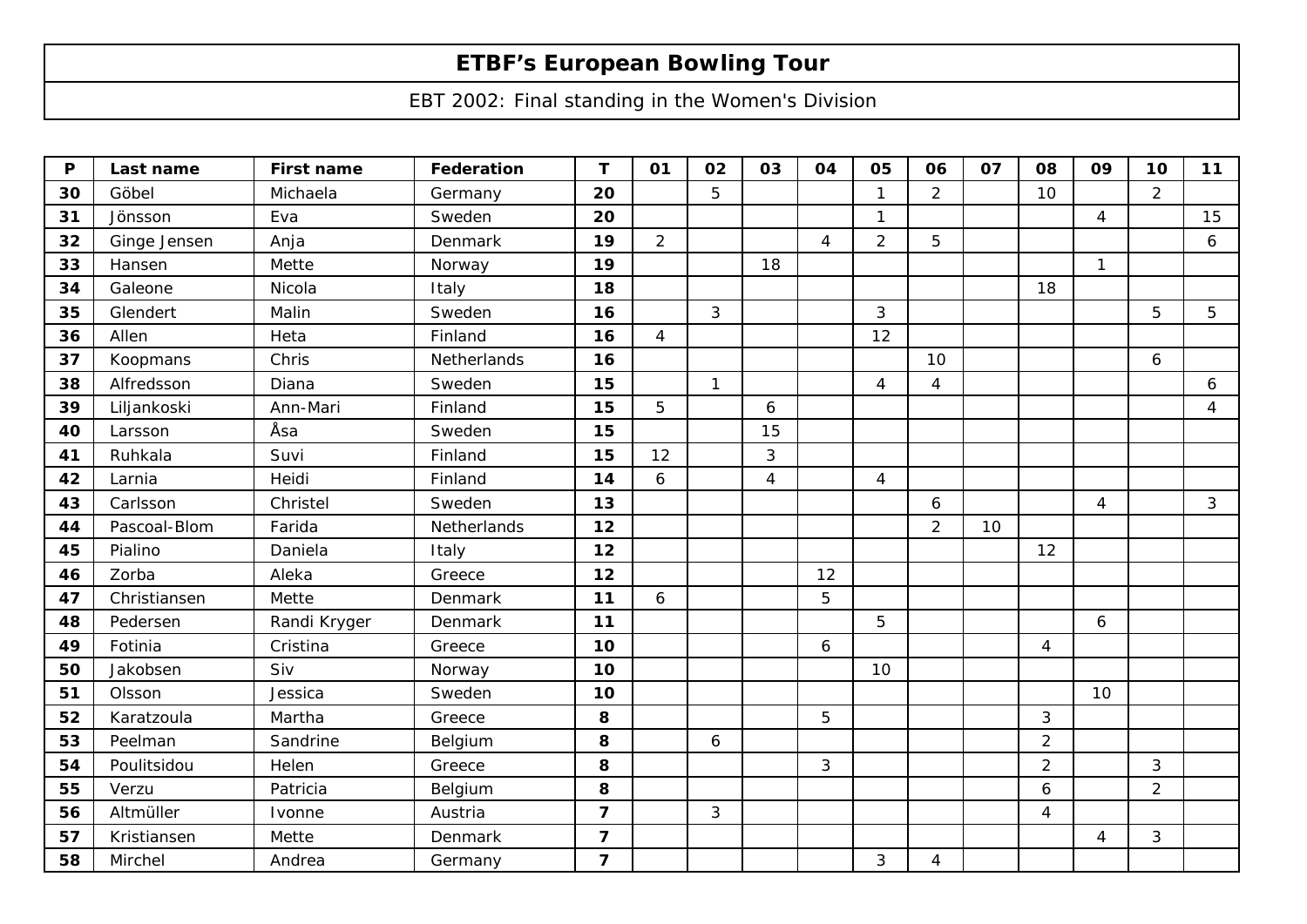| $\mathsf P$ | Last name      | First name | Federation  | $\mathbf{T}$   | 01           | 02             | 03 | 04 | 05             | 06 | 07             | 08 | 09             | 10 | 11             |
|-------------|----------------|------------|-------------|----------------|--------------|----------------|----|----|----------------|----|----------------|----|----------------|----|----------------|
| 59          | Savenius       | Salla      | Finland     | $\overline{7}$ | $\mathbf{1}$ |                | 6  |    |                |    |                |    |                |    |                |
| 60          | Kragh Eckell   | Irene      | Norway      | $\overline{7}$ |              |                | 4  |    |                |    |                |    |                |    | 3              |
| 61          | Wetterlund     | Åsa        | Sweden      | 6              |              |                |    |    | $\mathbf{1}$   |    |                |    | $\overline{4}$ |    | $\mathbf{1}$   |
| 62          | Gunnerud       | Pernilla   | Norway      | 6              |              |                | 4  |    |                |    |                |    |                |    | $\overline{2}$ |
| 63          | Albert         | Milagros   | Spain       | 6              |              |                |    |    |                |    | 6              |    |                |    |                |
| 64          | Blomberg       | Jenni      | Finland     | 6              | 3            |                | 3  |    |                |    |                |    |                |    |                |
| 65          | <b>Burgues</b> | Mercedes   | Spain       | 6              |              |                |    |    |                |    | $\overline{4}$ |    | $\overline{2}$ |    |                |
| 66          | Canosa         | Marta      | Spain       | 6              |              |                |    |    |                |    | 5              |    | $\mathbf{1}$   |    |                |
| 67          | Einola         | Tiia       | Finland     | 6              | 6            |                |    |    |                |    |                |    |                |    |                |
| 68          | Esteban        | Virginia   | Spain       | 6              |              |                |    |    |                |    | 6              |    |                |    |                |
| 69          | Fasano         | Teresa     | Italy       | 6              |              |                |    |    |                |    |                | 6  |                |    |                |
| 70          | Fusco          | Raffaella  | Italy       | 6              |              |                |    |    |                |    |                | 6  |                |    |                |
| 71          | Hollands       | Jan        | England     | 6              |              |                |    |    |                | 6  |                |    |                |    |                |
| 72          | van Hemert     | Paula      | Netherlands | 6              |              |                |    |    |                |    |                |    |                | 6  |                |
| 73          | Van Wassenhove | Anja       | Belgium     | 6              |              |                |    |    |                |    | 3              | 3  |                |    |                |
| 74          | Dahlgren       | Christina  | Sweden      | 5              |              |                |    |    |                |    |                |    |                |    | 5              |
| 75          | Alexiou        | Evi        | Greece      | 5              |              |                |    | 5  |                |    |                |    |                |    |                |
| 76          | Anastasi       | Melissa    | Malta       | 5              |              |                |    |    |                | 5  |                |    |                |    |                |
| 77          | Eliasson       | Josephine  | Sweden      | 5              |              |                |    |    |                |    |                |    |                | 5  |                |
| 78          | Farkas         | Sabine     | Italy       | 5              |              |                |    |    |                |    |                | 5  |                |    |                |
| 79          | Ganglbauer     | Ursula     | Austria     | 5              |              |                |    |    |                |    |                | 5  |                |    |                |
| 80          | Hodge          | Jan        | England     | 5              |              | $\overline{4}$ |    |    |                | 1  |                |    |                |    |                |
| 81          | Jansson        | Elisabeth  | Sweden      | 5              |              |                |    |    | $\overline{5}$ |    |                |    |                |    |                |
| 82          | Johansen       | Anita E.   | Norway      | 5              |              |                |    |    |                |    |                |    | 5              |    |                |
| 83          | Larsen         | Hanne      | Denmark     | 5              |              |                |    |    |                |    |                |    | 5              |    |                |
| 84          | Morra          | Alessandra | Italy       | 5              |              |                |    |    |                |    |                | 5  |                |    |                |
| 85          | Ravez          | Stephanie  | Belgium     | 5              |              | 5              |    |    |                |    |                |    |                |    |                |
| 86          | Rodenas        | Pilar      | Spain       | 5              |              |                |    |    |                |    | 5              |    |                |    |                |
| 87          | Santonen       | Mari       | Finland     | 5              | 5            |                |    |    |                |    |                |    |                |    |                |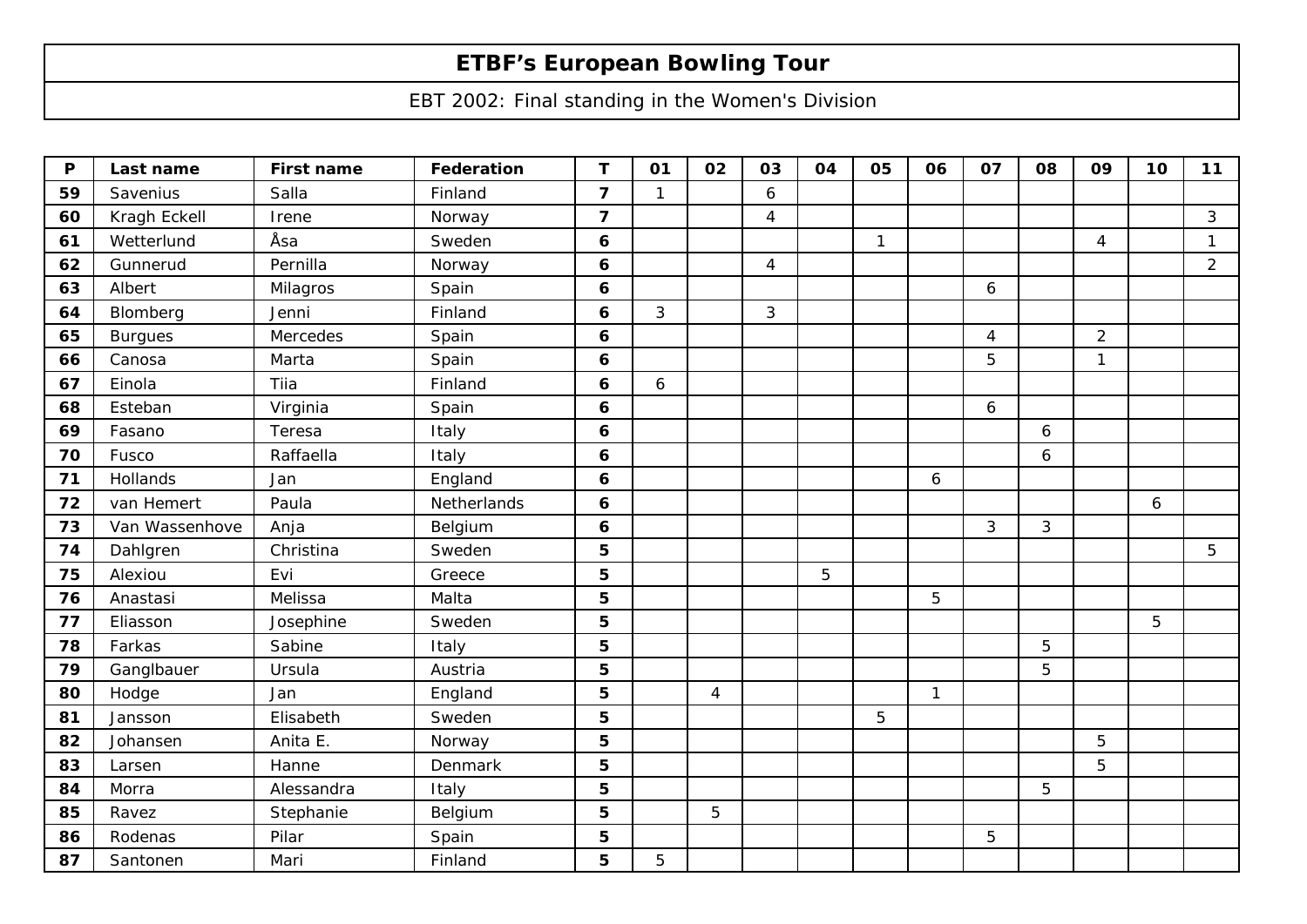| P   | Last name      | First name | Federation  | $\mathbf{T}$            | 01 | 02             | 03             | 04             | 05 | 06             | 07             | 08             | 09             | 10             | 11             |
|-----|----------------|------------|-------------|-------------------------|----|----------------|----------------|----------------|----|----------------|----------------|----------------|----------------|----------------|----------------|
| 88  | Torrents       | Sandra     | Spain       | 5                       |    |                |                |                |    |                | 5              |                |                |                |                |
| 89  | Uhlich         | Sonja      | Switzerland | 5                       |    | $\overline{4}$ |                |                |    |                |                |                |                | $\mathbf{1}$   |                |
| 90  | Andersson      | Anki       | Sweden      | 4                       |    |                |                |                |    |                |                |                |                |                | 4              |
| 91  | Magnusson      | Pernilla   | Sweden      | $\overline{\mathbf{4}}$ |    |                |                |                |    |                |                |                |                |                | $\overline{4}$ |
| 92  | Flack          | Nina       | Sweden      | $\overline{\mathbf{4}}$ |    |                |                |                |    |                |                |                | $\mathfrak{Z}$ |                | $\mathbf{1}$   |
| 93  | Altewisher     | Annemiek   | Netherlands | 4                       |    |                |                |                |    |                |                |                |                | $\overline{4}$ |                |
| 94  | Autieri        | Filly      | Italy       | 4                       |    |                |                |                |    |                | $\overline{4}$ |                |                |                |                |
| 95  | B              | Paloma     | Spain       | 4                       |    |                |                |                |    |                | 4              |                |                |                |                |
| 96  | Cabanet        | Helen      | Greece      | 4                       |    |                |                | $\overline{4}$ |    |                |                |                |                |                |                |
| 97  | Cavazzini      | Laura      | Italy       | 4                       |    |                |                |                |    |                |                | $\overline{4}$ |                |                |                |
| 98  | <b>Dekkers</b> | Carla      | Netherlands | 4                       |    |                |                |                |    | $\overline{4}$ |                |                |                |                |                |
| 99  | Donde          | Elsebeth   | Denmark     | 4                       |    |                |                |                |    |                |                |                | $\overline{4}$ |                |                |
| 100 | Esposito       | Daniela    | Italy       | $\overline{\mathbf{4}}$ |    |                |                |                |    |                |                | 4              |                |                |                |
| 101 | Gavriel        | Theodora   | Greece      | 4                       |    |                |                | $\overline{4}$ |    |                |                |                |                |                |                |
| 102 | Haukås         | Marianne   | Norway      | 4                       |    |                | $\overline{4}$ |                |    |                |                |                |                |                |                |
| 103 | Kosmidi        | Natassa    | Greece      | 4                       |    |                |                | 4              |    |                |                |                |                |                |                |
| 104 | Lindqvist      | Camilla    | Sweden      | 4                       |    |                | $\overline{4}$ |                |    |                |                |                |                |                |                |
| 105 | Loukidou       | Dimitra    | Greece      | 4                       |    |                |                | 4              |    |                |                |                |                |                |                |
| 106 | Parra          | Matilde    | Spain       | $\overline{\mathbf{4}}$ |    |                |                |                |    |                | $\overline{4}$ |                |                |                |                |
| 107 | Relick         | Christine  | Belgium     | 4                       |    | $\overline{4}$ |                |                |    |                |                |                |                |                |                |
| 108 | Serre          | Audrey     | France      | 4                       |    | $\overline{4}$ |                |                |    |                |                |                |                |                |                |
| 109 | Smith          | Ann        | England     | 4                       |    |                |                |                |    | 4              |                |                |                |                |                |
| 110 | Soler          | Magali     | France      | $\overline{\mathbf{4}}$ |    | $\overline{4}$ |                |                |    |                |                |                |                |                |                |
| 111 | Tena           | Mar        | Spain       | 4                       |    |                |                |                |    |                | $\overline{4}$ |                |                |                |                |
| 112 | Camilleri      | Doris      | Malta       | 3                       |    |                |                |                |    | 3              |                |                |                |                |                |
| 113 | Combes         | Alexandra  | France      | 3                       |    | 3              |                |                |    |                |                |                |                |                |                |
| 114 | de Bruine      | Diana      | Netherlands | 3                       |    |                |                |                |    |                |                |                | 3              |                |                |
| 115 | de Koning      | Fiona      | Netherlands | 3                       |    |                |                |                |    |                |                |                |                | $\mathfrak{Z}$ |                |
| 116 | Emmanouel      | Evagelia   | Greece      | 3                       |    |                |                | 3              |    |                |                |                |                |                |                |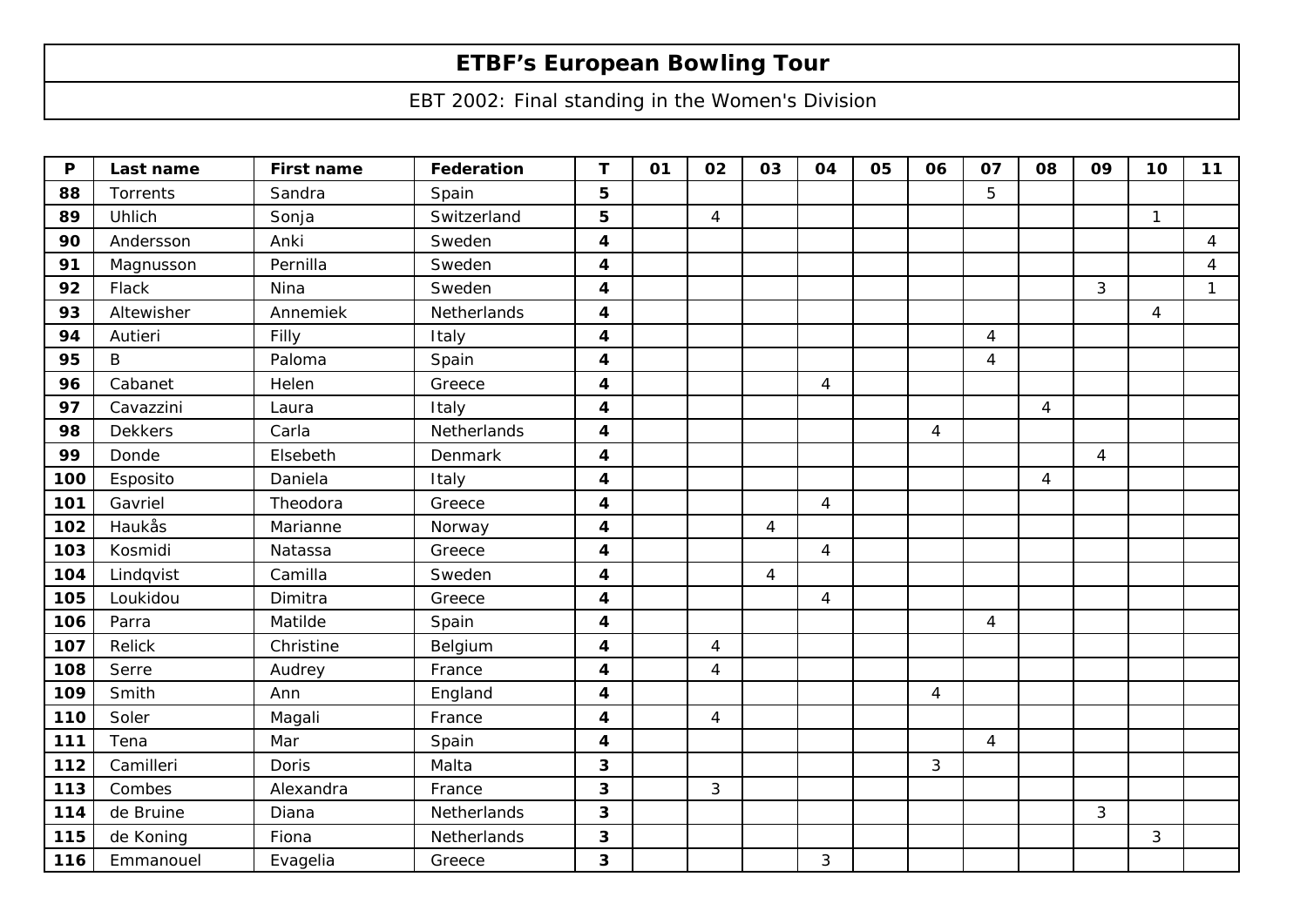| P   | Last name    | First name      | Federation  | $\mathbf{T}$            | 01 | 02 | 03 | 04             | 05             | 06             | 07             | 08 | 09           | 10             | 11             |
|-----|--------------|-----------------|-------------|-------------------------|----|----|----|----------------|----------------|----------------|----------------|----|--------------|----------------|----------------|
| 117 | Gravdal      | Bente           | Denmark     | 3                       |    |    |    |                |                |                |                |    | 3            |                |                |
| 118 | Gref         | Lena            | Sweden      | $\mathbf{3}$            |    |    |    |                |                | 3              |                |    |              |                |                |
| 119 | Karlsson     | Anette          | Sweden      | 3                       |    |    |    |                |                | $\mathfrak{Z}$ |                |    |              |                |                |
| 120 | Kokkinou     | Matina          | Greece      | 3                       |    |    |    | 3              |                |                |                |    |              |                |                |
| 121 | Kuhn         | Hildegard       | Italy       | $\mathbf{3}$            |    |    |    |                |                |                |                | 3  |              |                |                |
| 122 | Lensen       | Inge            | Netherlands | $\mathbf{3}$            |    |    |    |                |                |                |                |    |              | 3              |                |
| 123 | Mikkonen     | Ruusa           | Finland     | 3                       |    |    | 3  |                |                |                |                |    |              |                |                |
| 124 | Nuñez        | Francisca       | Spain       | 3                       |    |    |    |                |                |                | 3              |    |              |                |                |
| 125 | Paavola      | Jonna           | Finland     | $\mathbf{3}$            | 3  |    |    |                |                |                |                |    |              |                |                |
| 126 | Papac/Doulou | Marina          | Greece      | 3                       |    |    |    | 3              |                |                |                |    |              |                |                |
| 127 | Pohjanlahti  | Anita           | Finland     | 3                       | 3  |    |    |                |                |                |                |    |              |                |                |
| 128 | Racca        | Solange         | France      | 3                       |    | 3  |    |                |                |                |                |    |              |                |                |
| 129 | Rizzo        | Giovanna        | Italy       | 3                       |    |    |    |                |                |                | 3              |    |              |                |                |
| 130 | Sakellariou  | <b>Vicky</b>    | Greece      | $\overline{\mathbf{3}}$ |    |    |    | 3              |                |                |                |    |              |                |                |
| 131 | Sala         | Gloria          | Spain       | $\mathbf{3}$            |    |    |    |                |                |                | $\mathfrak{Z}$ |    |              |                |                |
| 132 | Sanz         | Marisa          | Spain       | $\mathbf{3}$            |    |    |    |                |                |                | 3              |    |              |                |                |
| 133 | Sgrosso      | Christina       | Italy       | $\overline{\mathbf{3}}$ |    |    |    |                |                |                |                | 3  |              |                |                |
| 134 | Sulkanen     | Lena            | Denmark     | 3                       |    |    |    |                |                |                |                |    | 3            |                |                |
| 135 | Tal          | Yifat           | Israel      | $\overline{\mathbf{3}}$ |    |    |    |                |                | 3              |                |    |              |                |                |
| 136 | Theissen     | Tanja           | Germany     | 3                       |    |    |    |                | $\mathfrak{Z}$ |                |                |    |              |                |                |
| 137 | van den Valk | Tessa           | Netherlands | $\mathbf{3}$            |    | 3  |    |                |                |                |                |    |              |                |                |
| 138 | van der List | Wendy           | Netherlands | 3                       |    |    |    |                |                |                |                |    | $\mathbf{1}$ | $\overline{2}$ |                |
| 139 | Østlund      | <b>Britt</b>    | Norway      | $\mathbf{3}$            |    |    |    |                |                |                |                |    | 3            |                |                |
| 140 | Östberg      | Katarina        | Sweden      | 3                       |    |    |    |                |                |                |                |    |              |                | $\mathbf{3}$   |
| 141 | Begtsson     | Marie           | Sweden      | $\overline{2}$          |    |    |    |                |                |                |                |    |              |                | $\overline{2}$ |
| 142 | Sofkova      | Viktoria        | Sweden      | $\overline{2}$          |    |    |    |                |                |                |                |    |              |                | $\overline{2}$ |
| 143 | Babousi      | <b>Alkistis</b> | Greece      | $\overline{2}$          |    |    |    | $\overline{2}$ |                |                |                |    |              |                |                |
| 144 | Barberini    | Marzia          | Spain       | $\overline{\mathbf{2}}$ |    |    |    |                |                |                | $\overline{2}$ |    |              |                |                |
| 145 | Berti        | Themis          | Greece      | $\overline{2}$          |    |    |    | $\overline{a}$ |                |                |                |    |              |                |                |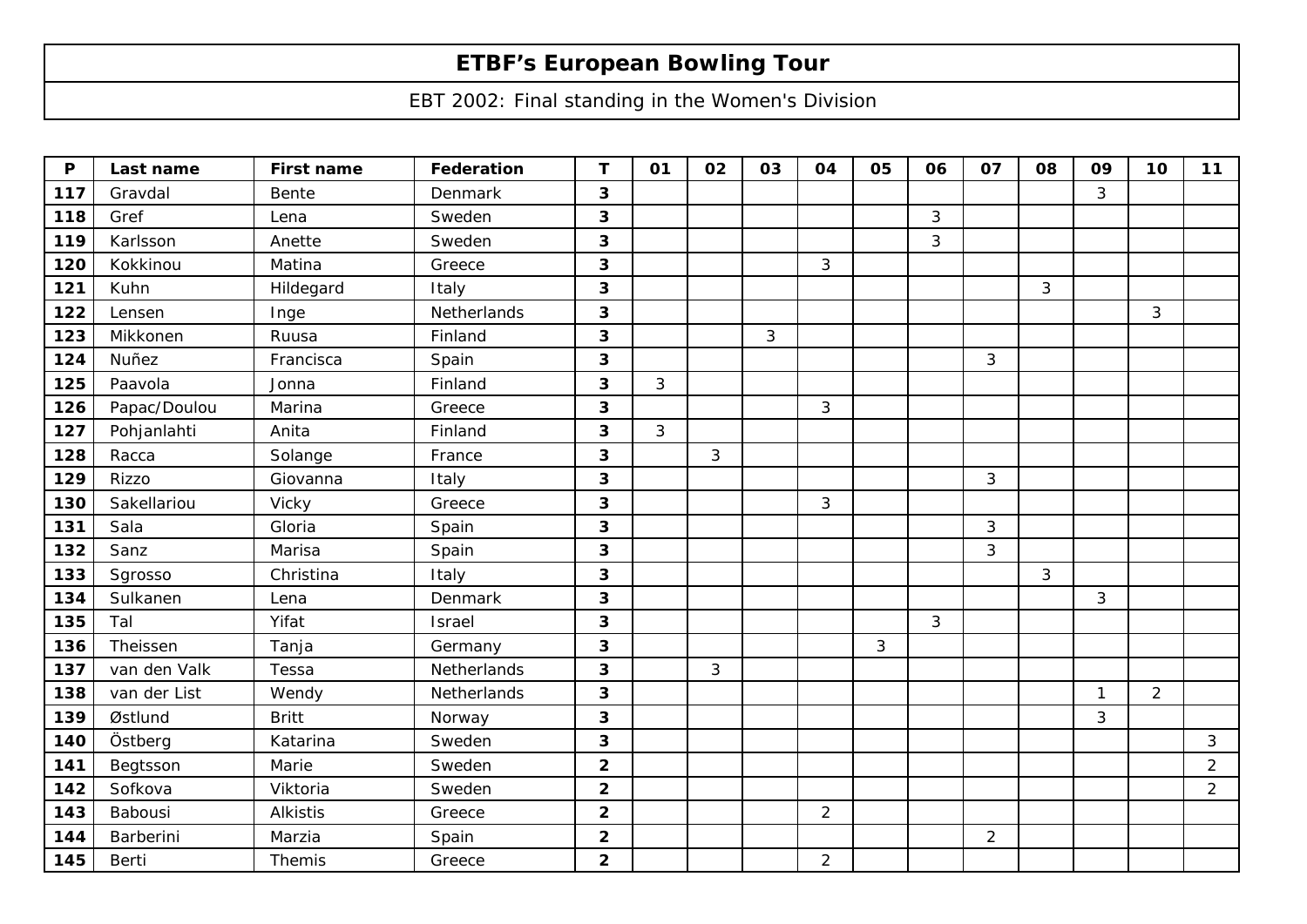| P   | Last name             | First name  | Federation  | $\mathbf{T}$            | 01             | 02             | 03 | 04             | 05             | 06             | 07             | 08             | 09             | 10             | 11           |
|-----|-----------------------|-------------|-------------|-------------------------|----------------|----------------|----|----------------|----------------|----------------|----------------|----------------|----------------|----------------|--------------|
| 146 | <b>Blixt-Jeppsson</b> | Catharina   | Sweden      | $\overline{\mathbf{2}}$ |                |                |    |                |                |                |                |                | $\overline{2}$ |                |              |
| 147 | <b>Byrne</b>          | Karen       | England     | $\overline{2}$          |                |                |    |                |                | $\overline{2}$ |                |                |                |                |              |
| 148 | Celesto               | Patrizia    | Italy       | $\overline{2}$          |                |                |    |                |                |                |                | $\overline{2}$ |                |                |              |
| 149 | Edvartsen             | Heidi       | Norway      | $\overline{2}$          |                |                |    |                |                |                |                |                | $\overline{2}$ |                |              |
| 150 | Elzo                  | Bettina     | Italy       | $\overline{\mathbf{2}}$ |                |                |    |                |                |                |                | $\overline{2}$ |                |                |              |
| 151 | Garcia                | Marisa      | Spain       | $\overline{2}$          |                |                |    |                |                |                | $\overline{2}$ |                |                |                |              |
| 152 | Georgiadou            | Katerina    | Greece      | $\overline{2}$          |                |                |    | $\overline{2}$ |                |                |                |                |                |                |              |
| 153 | Gorbaceva             | Olga        | Latvia      | $\overline{2}$          | $\overline{2}$ |                |    |                |                |                |                |                |                |                |              |
| 154 | Hatzimanoli           | Fotini      | Greece      | $\overline{2}$          |                |                |    | $\overline{2}$ |                |                |                |                |                |                |              |
| 155 | John                  | Lisa        | England     | $\overline{2}$          |                |                |    |                | $\overline{2}$ |                |                |                |                |                |              |
| 156 | Karel                 | Kultina     | Italy       | $\overline{2}$          |                |                |    |                |                |                |                | $\overline{2}$ |                |                |              |
| 157 | Kemppainen            | Tuula       | Finland     | $\overline{2}$          | $\overline{2}$ |                |    |                |                |                |                |                |                |                |              |
| 158 | <b>Kraus</b>          | Graciela    | Spain       | $\overline{2}$          |                |                |    |                |                |                | $\overline{2}$ |                |                |                |              |
| 159 | Kusserow              | Petra       | Germany     | $\overline{\mathbf{2}}$ |                | $\overline{2}$ |    |                |                |                |                |                |                |                |              |
| 160 | Nordberg              | Ulrika      | Sweden      | $\overline{2}$          |                | $\overline{2}$ |    |                |                |                |                |                |                |                |              |
| 161 | Pari                  | Paquita     | Switzerland | $\overline{2}$          |                |                |    |                |                |                | $\overline{2}$ |                |                |                |              |
| 162 | Reussing              | Svenja      | Germany     | $\overline{2}$          |                | $\overline{2}$ |    |                |                |                |                |                |                |                |              |
| 163 | Romero                | Roser       | Spain       | $\overline{\mathbf{2}}$ |                |                |    |                |                |                | 2              |                |                |                |              |
| 164 | Rovithaki             | Anastasia   | Greece      | $\overline{2}$          |                |                |    | $\overline{2}$ |                |                |                |                |                |                |              |
| 165 | Smits                 | Angela      | Netherlands | $\overline{\mathbf{2}}$ |                |                |    |                |                |                |                |                |                | $\overline{2}$ |              |
| 166 | Swift                 | Jenny       | Malta       | $\overline{2}$          |                |                |    |                |                | 2              |                |                |                |                |              |
| 167 | Szvasztics            | Doris       | Austria     | $\overline{\mathbf{2}}$ |                |                |    |                |                |                |                |                |                | $\overline{2}$ |              |
| 168 | Vintens               | Liliane     | Belgium     | $\overline{2}$          |                | $\overline{2}$ |    |                |                |                |                |                |                |                |              |
| 169 | Vähä-Lummukka         | Kaija       | Finland     | $\overline{2}$          | 2              |                |    |                |                |                |                |                |                |                |              |
| 170 | Helander              | Lisa        | Sweden      | 1                       |                |                |    |                |                |                |                |                |                |                | $\mathbf{1}$ |
| 171 | Larsen                | Rebecca     | Sweden      | 1                       |                |                |    |                |                |                |                |                |                |                | $\mathbf{1}$ |
| 172 | Beerman               | Nanet       | Netherlands | 1                       |                |                |    |                |                |                |                |                |                | $\mathbf{1}$   |              |
| 173 | Berger                | Christina   | Italy       | 1                       |                |                |    |                |                |                |                | $\mathbf{1}$   |                |                |              |
| 174 | Carola                | Maria Luisa | Belgium     | 1                       |                | $\mathbf{1}$   |    |                |                |                |                |                |                |                |              |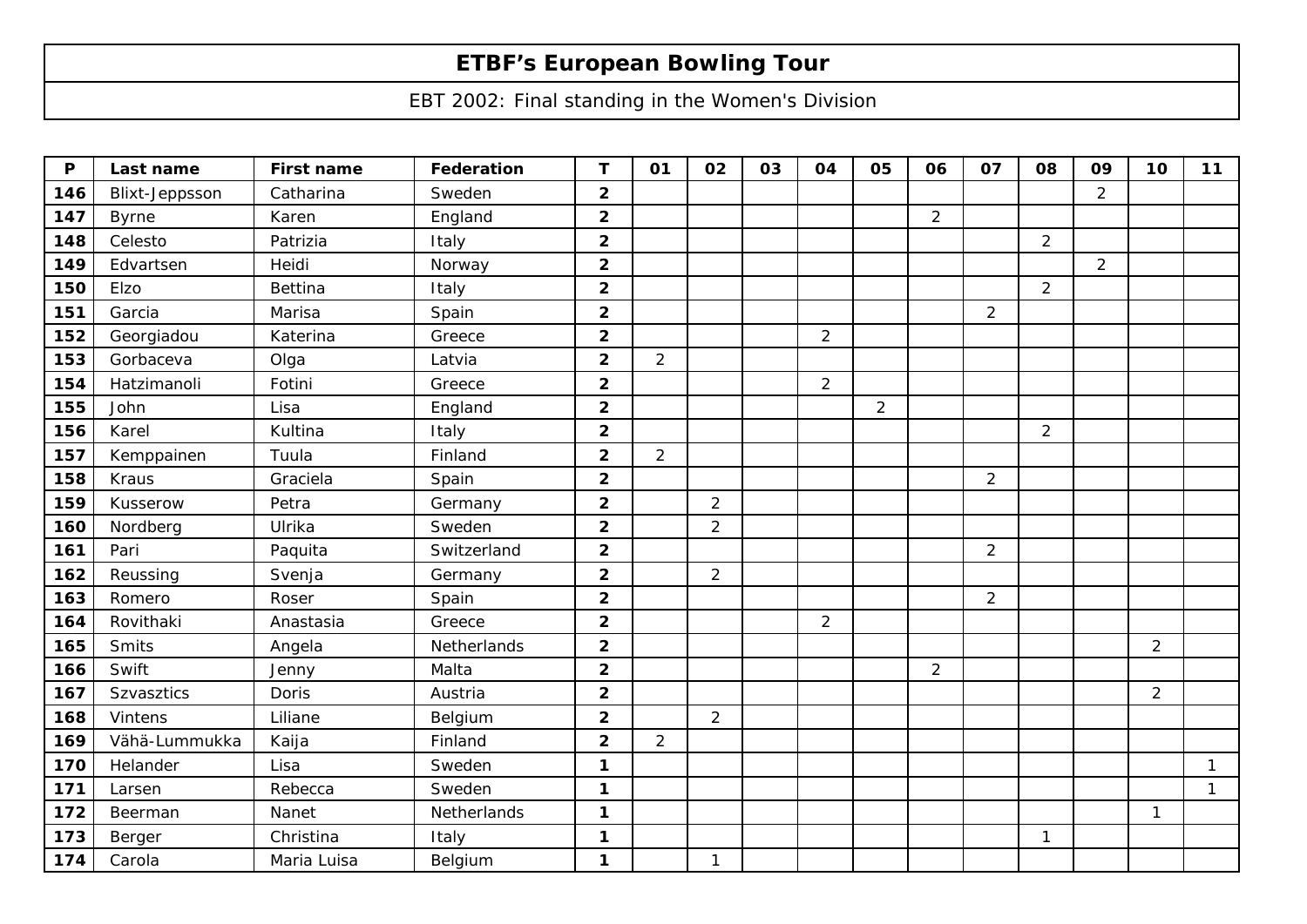| P   | Last name      | First name    | Federation  | т | 01           | 02 | 03 | 04           | 05 | 06 | 07           | 08           | 09 | 10 <sub>o</sub> | 11 |
|-----|----------------|---------------|-------------|---|--------------|----|----|--------------|----|----|--------------|--------------|----|-----------------|----|
| 175 | Colletta       | Agata         | Italy       | 1 |              |    |    |              |    | 1  |              |              |    |                 |    |
| 176 | Delaney        | Ingelimar     | Norway      | 1 |              |    |    |              | 1  |    |              |              |    |                 |    |
| 177 | Follo          | Jacqueline    | France      | 1 |              |    |    |              |    |    |              |              |    |                 |    |
| 178 | Frisoni        | Antonello     | Italy       | 1 |              |    |    |              |    |    |              | $\mathbf{1}$ |    |                 |    |
| 179 | Gonzalez       | Margarita     | Spain       | 1 |              |    |    |              |    |    | $\mathbf{1}$ |              |    |                 |    |
| 180 | Gruijthuizen   | Helma         | Netherlands | 1 |              |    |    |              |    | 1  |              |              |    |                 |    |
| 181 | Impola         | Hannele       | Finland     | 1 | 1            |    |    |              |    |    |              |              |    |                 |    |
| 182 | Karapasia      | Chrisa        | Greece      | 1 |              |    |    |              |    |    |              |              |    |                 |    |
| 183 | Kiritsi        | Vasiliki      | Greece      | 1 |              |    |    | 1            |    |    |              |              |    |                 |    |
| 184 | Liuzzi         | Sara          | Italy       | 1 |              |    |    |              |    |    |              | 1            |    |                 |    |
| 185 | Mantoan        | Patrizia      | Italy       | 1 |              |    |    |              |    |    |              | 1            |    |                 |    |
| 186 | Maraschhaeuser | Heiko         | Germany     | 1 |              |    |    |              |    |    |              | 1            |    |                 |    |
| 187 | Mäkelä         | Minna         | Finland     | 1 | 1            |    |    |              |    |    |              |              |    |                 |    |
| 188 | Piereau        | <b>Bianca</b> | Netherlands | 1 |              |    |    |              |    | 1  |              |              |    |                 |    |
| 189 | Reterba        | Lidia         | Greece      | 1 |              |    |    | $\mathbf{1}$ |    |    |              |              |    |                 |    |
| 190 | Sala           | Maria Angeles | Spain       | 1 |              |    |    |              |    |    | $\mathbf{1}$ |              |    |                 |    |
| 191 | Traganaki      | Malena        | Greece      | 1 |              |    |    | 1            |    |    |              |              |    |                 |    |
| 192 | Wacklin        | Paula         | Finland     | 1 | $\mathbf{1}$ |    |    |              |    |    |              |              |    |                 |    |
| 193 | Warburton      | Sally         | England     | 1 |              |    |    |              |    | 1  |              |              |    |                 |    |
| 194 | Vuorio         | Elina         | Finland     | 1 | $\mathbf{1}$ |    |    |              |    |    |              |              |    |                 |    |
| 195 | Zachariou      | Andrietta     | Greece      | 1 |              |    |    | 1            |    |    |              |              |    |                 |    |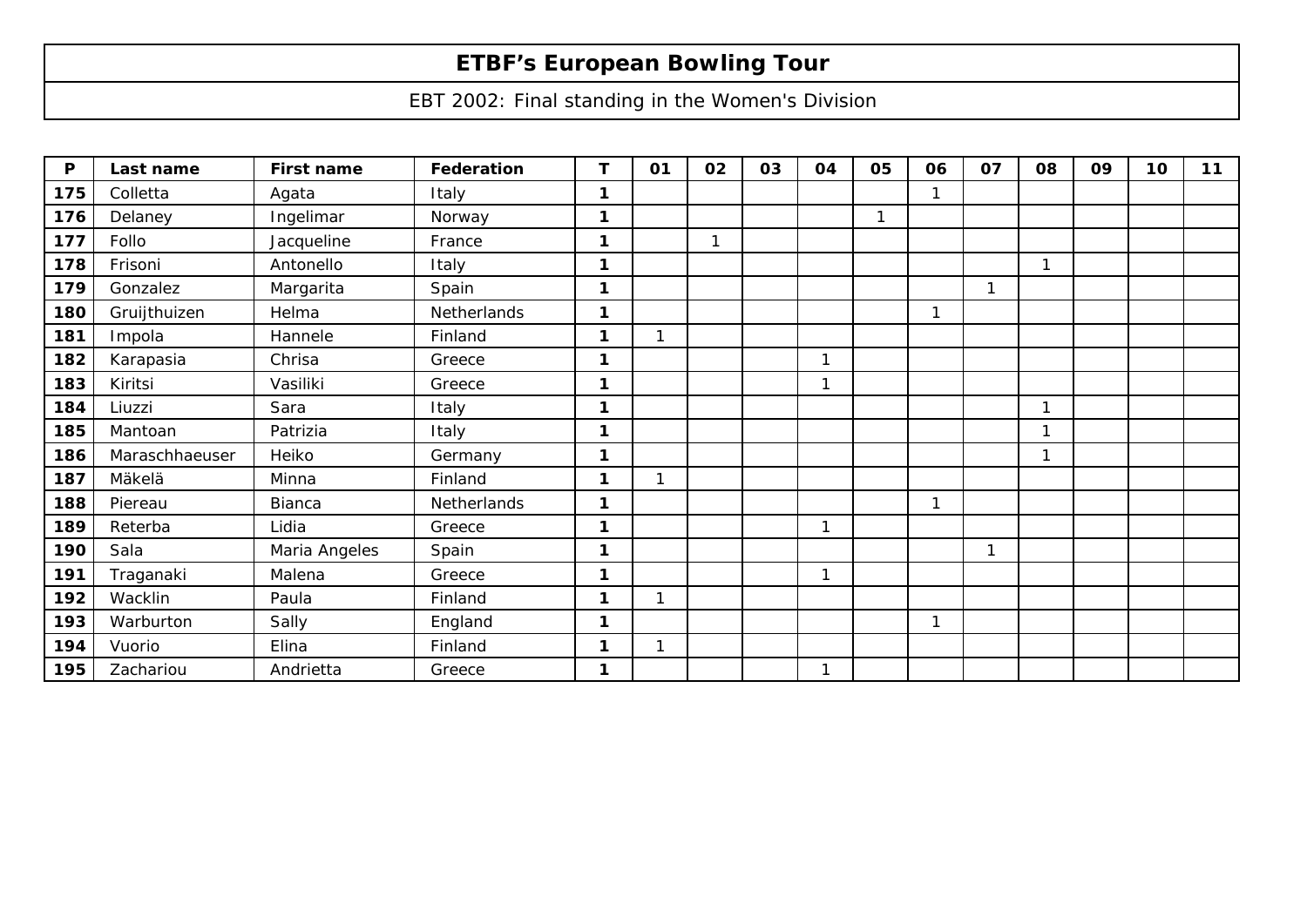### **Ballmaster Open / Finland**

| Pos.            | <b>Points</b>           | Last name        | First name   | Federation |
|-----------------|-------------------------|------------------|--------------|------------|
| 1               | 30                      | Lund             | Bettina      | Denmark    |
| $\overline{2}$  | 21                      | Petty            | Tanya        | Germany    |
| $\overline{3}$  | 18                      | Kukkula          | Katriina     | Finland    |
| 4               | 15                      | Olsson           | Susanne      | Sweden     |
| 5               | 12                      | Ruhkala          | Suvi         | Finland    |
| 6               | 10                      | <b>Brondsted</b> | <b>Britt</b> | Denmark    |
| $\overline{7}$  | 6                       | Einola           | Tiia         | Finland    |
| 8               | 6                       | Kristiansen      | Mette        | Denmark    |
| 9               | 6                       | Larnia           | Heidi        | Finland    |
| 10              | 5                       | Liljankoski      | Ann-Mari     | Finland    |
| 11              | $\overline{5}$          | Pulliainen       | Leena        | Finland    |
| 12              | $\overline{5}$          | Santonen         | Mari         | Finland    |
| 13              | $\overline{\mathbf{4}}$ | Allen            | Heta         | Finland    |
| 14              | $\overline{4}$          | Mattsson-Baard   | Anna         | Sweden     |
| 15              | $\overline{\mathbf{4}}$ | Ginge Jensen     | Mai          | Denmark    |
| 16              | $\overline{\mathbf{4}}$ | Houbo Pedersen   | Lotte        | Denmark    |
| 17              | $\overline{\mathbf{4}}$ | Schwarz          | Patricia     | Germany    |
| 18              | $\overline{3}$          | Haglund          | Linda        | Sweden     |
| 19              | $\overline{3}$          | Kantola          | Piritta      | Finland    |
| 20              | $\overline{3}$          | Paavola          | Jonna        | Finland    |
| 21              | $\overline{3}$          | Blomberg         | Jenni        | Finland    |
| 22              | $\overline{3}$          | Pohjanlahti      | Anita        | Finland    |
| 23              | $\overline{2}$          | Ginge Jensen     | Anja         | Denmark    |
| 24              | $\overline{2}$          | Kemppainen       | Tuula        | Finland    |
| $\overline{25}$ | $\overline{2}$          | Vähä-Lummukka    | Kaija        | Finland    |
| 26              | $\overline{2}$          | Kalliokoski      | Mari         | Finland    |
| 27              | $\overline{2}$          | Gorbaceva        | Olga         | Latvia     |
| 28              | 1                       | Impola           | Hannele      | Finland    |
| 29              | 1                       | Vuorio           | Elina        | Finland    |
| 30              | 1                       | Savenius         | Salla        | Finland    |
| 31              | 1                       | Mäkelä           | Minna        | Finland    |
| 32              | 1                       | Wacklin          | Paula        | Finland    |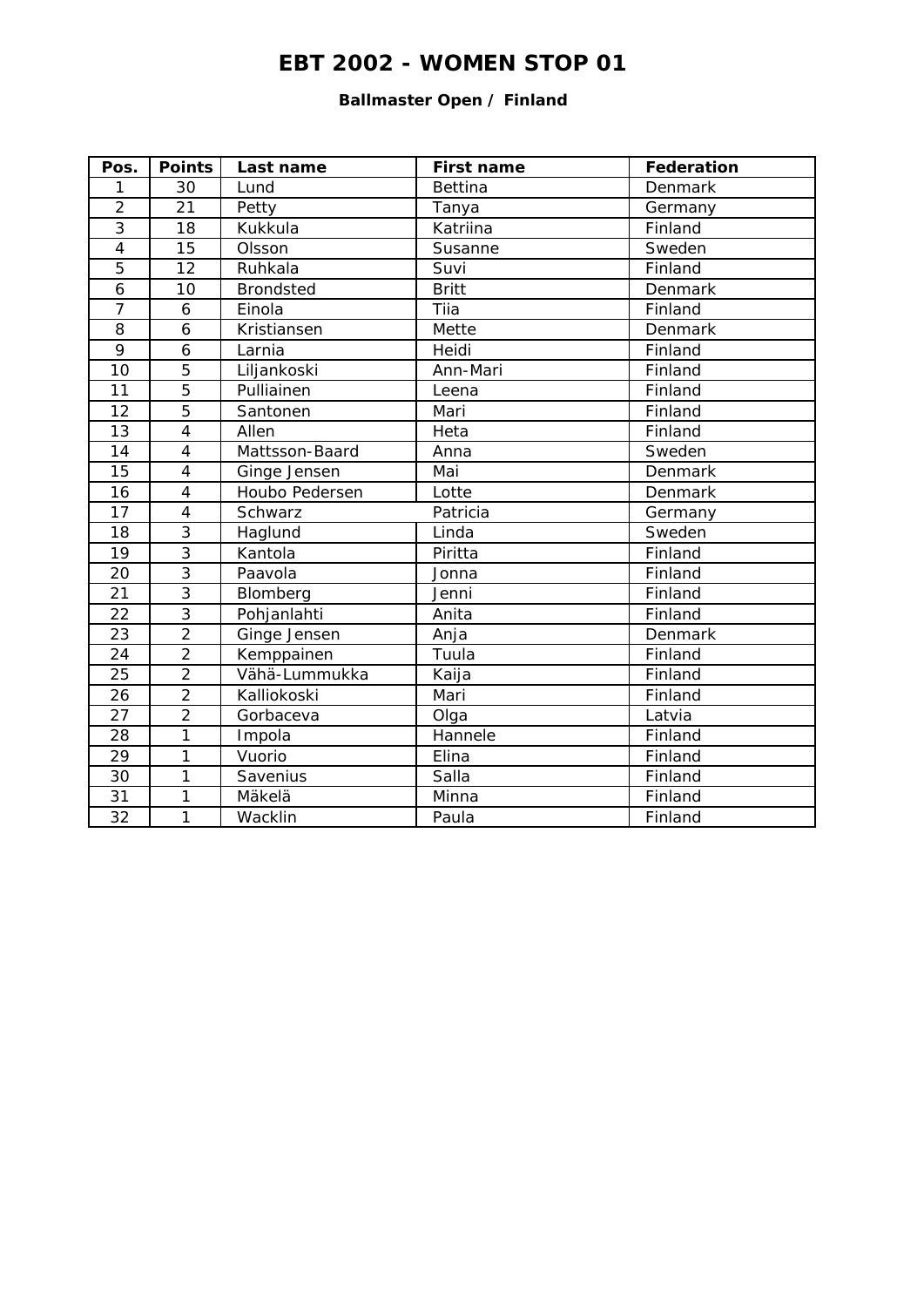#### **5th Brunswick Open / France**

| Pos.                     | <b>Points</b>           | Last name       | <b>First name</b> | Federation  |
|--------------------------|-------------------------|-----------------|-------------------|-------------|
| 1                        | 30                      | Lund            | <b>Bettina</b>    | Denmark     |
| $\overline{2}$           | 21                      | Saldjian        | Isabelle          | France      |
| $\overline{3}$           | 18                      | de Win          | Angelique         | Netherlands |
| $\overline{\mathcal{A}}$ | 15                      | Greiner         | <b>Ross</b>       | Netherlands |
| 5                        | 12                      | Johnsson        | Helen             | Sweden      |
| 6                        | 10                      | Petty           | Tanya             | Germany     |
| $\overline{7}$           | 6                       | Schwarz         | Patricia          | Germany     |
| 8                        | 6                       | Van den Boogart | Annemiek          | Netherlands |
| 9                        | 6                       | Peelman         | Sandrine          | Belgium     |
| 10                       | 5                       | Göbel           | Michaela          | Germany     |
| 11                       | $\overline{5}$          | Mattsson Baard  | Anna              | Sweden      |
| 12                       | $\overline{5}$          | Ravez           | Stephanie         | Belgium     |
| 13                       | $\overline{\mathbf{4}}$ | Uhlich          | Sonja             | Switzerland |
| 14                       | $\overline{4}$          | Serre           | Audrey            | France      |
| 15                       | $\overline{\mathbf{4}}$ | Relick          | Christine         | Belgium     |
| 16                       | $\overline{4}$          | Soler           | Magali            | France      |
| 17                       | $\overline{4}$          | Hodge           | Jan               | England     |
| 18                       | $\overline{3}$          | Altmüller       | Ivonne            | Austria     |
| 19                       | $\overline{3}$          | Racca           | Solange           | France      |
| 20                       | $\overline{3}$          | Van den Valk    | Tessa             | Netherlands |
| $\overline{21}$          | $\overline{3}$          | Glendert        | Malin             | Sweden      |
| 22                       | $\overline{3}$          | Combes          | Alexandra         | France      |
| 23                       | $\overline{2}$          | Reussing        | Svenja            | Germany     |
| 24                       | $\overline{2}$          | Olsson          | Susanne           | Sweden      |
| $\overline{25}$          | $\overline{2}$          | Nordberg        | Ulrika            | Sweden      |
| 26                       | $\overline{2}$          | <b>Vintens</b>  | Liliane           | Belgium     |
| 27                       | $\overline{2}$          | Kusserow        | Petra             | Germany     |
| 28                       | 1                       | Alfredsson      | Diana             | Sweden      |
| 29                       | 1                       | Göbel           | Alexandra         | Germany     |
| 30                       | 1                       | <b>Beckel</b>   | Martina           | Germany     |
| 31                       | 1                       | Carola          | Maria Luisa       | Belgium     |
| 32                       | 1                       | Follo           | Jacqueline        | France      |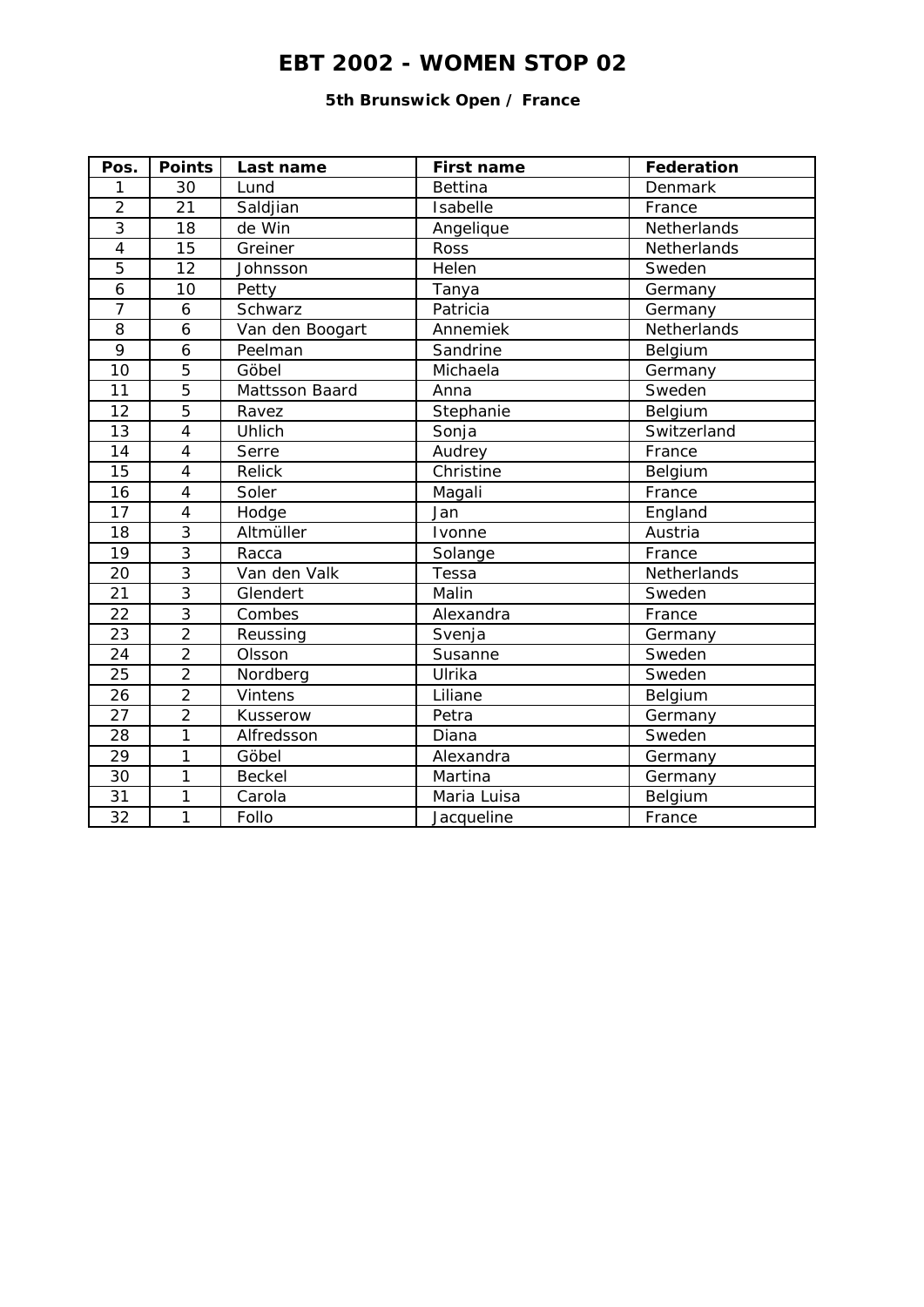### **Sweden Les Lion Cup 2002 / Sweden**

| Pos.           | <b>Points</b> | Last name     | First name | Federation |
|----------------|---------------|---------------|------------|------------|
|                | 30            | Schwarz       | Patricia   | Germany    |
| $\overline{2}$ | 21            | Kallikoski    | Mari       | Finland    |
| 3              | 18            | Hansen        | Mette      | Norway     |
| 4              | 15            | Larsson       | Åsa        | Sweden     |
| 5              | 12            | Lundèn        | Reija      | Finland    |
| 6              | 10            | Kantola       | Piritta    | Finland    |
| 7              | 6             | Pulliainen    | Leena      | Finland    |
| 8              | 6             | Liljankoski   | Ann-Mari   | Finland    |
| 9              | 6             | Savenius      | Salla      | Finland    |
| 10             | 5             | Kukkula       | Katriina   | Finland    |
| 11             | 5             | Olsson        | Susanne    | Sweden     |
| 12             | 5             | Mattson-Baard | Anna       | Sweden     |
| 13             | 4             | Kragh Eckell  | Irene      | Norway     |
| 14             | 4             | Larnia        | Heidi      | Finland    |
| 15             | 4             | Haukås        | Marianne   | Norway     |
| 16             | 4             | Lindqvist     | Camilla    | Sweden     |
| 17             | 4             | Gunnerud      | Pernilla   | Norway     |
| 18             | 3             | Ruhkala       | Suvi       | Finland    |
| 19             | 3             | Mikkonen      | Ruusa      | Finland    |
| 20             | 3             | Blomberg      | Jenni      | Finland    |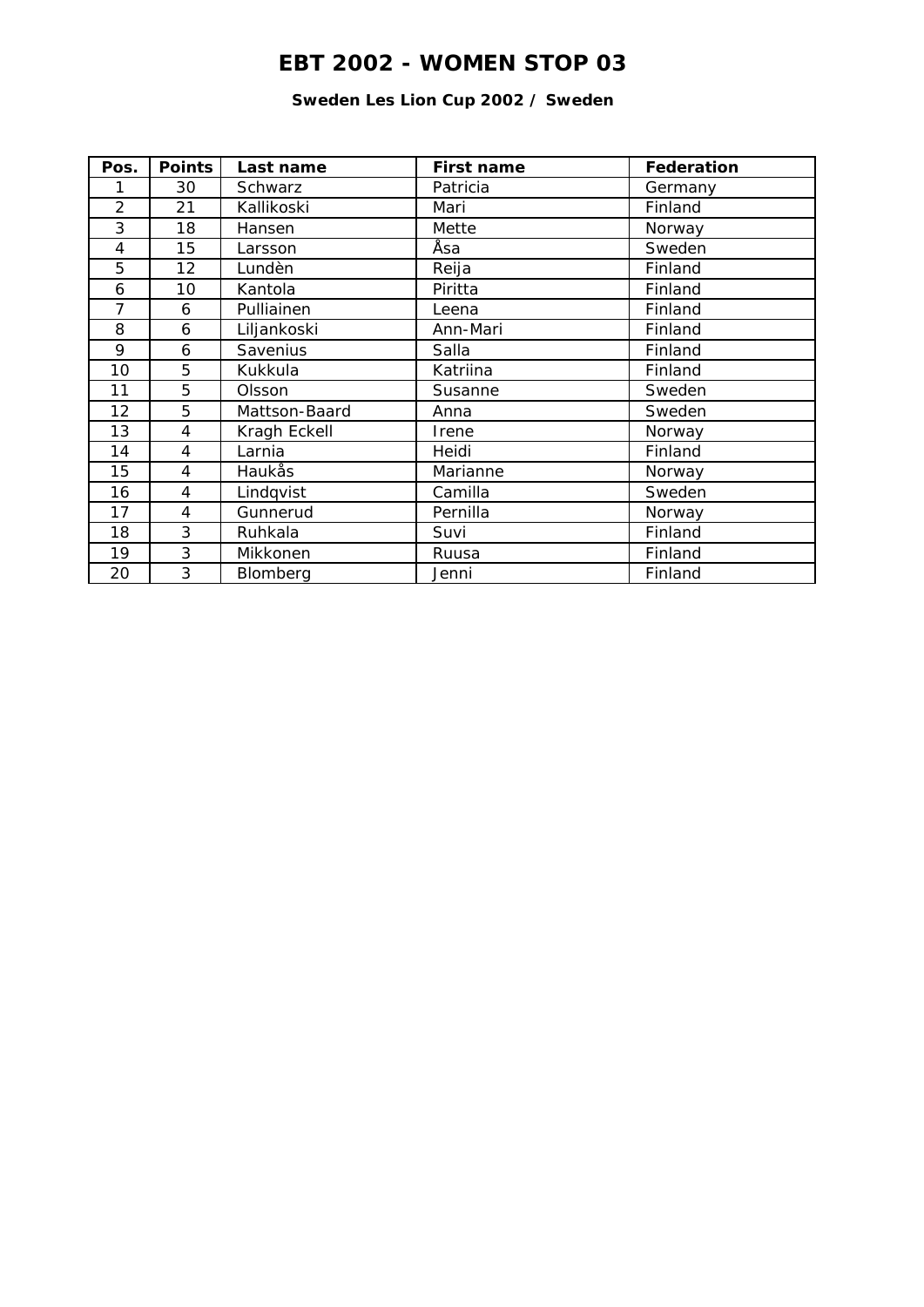#### **Athens Open / Greece**

| Pos.                     | <b>Points</b>           | Last name       | <b>First name</b> | Federation  |
|--------------------------|-------------------------|-----------------|-------------------|-------------|
| 1                        | 30                      | Van den Boogart | Annemiek          | Netherlands |
| $\overline{2}$           | 21                      | Hjelm           | Janni             | Denmark     |
| $\overline{3}$           | 18                      | Johnsson        | Helen             | Sweden      |
| $\overline{\mathcal{A}}$ | 15                      | Kjeldsen        | Kamilla           | Denmark     |
| 5                        | 12                      | Zorba           | Aleka             | Greece      |
| 6                        | 10                      | Lund            | <b>Bettina</b>    | Denmark     |
| $\overline{7}$           | 6                       | Ginge Jensen    | Mai               | Denmark     |
| 8                        | 6                       | <b>Bronsted</b> | <b>Britt</b>      | Denmark     |
| $\overline{9}$           | 6                       | Fotinia         | Cristina          | Greece      |
| 10                       | 5                       | Christiansen    | Mette             | Denmark     |
| 11                       | $\overline{5}$          | Alexiou         | Evi               | Greece      |
| 12                       | 5                       | Karatzoula      | Martha            | Greece      |
| 13                       | $\overline{4}$          | Ginge Jensen    | Anja              | Denmark     |
| 14                       | $\overline{4}$          | Kosmidi         | Natassa           | Greece      |
| 15                       | $\overline{4}$          | Cabanet         | Helen             | Greece      |
| 16                       | $\overline{4}$          | Gavriel         | Theodora          | Greece      |
| 17                       | $\overline{\mathbf{4}}$ | Loukidou        | Dimitra           | Greece      |
| 18                       | $\overline{3}$          | Kokkinou        | Matina            | Greece      |
| 19                       | $\overline{3}$          | Poulitsidou     | Helen             | Greece      |
| 20                       | $\overline{3}$          | Sakellariou     | Vicky             | Greece      |
| $\overline{21}$          | $\overline{3}$          | Papac/Doulou    | Marina            | Greece      |
| 22                       | $\overline{3}$          | Emmanouel       | Evagelia          | Greece      |
| 23                       | $\overline{2}$          | Berti           | Themis            | Greece      |
| $\overline{24}$          | $\overline{2}$          | Georgiadou      | Katerina          | Greece      |
| $\overline{25}$          | $\overline{2}$          | Hatzimanoli     | Fotini            | Greece      |
| 26                       | $\overline{2}$          | Babousi         | <b>Alkistis</b>   | Greece      |
| 27                       | $\overline{2}$          | Rovithaki       | Anastasia         | Greece      |
| 28                       | 1                       | Zachariou       | Andrietta         | Greece      |
| 29                       | 1                       | Traganaki       | Malena            | Greece      |
| 30                       | 1                       | Kiritsi         | Vasiliki          | Greece      |
| 31                       | 1                       | Karapasia       | Chrisa            | Greece      |
| 32                       | 1                       | Reterba         | Lidia             | Greece      |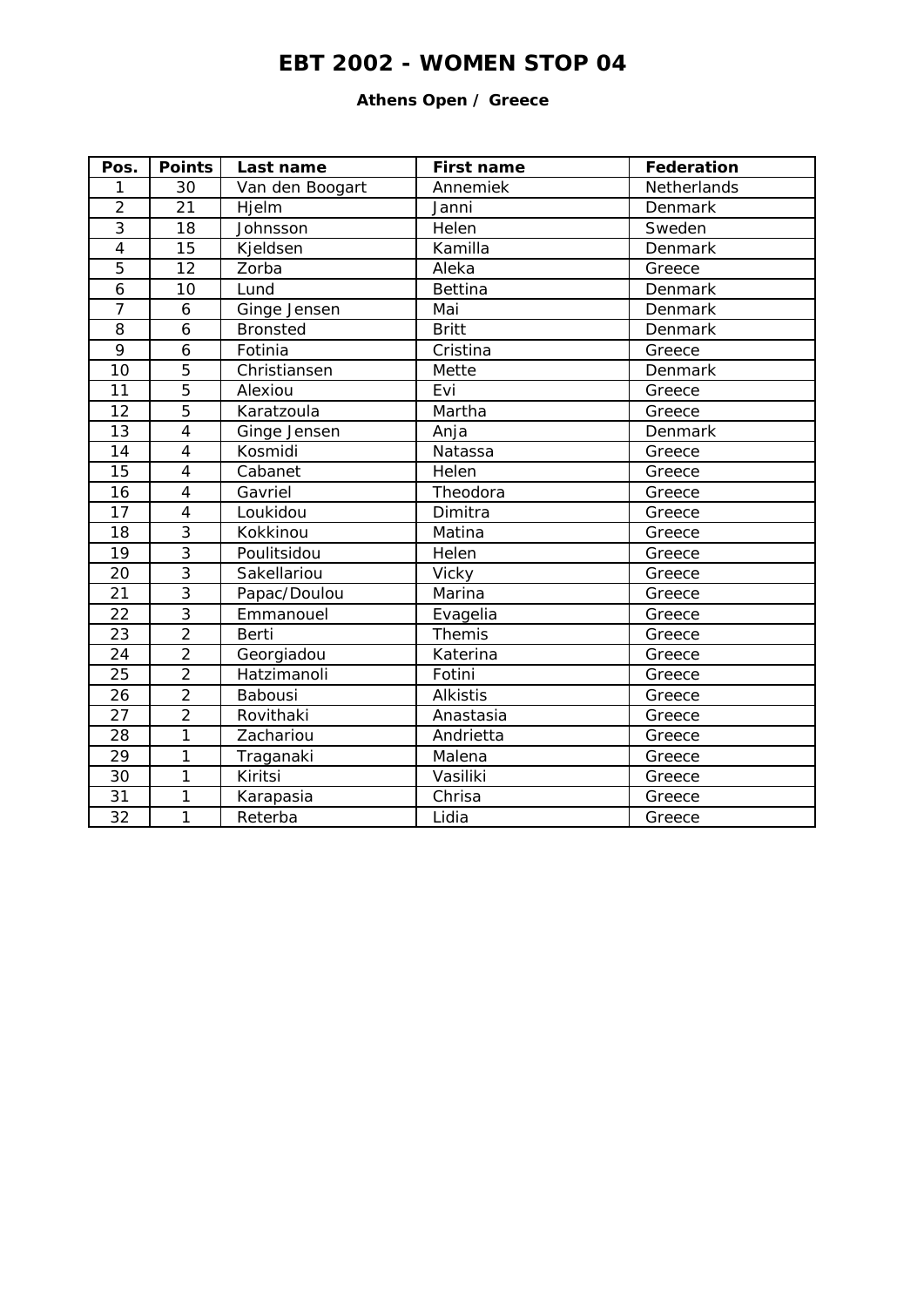### **Aalborg International 2002 / Denmark**

| Pos.            | <b>Points</b>           | Last name     | <b>First name</b> | Federation |
|-----------------|-------------------------|---------------|-------------------|------------|
| 1               | 30                      | Penny         | Kirsten           | England    |
| $\overline{2}$  | 21                      | Tchu          | Iben              | Denmark    |
| $\overline{3}$  | 18                      | Petty         | Tanya             | Germany    |
| 4               | 15                      | Pedersen      | Lotte Haubo       | Denmark    |
| 5               | 12                      | Allén         | Heta              | Finland    |
| 6               | 10                      | Jakobsen      | Siv               | Norway     |
| $\overline{7}$  | 6                       | Lund          | <b>Bettina</b>    | Denmark    |
| 8               | 6                       | Kukkula       | Katriina          | Finland    |
| 9               | 6                       | Kantola       | Piritta           | Finland    |
| 10              | $\overline{5}$          | Jonsson       | Helen             | Sweden     |
| 11              | $\overline{5}$          | Jansson       | Elisabeth         | Sweden     |
| 12              | $\overline{5}$          | Pedersen      | Randi Kryger      | Denmark    |
| 13              | $\overline{\mathbf{4}}$ | Lundén        | Reija             | Finland    |
| 14              | $\overline{4}$          | Larnia        | Heidi             | Finland    |
| 15              | 4                       | Alfredsson    | Diana             | Sweden     |
| 16              | $\overline{\mathbf{4}}$ | Matsson-Baard | Anna              | Sweden     |
| 17              | 4                       | Jensen        | Mai Ginge         | Denmark    |
| 18              | $\overline{3}$          | Pulliainen    | Leena             | Finland    |
| 19              | $\overline{3}$          | Mirchel       | Andrea            | Germany    |
| 20              | $\overline{3}$          | Glendert      | Malin             | Sweden     |
| 21              | $\overline{3}$          | Beckel        | Martina           | Germany    |
| 22              | $\overline{3}$          | Theissen      | Tanja             | Germany    |
| 23              | $\overline{2}$          | Kjeldsen      | Kamilla           | Denmark    |
| 24              | $\overline{2}$          | John          | Lisa              | England    |
| $\overline{25}$ | $\overline{2}$          | Jensen        | Anja Ginge        | Denmark    |
| 26              | $\overline{2}$          | Schwarz       | Patricia          | Germany    |
| 27              | $\overline{2}$          | Göbel         | Alexandra         | Germany    |
| 28              | 1                       | Delaney       | Ingelimar         | Norway     |
| 29              | 1                       | Jönsson       | Eva               | Sweden     |
| 30              | 1                       | Haglund       | Linda             | Sweden     |
| 31              | 1                       | Wetterlund    | Aasa              | Sweden     |
| 32              | 1                       | Göbel         | Michaela          | Germany    |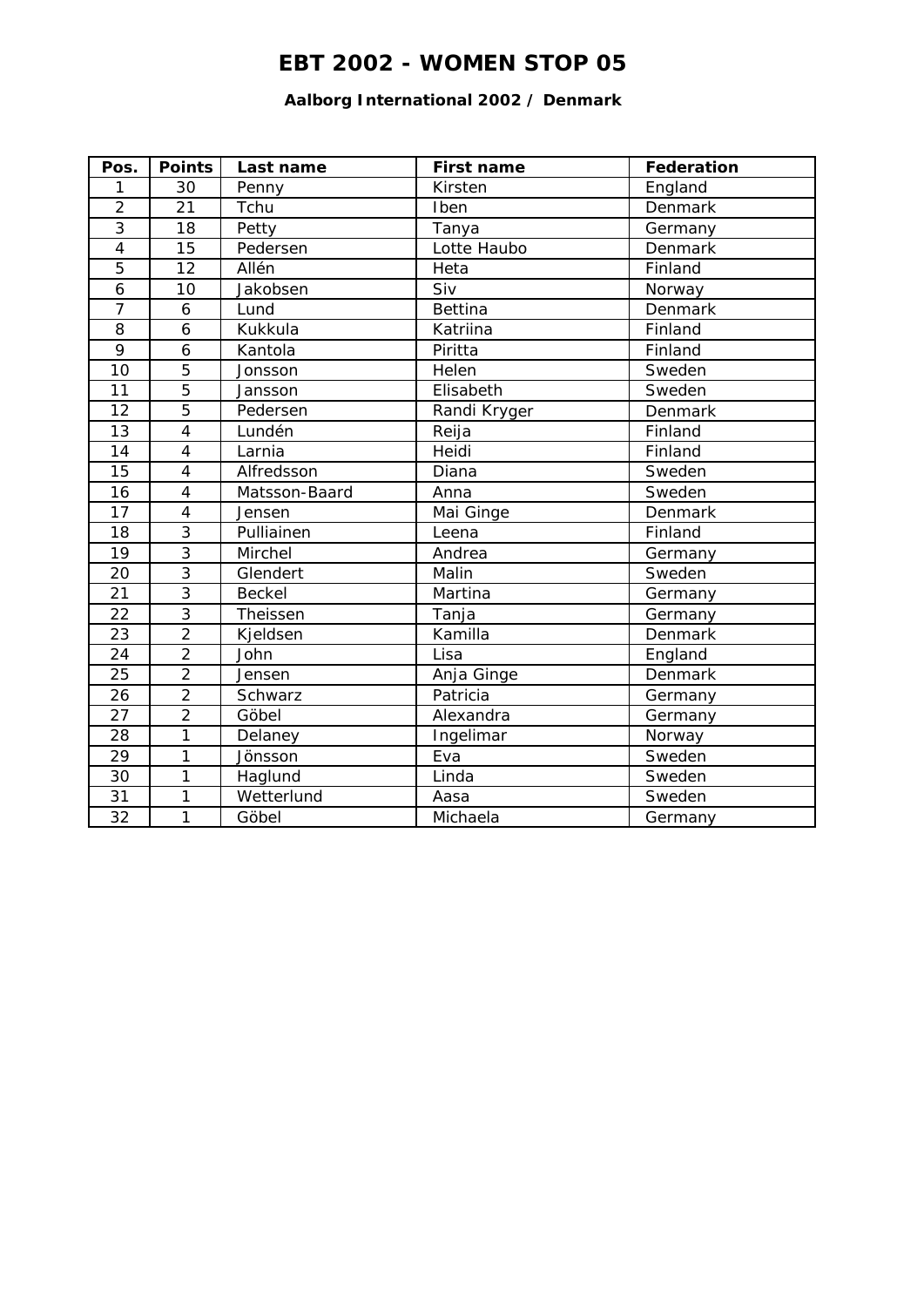### **Vodafone Malta Open Championships / Malta**

| Pos.            | <b>Points</b>           | Last name        | <b>First name</b> | Federation     |
|-----------------|-------------------------|------------------|-------------------|----------------|
| 1               | 30                      | Abela            | Sue               | Malta          |
| $\overline{a}$  | 21                      | Bröndsted        | <b>Brit</b>       | Denmark        |
| $\overline{3}$  | 18                      | Kjeldsen         | Kamilla           | Denmark        |
| 4               | 15                      | Göbel            | Alexandra         | Germany        |
| 5               | 12                      | Van Den Boogaart | Annemiek          | Netherlands    |
| 6               | 10                      | Koopmans         | Chris             | Netherlands    |
| $\overline{7}$  | 6                       | Carlsson         | Christel          | Sweden         |
| 8               | 6                       | Hollands         | Jan               | England        |
| 9               | 6                       | Lund             | <b>Bettina</b>    | <b>Denmark</b> |
| 10              | $\overline{5}$          | Greiner          | Ross              | Netherlands    |
| 11              | $\overline{5}$          | Anastasi         | Melissa           | Malta          |
| 12              | $\overline{5}$          | Jensen           | Anja              | Denmark        |
| 13              | $\overline{\mathbf{4}}$ | Alfredsson       | Diana             | Sweden         |
| 14              | $\overline{\mathbf{4}}$ | Mirschel         | Andrea            | Germany        |
| 15              | $\overline{4}$          | <b>Dekkers</b>   | Carla             | Netherlands    |
| $\overline{16}$ | $\overline{4}$          | Smith            | Ann               | England        |
| 17              | $\overline{4}$          | Mattsson-Baard   | Anna              | Sweden         |
| 18              | $\overline{3}$          | Jensen           | Mai               | Denmark        |
| 19              | $\overline{3}$          | Karlsson         | Anette            | Sweden         |
| 20              | $\overline{3}$          | Camilleri        | Doris             | Malta          |
| 21              | $\overline{3}$          | Tal              | Yifat             | Israel         |
| 22              | $\overline{3}$          | Gref             | Lena              | Sweden         |
| 23              | $\overline{2}$          | Pascoal-Blom     | Farida            | Netherlands    |
| $\overline{24}$ | $\overline{2}$          | Göbel            | Michaela          | Germany        |
| 25              | $\overline{2}$          | <b>Beckel</b>    | Martina           | Germany        |
| 26              | $\overline{2}$          | <b>Byrne</b>     | Karen             | England        |
| 27              | $\overline{2}$          | Swift            | Jenny             | Malta          |
| 28              | 1                       | Colletta         | Agata             | Italy          |
| 29              | 1                       | Piereau          | <b>Bianca</b>     | Netherlands    |
| 30              | 1                       | Hodge            | Jan               | England        |
| 31              | 1                       | Gruijthuizen     | Helma             | Netherlands    |
| $\overline{32}$ | 1                       | Warburton        | Sally             | England        |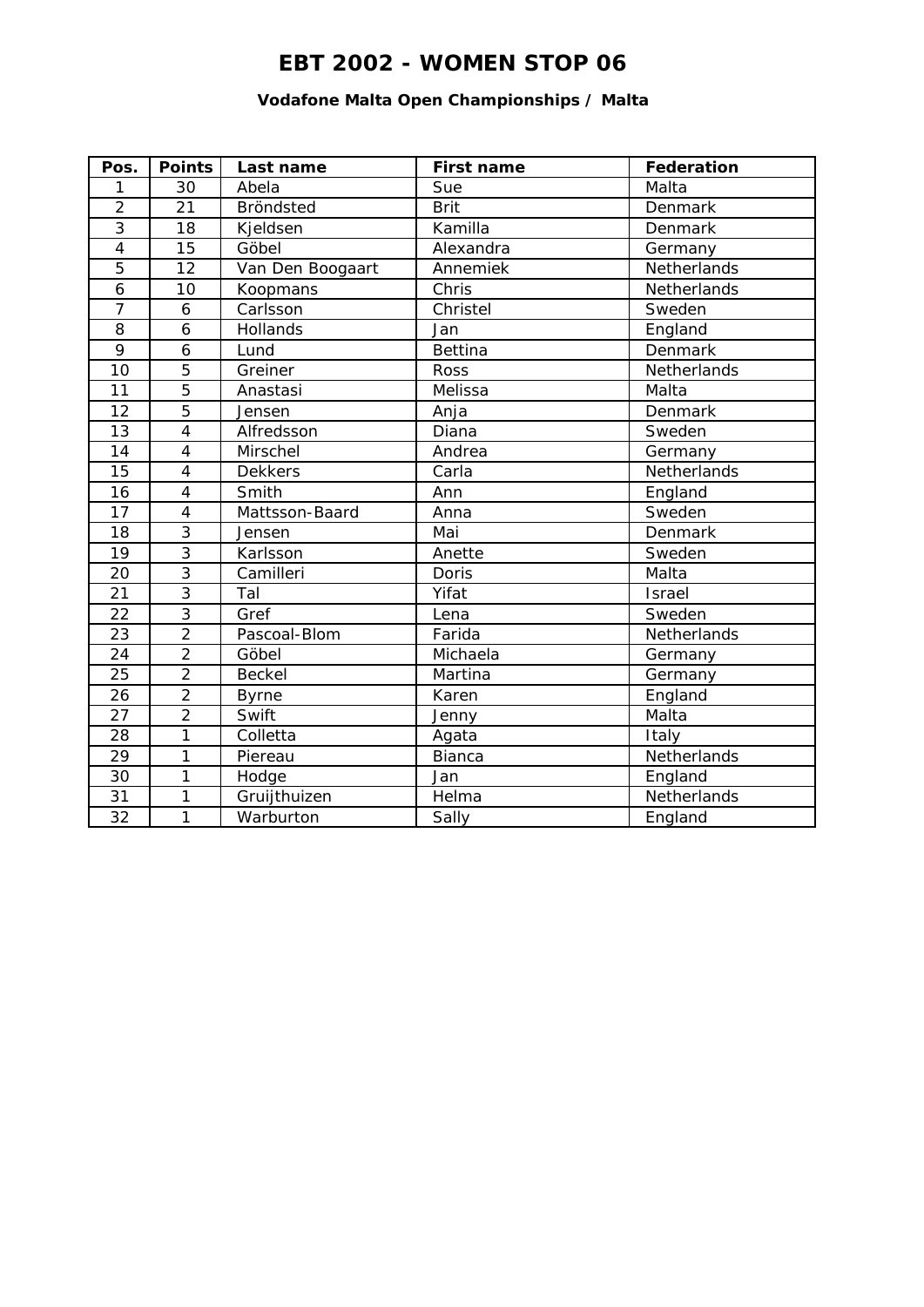#### **24 Trofeo Internacional Ciudad de Barcelona / Catalonia**

| Pos.                     | <b>Points</b>           | Last name        | <b>First name</b> | <b>Federation</b> |
|--------------------------|-------------------------|------------------|-------------------|-------------------|
| 1                        | 30                      | Lund             | <b>Bettina</b>    | Denmark           |
| $\overline{2}$           | 21                      | Greiner          | <b>Ross</b>       | Netherland        |
| 3                        | 18                      | Haglund          | Linda             | Sweden            |
| $\overline{\mathcal{A}}$ | 15                      | Mattsson         | Anna              | Sweden            |
| 5                        | 12                      | Van den Boogaart | Annemiek          | Netherland        |
| 6                        | 10                      | Farida           | Pascoal           | Netherland        |
| $\overline{7}$           | 6                       | Houbo Pedersen   | Lotte             | Denmark           |
| 8                        | 6                       | Esteban          | Virginia          | Spain             |
| 9                        | 6                       | Albert           | Milagros          | Spain             |
| 10                       | 5                       | Canosa           | Marta             | Spain             |
| 11                       | 5                       | Rodenas          | Pilar             | Spain             |
| 12                       | 5                       | Torrents         | Sandra            | Spain             |
| 13                       | $\overline{\mathbf{4}}$ | <sub>B</sub>     | Paloma            | Spain             |
| 14                       | $\overline{\mathbf{4}}$ | Autieri          | Filly             | Italy             |
| 15                       | $\overline{\mathbf{4}}$ | Parra            | Matilde           | Spain             |
| 16                       | 4                       | Tena             | Mar               | Spain             |
| 17                       | 4                       | <b>Burgues</b>   | Mercedes          | Spain             |
| 18                       | $\overline{3}$          | Sanz             | Marisa            | Spain             |
| 19                       | $\overline{3}$          | Rizzo            | Giovanna          | Italy             |
| 20                       | $\overline{3}$          | Sala             | Gloria            | Spain             |
| 21                       | $\overline{3}$          | Nuñez            | Francisca         | Spain             |
| 22                       | $\overline{3}$          | Van Wassenhove   | Anja              | Belgium           |
| 23                       | $\overline{2}$          | Romero           | Roser             | Spain             |
| 24                       | $\overline{2}$          | <b>Kraus</b>     | Graciela          | Spain             |
| 25                       | $\overline{2}$          | Barberini        | Marzia            | Spain             |
| 26                       | $\overline{2}$          | Pari             | Paquita           | Switzerland       |
| 27                       | $\overline{2}$          | Garcia           | Marisa            | Spain             |
| 28                       | 1                       | Sala             | Maria Angeles     | Spain             |
| 29                       | 1                       | Gonzalez         | Margarita         | Spain             |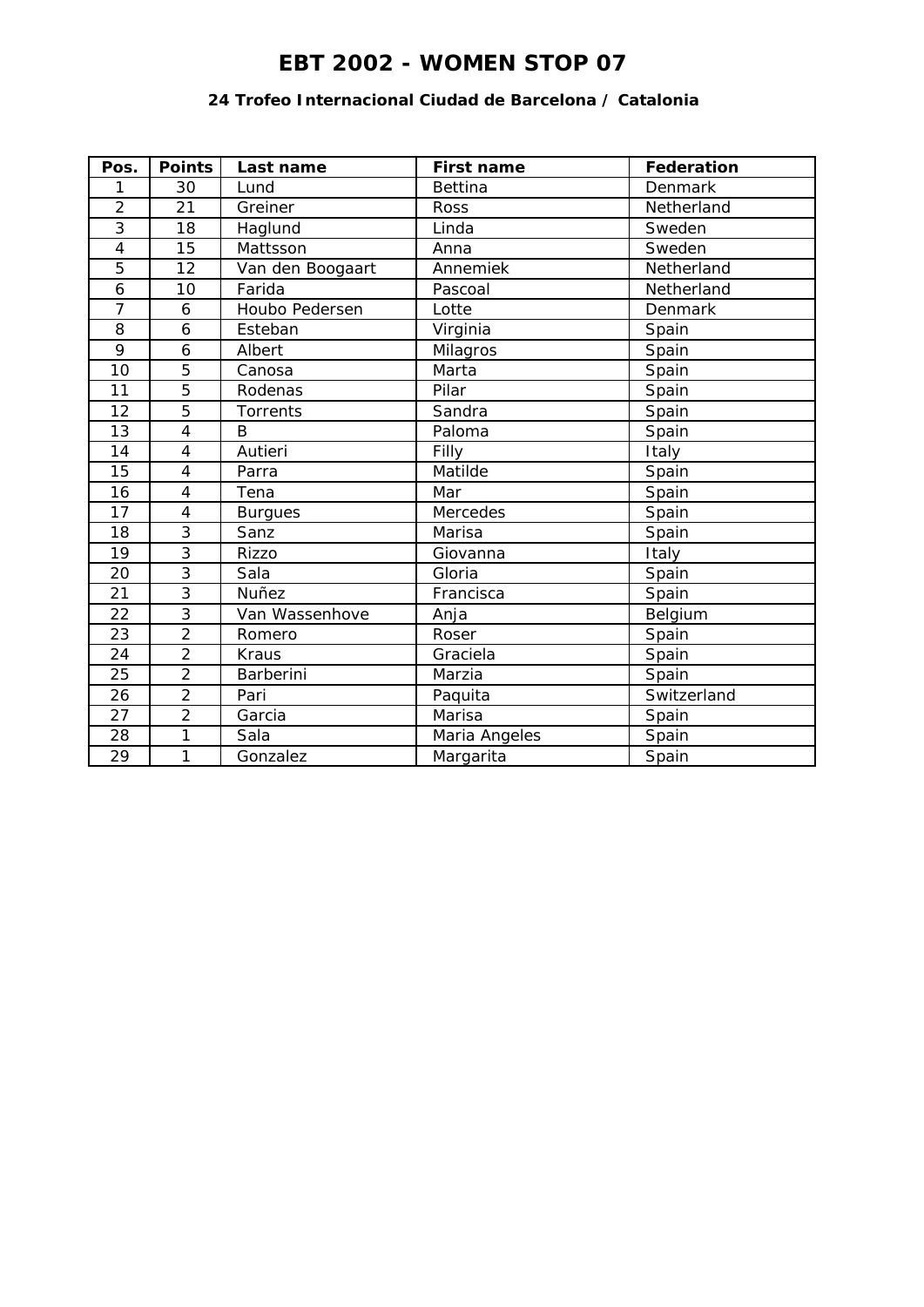### **1st Champions Tournament / Italy**

| Pos.                     | Points                  | Last name      | First name | <b>Federation</b> |
|--------------------------|-------------------------|----------------|------------|-------------------|
| 1                        | 30                      | Lund           | Bettina    | Denmark           |
| $\overline{2}$           | 21                      | Manico         | Bigi       | Switzerland       |
| $\overline{3}$           | 18                      | Galeone        | Nicola     | Italy             |
| $\overline{\mathcal{L}}$ | 15                      | Petty          | Tanya      | Germany           |
| 5                        | 12                      | Pialino        | Daniela    | Italy             |
| 6                        | 10                      | Göbel          | Michaela   | Germany           |
| $\overline{7}$           | 6                       | Fusco          | Raffaella  | Italy             |
| 8                        | 6                       | Verzu          | Patricia   | Belgium           |
| 9                        | 6                       | Fasano         | Teresa     | Italy             |
| 10                       | 5                       | Farkas         | Sabine     | Italy             |
| 11                       | $\overline{5}$          | Ganglbauer     | Ursula     | Austria           |
| 12                       | $\overline{5}$          | Morra          | Alessandra | Italy             |
| 13                       | $\overline{\mathbf{4}}$ | Haglund        | Linda      | Sweden            |
| 14                       | $\overline{\mathbf{4}}$ | Cavazzini      | Laura      | Italy             |
| 15                       | $\overline{4}$          | Altmuller      | Ivonne     | Austria           |
| $\overline{16}$          | $\overline{\mathbf{4}}$ | Fotinia        | Christina  | Greece            |
| 17                       | $\overline{\mathbf{4}}$ | Esposito       | Daniela    | Italy             |
| 18                       | $\overline{3}$          | Göbel          | Alexandra  | Germany           |
| 19                       | $\overline{3}$          | Sgrosso        | Christina  | Italy             |
| 20                       | $\overline{3}$          | Kuhn           | Hildegard  | Italy             |
| 21                       | $\overline{3}$          | Karatzoula     | Martha     | Greece            |
| 22                       | $\overline{3}$          | Van Wassenhove | Anja       | Belgium           |
| 23                       | $\overline{2}$          | Karel          | Kultina    | Italy             |
| 24                       | $\overline{2}$          | Elzo           | Bettina    | Italy             |
| $\overline{25}$          | $\overline{2}$          | Poulitsidou    | Helen      | Greece            |
| 26                       | $\overline{2}$          | Peelman        | Sandrine   | Belgium           |
| 27                       | $\overline{2}$          | Celesto        | Patrizia   | Italy             |
| 28                       | 1                       | Frisoni        | Antonello  | Italy             |
| 29                       | 1                       | Liuzzi         | Sara       | Italy             |
| 30                       | $\mathbf{1}$            | Maraschhaeuser | Heiko      | Germany           |
| 31                       | 1                       | Mantoan        | Patrizia   | Italy             |
| 32                       | 1                       | Berger         | Christina  | Italy             |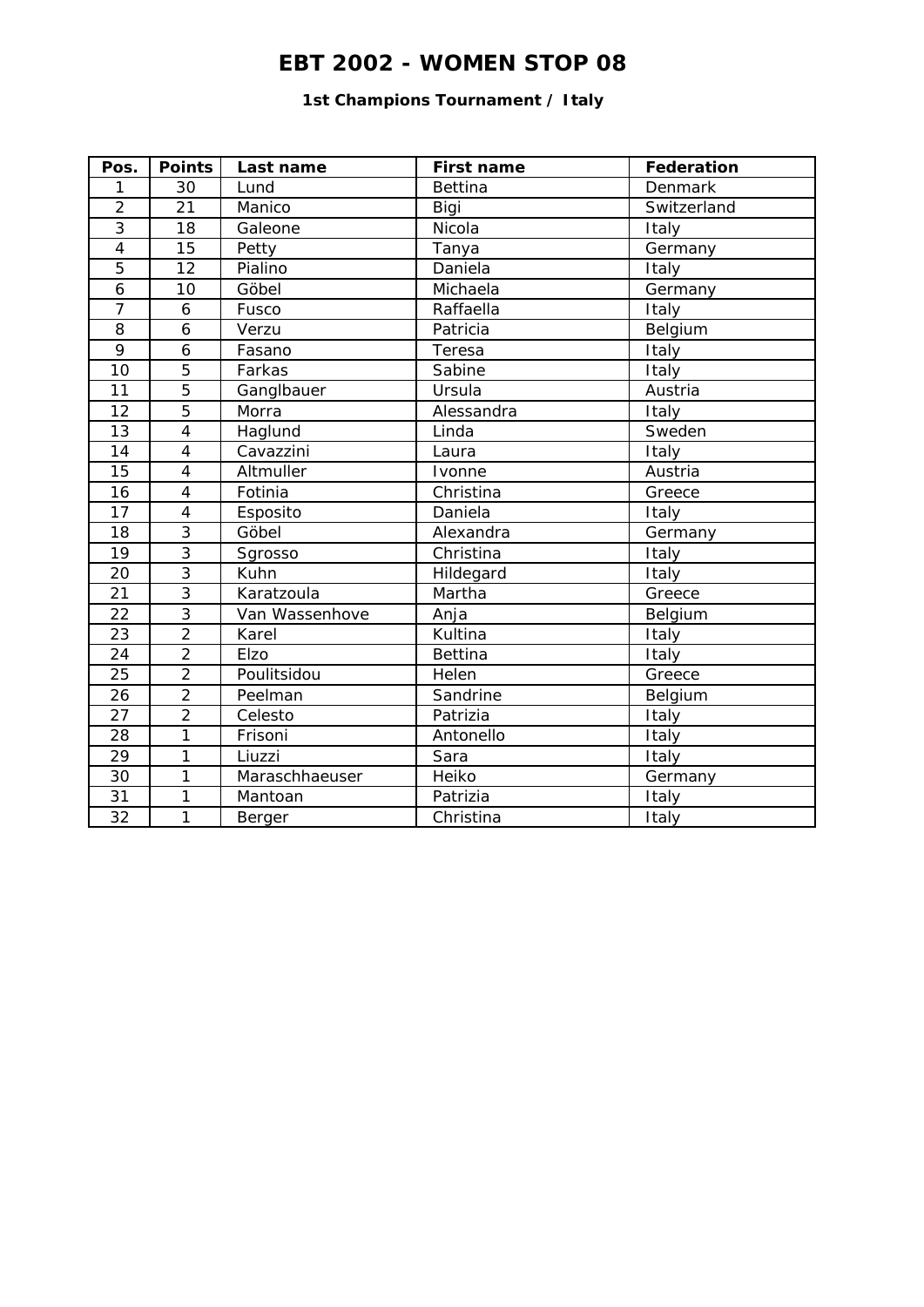#### **Danish Masters / Denmark**

| Pos.                     | <b>Points</b>           | Last name        | <b>First name</b> | Federation     |
|--------------------------|-------------------------|------------------|-------------------|----------------|
| 1                        | 30                      | Pöllänen         | Krista            | Finland        |
| $\overline{2}$           | 21                      | <b>Beckel</b>    | Martina           | Germany        |
| $\overline{3}$           | 18                      | Lund             | <b>Bettina</b>    | Denmark        |
| $\overline{\mathcal{A}}$ | 15                      | <b>Brøndsted</b> | <b>Britt</b>      | Denmark        |
| 5                        | 12                      | Lundén           | Reija             | Finland        |
| 6                        | 10                      | Olsson           | Jessica           | Sweden         |
| $\overline{7}$           | 6                       | Kantola          | Piritta           | Finland        |
| 8                        | 6                       | Pedersen         | Randi K.          | Denmark        |
| 9                        | 6                       | Kukkula          | Katriina          | Finland        |
| 10                       | 5                       | Pedersen         | Lotte Houbo       | Denmark        |
| 11                       | $\overline{5}$          | Larsen           | Hanne             | <b>Denmark</b> |
| 12                       | $\overline{5}$          | Johansen         | Anita E.          | Norway         |
| 13                       | $\overline{\mathbf{4}}$ | Wetterlund       | Āsa               | Sweden         |
| 14                       | $\overline{\mathbf{4}}$ | Donde            | Elsebeth          | Denmark        |
| 15                       | $\overline{\mathbf{4}}$ | Kristiansen      | Mette             | Denmark        |
| 16                       | $\overline{\mathbf{4}}$ | Jönsson          | Eva               | Sweden         |
| 17                       | $\overline{\mathbf{4}}$ | Carlsson         | Christel          | Sweden         |
| 18                       | $\overline{3}$          | Gravdal          | Bente             | Denmark        |
| 19                       | $\overline{3}$          | Østlund          | <b>Britt</b>      | Norway         |
| 20                       | $\overline{3}$          | De Bruine        | Diana             | Netherlands    |
| 21                       | $\overline{3}$          | Sulkanen         | Lena              | Denmark        |
| 22                       | $\overline{3}$          | Flack            | Nina              | Sweden         |
| 23                       | $\overline{2}$          | Tchu             | Iben              | Denmark        |
| 24                       | $\overline{2}$          | Johnsson         | Helen             | Sweden         |
| $\overline{25}$          | $\overline{2}$          | Edvartsen        | Heidi             | Norway         |
| 26                       | $\overline{2}$          | Blixt-Jeppsson   | Catharina         | Sweden         |
| 27                       | $\overline{2}$          | <b>Burgues</b>   | Mercedes          | Spain          |
| 28                       | 1                       | Hansen           | Mette             | Norway         |
| 29                       | 1                       | Canosa           | Marta             | Spain          |
| 30                       | $\mathbf{1}$            | van der List     | Wendy             | Netherlands    |
| 31                       | 1                       | Haglund          | Linda             | Sweden         |
| 32                       | 1                       | Schwartz         | Patricia          | Germany        |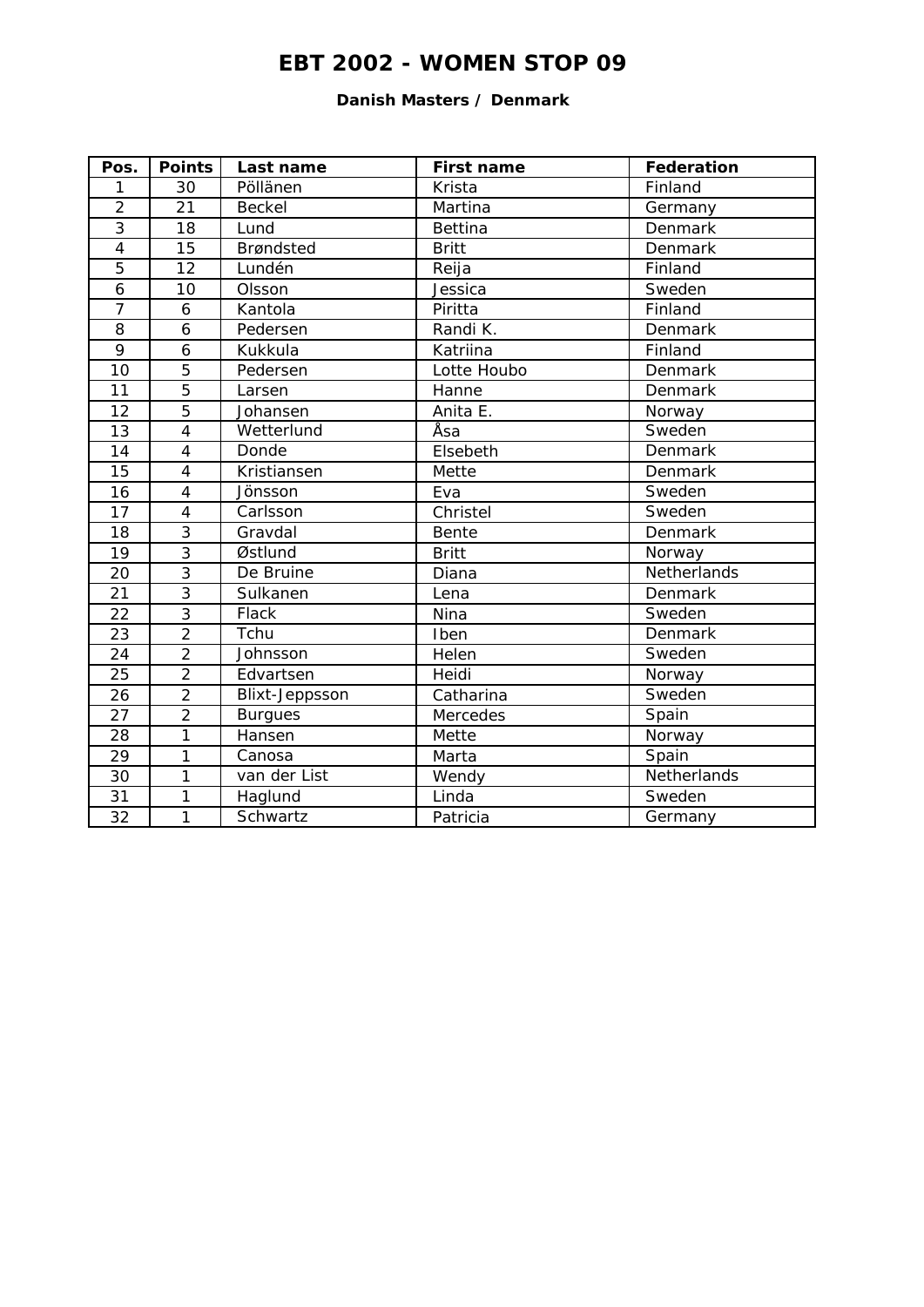#### **Dutch Brunswick Open / Netherlands**

| Pos.                     | <b>Points</b>           | Last name        | First name     | Federation  |
|--------------------------|-------------------------|------------------|----------------|-------------|
| 1                        | 30                      | Tchu             | Iben           | Denmark     |
| $\overline{2}$           | 21                      | Pöllänen         | Krista         | Finland     |
| $\overline{3}$           | 18                      | Lunden           | Reija          | Finland     |
| $\overline{\mathcal{A}}$ | 15                      | Lund             | <b>Bettina</b> | Denmark     |
| $\overline{5}$           | 12                      | <b>Beckel</b>    | Martina        | Germany     |
| 6                        | 10                      | Kjeldsen         | Kamilla        | Denmark     |
| $\overline{7}$           | 6                       | Koopmans         | Chris          | Netherlands |
| 8                        | 6                       | van Hemert       | Paula          | Netherlands |
| 9                        | 6                       | <b>Brondsted</b> | <b>Britt</b>   | Denmark     |
| 10                       | 5                       | Schwarz          | Patricia       | Germany     |
| 11                       | $\overline{5}$          | Glendert         | Malin          | Sweden      |
| 12                       | $\overline{5}$          | Eliasson         | Josephine      | Sweden      |
| 13                       | $\overline{\mathbf{4}}$ | Penny            | Kirsten        | England     |
| 14                       | $\overline{4}$          | Johnsson         | Helen          | Sweden      |
| 15                       | $\overline{4}$          | Altewisher       | Annemiek       | Netherlands |
| $\overline{16}$          | $\overline{\mathbf{4}}$ | de Win           | Angelique      | Netherlands |
| 17                       | $\overline{4}$          | Greiner          | Ross           | Netherlands |
| 18                       | $\overline{3}$          | Kristiansen      | Mette          | Denmark     |
| 19                       | $\overline{3}$          | Houbo            | Lotte          | Denmark     |
| 20                       | $\overline{3}$          | Lensen           | Inge           | Netherlands |
| $\overline{21}$          | $\overline{3}$          | de Koning        | Fiona          | Netherlands |
| 22                       | $\overline{3}$          | Poulitsidou      | Helen          | Greece      |
| 23                       | $\overline{2}$          | Szvasztics       | Doris          | Austria     |
| 24                       | $\overline{2}$          | Verzu            | Patricia       | Belgium     |
| $\overline{25}$          | $\overline{2}$          | Goebel           | Michaela       | Germany     |
| 26                       | $\overline{2}$          | van de List      | Wendy          | Netherlands |
| 27                       | $\overline{2}$          | Smits            | Angela         | Netherlands |
| 28                       | 1                       | Abela            | Sue            | Malta       |
| 29                       | 1                       | Petty            | Tanya          | Germany     |
| 30                       | $\mathbf{1}$            | Beerman          | Nanet          | Netherlands |
| 31                       | 1                       | Uhlich           | Sonja          | Switzerland |
| 32                       | 1                       | Kukkula          | Katriina       | Finland     |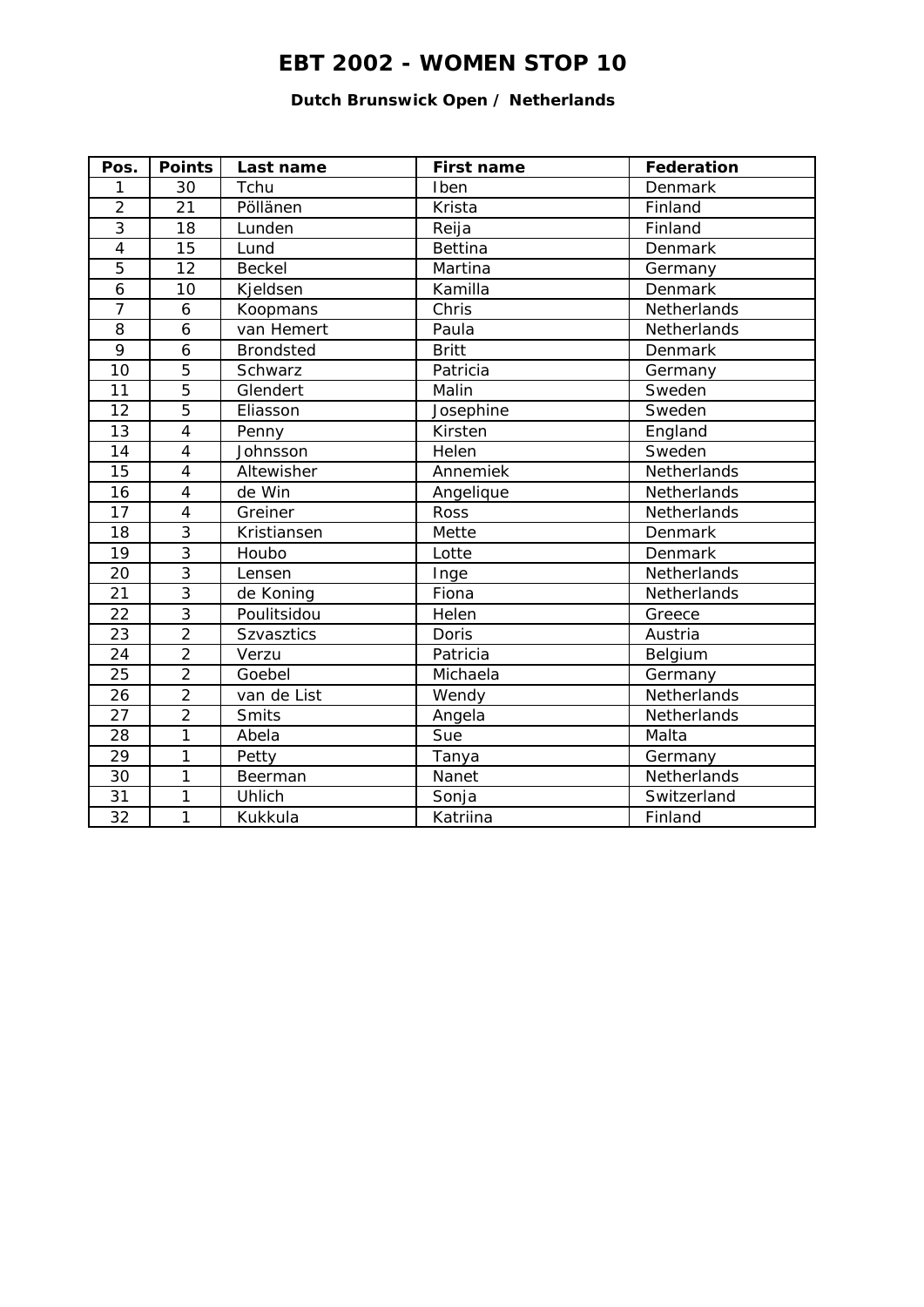### **Kungsbacka International Tournament / Sweden**

| Pos.                     | <b>Points</b>           | Last name     | <b>First name</b> | Federation  |
|--------------------------|-------------------------|---------------|-------------------|-------------|
| 1                        | 30                      | Penny         | Kirsten           | England     |
| $\overline{a}$           | 21                      | Erlandsson    | Susanne           | Sweden      |
| $\overline{3}$           | 18                      | Johnsson      | Helen             | Sweden      |
| $\overline{\mathcal{L}}$ | 15                      | Jönsson       | Eva               | Sweden      |
| $\overline{5}$           | 12                      | Olsson        | Susanne           | Sweden      |
| 6                        | 10                      | Pulliainen    | Leena             | Finland     |
| 7                        | 6                       | Haglund       | Linda             | Sweden      |
| 8                        | 6                       | Jensen        | Anja              | Denmark     |
| 9                        | 6                       | Alfredsson    | Diana             | Sweden      |
| 10                       | $\overline{5}$          | Schwarz       | Patricia          | Germany     |
| 11                       | $\overline{5}$          | Dahlgren      | Christina         | Sweden      |
| 12                       | $\overline{5}$          | Glendert      | Malin             | Sweden      |
| 13                       | $\overline{\mathbf{4}}$ | Magnusson     | Pernilla          | Sweden      |
| 14                       | $\overline{4}$          | Andersson     | Anki              | Sweden      |
| $\overline{15}$          | $\overline{4}$          | Liljankoski   | Ann-Mari          | Finland     |
| $\overline{16}$          | $\overline{4}$          | Jensen        | Mai               | Denmark     |
| 17                       | $\overline{4}$          | Lund          | <b>Bettina</b>    | Denmark     |
| 18                       | $\overline{3}$          | Carlsson      | Christel          | Sweden      |
| 19                       | $\overline{3}$          | Lunden        | Reija             | Finland     |
| 20                       | $\overline{3}$          | <b>Beckel</b> | Martina           | Germany     |
| $\overline{21}$          | $\overline{3}$          | Kragh Eckell  | Irene             | Norge       |
| 22                       | $\overline{3}$          | Östberg       | Katarina          | Sweden      |
| 23                       | $\overline{2}$          | Bröndsted     | <b>Britt</b>      | Denmark     |
| $\overline{24}$          | $\overline{2}$          | Bengtsson     | Marie             | Sweden      |
| $\overline{25}$          | $\overline{2}$          | Pedersen      | Lotte             | Denmark     |
| 26                       | $\overline{2}$          | Gunnerud      | Pernille          | Norge       |
| 27                       | $\overline{2}$          | Sofkova       | Viktoria          | Sweden      |
| 28                       | $\mathbf{1}$            | Wetterlund    | Åsa               | Sweden      |
| 29                       | 1                       | Greiner       | <b>Ross</b>       | Netherlands |
| 30                       | 1                       | Helander      | Lisa              | Sweden      |
| 31                       | 1                       | Larsen        | Rebecca           | Sweden      |
| 32                       | 1                       | Flack         | Nina              | Sweden      |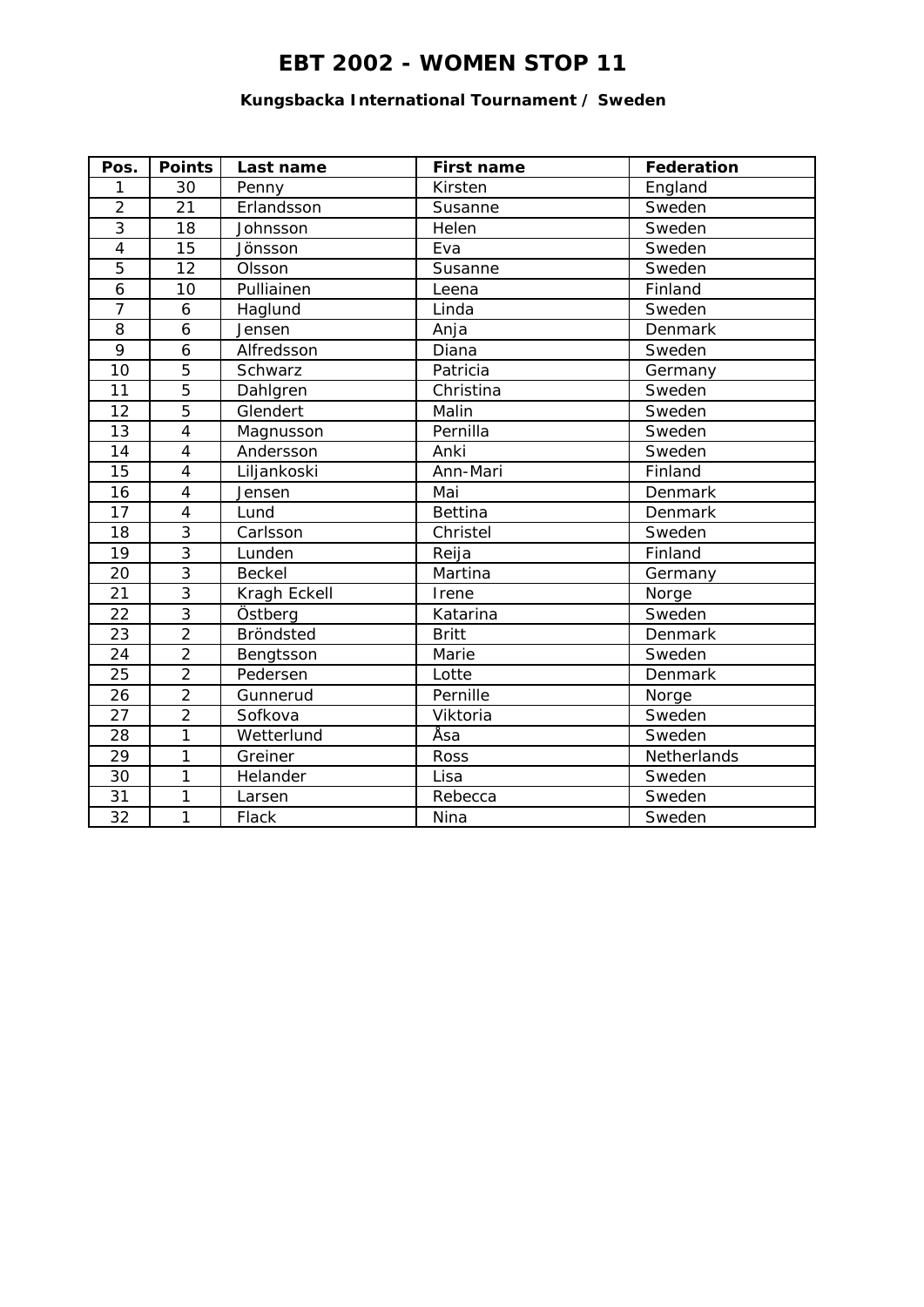| $\mathsf{P}$   | Last name    | <b>First name</b> | <b>Federation</b> | T.  | 01             | 02 | 03             | 04           | 05             | 06 | 07             | 08             | 09             | 10             | 11             |
|----------------|--------------|-------------------|-------------------|-----|----------------|----|----------------|--------------|----------------|----|----------------|----------------|----------------|----------------|----------------|
| $\mathbf{1}$   | Verbruggen   | Gery              | Belgium           | 111 |                | 30 |                | 30           | $\overline{4}$ |    |                | 21             | 5              | 21             |                |
| $\overline{2}$ | Öhman        | Anders            | Sweden            | 79  |                |    | $\mathbf{1}$   |              | 21             | 21 | 12             | $\overline{2}$ | 21             |                | $\mathbf{1}$   |
| 3              | Luoto        | Mika              | Finland           | 68  | 12             |    | 21             |              | $\overline{2}$ |    |                |                | 30             |                | 3              |
| 4              | Larsen       | Martin            | Sweden            | 61  |                |    |                | 6            | 5              | 30 | 18             |                |                |                | $\overline{2}$ |
| 5              | Carlsson     | Göran             | Sweden            | 57  | 3              | 21 | 3              |              |                |    |                | 18             |                | 6              | 6              |
| 6              | Gross        | Thomas            | Austria           | 53  | 6              | 5  |                | $\mathbf{1}$ |                |    | 6              | 30             |                | 5              |                |
| 7              | Konsteri     | Sami              | Finland           | 52  |                |    | 18             |              | 30             |    |                | $\mathbf{1}$   | $\mathbf{1}$   |                | $\overline{2}$ |
| 8              | Andersson    | Robert            | Sweden            | 51  |                |    |                |              |                | 18 | 30             |                |                | $\overline{2}$ | $\mathbf{1}$   |
| 9              | Torgersen    | Tore              | Norway            | 50  |                |    |                | 5            | 15             |    | $\overline{2}$ | 3              | 4              |                | 21             |
| 10             | Åhlen        | Peter             | Sweden            | 48  |                |    |                |              | 18             |    | 4              | 6              | $\overline{2}$ |                | 18             |
| 11             | Hansen       | Petter            | Norway            | 45  |                |    | 30             |              | 5              |    |                |                |                |                | 10             |
| 12             | Lehtonen     | Kimmo             | Finland           | 39  | 30             |    | 5              |              |                |    |                |                |                |                | $\overline{4}$ |
| 13             | Tiainen      | Olli              | Finland           | 37  | 18             |    | 1              |              | 3              |    |                |                | 15             |                |                |
| 14             | Bai Andersen | Michael           | Denmark           | 36  |                |    |                |              | $\mathbf{1}$   |    | 21             | 4              | $\overline{4}$ | 6              |                |
| 15             | Karetsos     | <b>Dimitrios</b>  | Greece            | 34  |                |    |                | 5            |                | 6  | 10             | 10             |                | $\mathfrak{Z}$ |                |
| 16             | Lintilä      | Lasse             | Finland           | 33  | 3              |    |                |              |                |    |                |                |                |                | 30             |
| 17             | Damberg      | Johan             | Sweden            | 30  | $\overline{4}$ |    | 6              |              |                |    |                | 6              | 12             |                | $\overline{2}$ |
| 18             | Humm         | Andreas           | Germany           | 30  |                |    |                |              |                |    |                |                |                | 30             |                |
| 19             | Mannonen     | Petri             | Finland           | 28  | $\overline{2}$ |    | 10             |              | 10             |    |                |                | $\mathbf{1}$   |                | 5              |
| 20             | Sassen       | Michael           | Netherlands       | 26  |                |    |                | 15           |                |    | 6              |                |                | 5              |                |
| 21             | Raatikainen  | Teemu             | Finland           | 25  | 21             |    |                |              |                |    |                | 4              |                |                |                |
| 22             | Blixt        | Martin            | Sweden            | 21  |                |    | 3              |              |                |    |                |                | 18             |                |                |
| 23             | Maragos      | Leonidas          | Greece            | 21  |                |    |                | 21           |                |    |                |                |                |                |                |
| 24             | Uotila       | Pasi              | Finland           | 21  | 15             |    | $\overline{2}$ |              |                |    |                |                |                |                | $\overline{4}$ |
| 25             | Krämer       | Michael           | Netherlands       | 20  |                | 15 |                |              |                |    |                |                | 5              |                |                |
| 26             | Mantovani    | Luca              | Italy             | 19  |                |    |                |              |                |    | $\overline{4}$ | 15             |                |                |                |
| 27             | Moor         | Paul              | England           | 19  |                |    |                |              | 4              | 3  |                |                |                |                | 12             |
| 28             | Van Damme    | Chris             | Belgium           | 19  |                |    |                |              |                | 15 |                |                |                | $\overline{4}$ |                |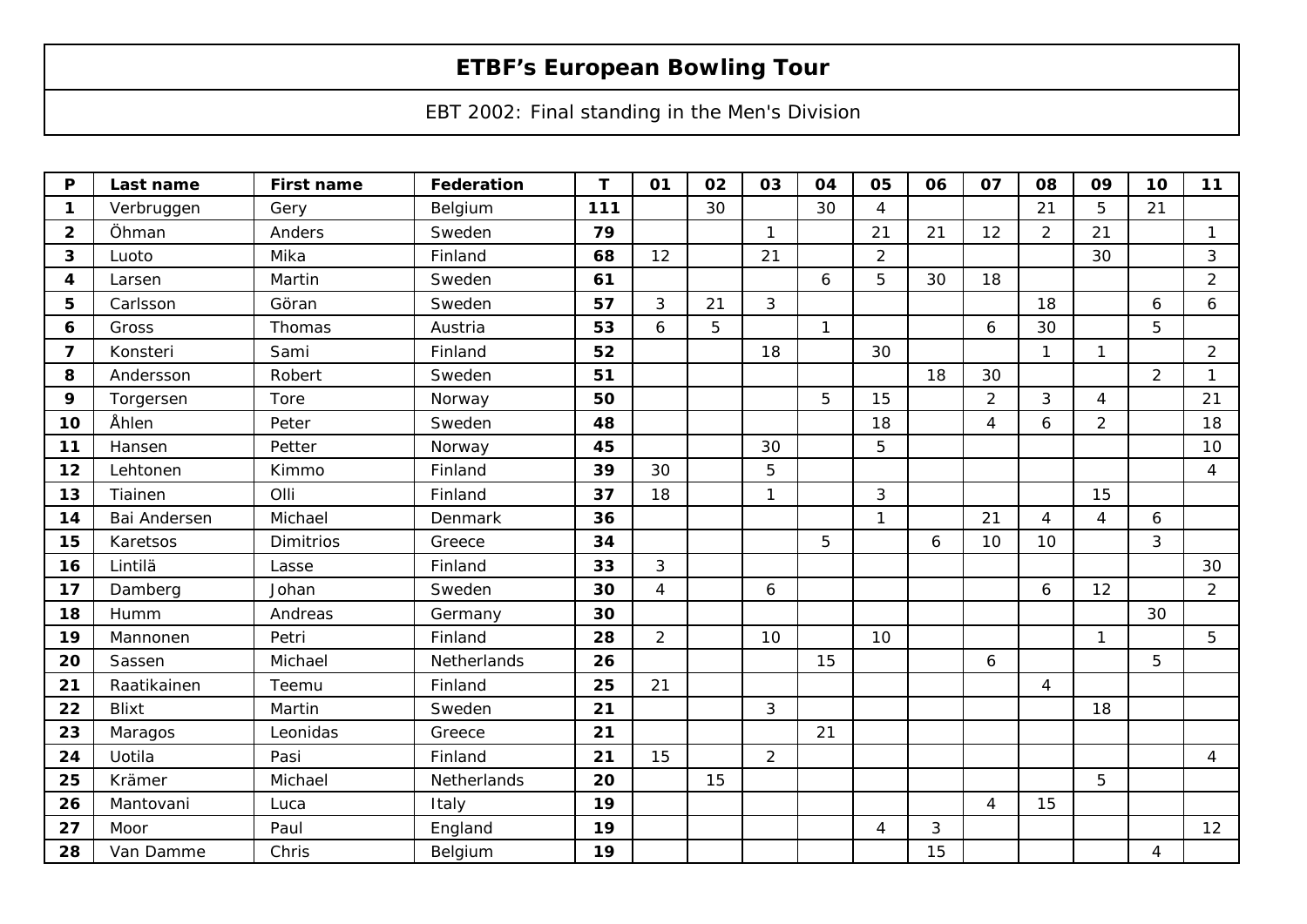| P  | Last name        | <b>First name</b> | Federation  | T.   | 01             | 02 | 03             | 04           | 05             | 06 | 07             | 08 | 09 | 10 | 11 |
|----|------------------|-------------------|-------------|------|----------------|----|----------------|--------------|----------------|----|----------------|----|----|----|----|
| 29 | <b>Brondsted</b> | Kim               | Denmark     | 18   |                |    |                |              |                |    |                |    |    | 18 |    |
| 30 | Holterman        | Casper            | Denmark     | 18   |                |    |                | 18           |                |    |                |    |    |    |    |
| 31 | Lebon            | Jean Marc         | Belgium     | 18   |                | 6  |                |              |                |    |                |    |    | 12 |    |
| 32 | Punessen         | Harold            | Germany     | 18   |                | 18 |                |              |                |    |                |    |    |    |    |
| 33 | Mack             | Tim               | Sweden      | 18   |                |    |                |              | 12             |    |                |    |    |    | 6  |
| 34 | Thornton         | <b>Steve</b>      | England     | 17   |                |    |                |              | $\overline{2}$ |    |                |    |    |    | 15 |
| 35 | Roos             | Mikael            | Sweden      | 16   |                |    |                |              | $\overline{4}$ | 12 |                |    |    |    |    |
| 36 | Eklund           | Dennis            | Sweden      | 15   |                |    | 15             |              |                |    |                |    |    |    |    |
| 37 | Mol              | Roel              | Netherlands | 15   |                |    |                |              |                |    |                |    |    | 15 |    |
| 38 | Salonen          | Petteri           | Finland     | 15   |                |    | 4              |              |                |    |                | 5  |    |    | 6  |
| 39 | Triulci          | Andrea            | Italy       | 15   |                |    |                |              |                |    | 15             |    |    |    |    |
| 40 | Sydow            | Ralf              | Germany     | 14   |                |    |                | 10           | $\mathbf{1}$   |    | 3              |    |    |    |    |
| 41 | Vaglia           | Vittorio          | Italy       | 14   |                |    |                |              |                |    | $\overline{2}$ | 12 |    |    |    |
| 42 | Gustavsson       | Roger             | Sweden      | 12   | $\overline{4}$ |    |                |              | 3              | 5  |                |    |    |    |    |
| 43 | Heine            | Frank             | Germany     | 12   |                | 12 |                |              |                |    |                |    |    |    |    |
| 44 | Kallio           | Juuso             | Finland     | 12   |                |    | 12             |              |                |    |                |    |    |    |    |
| 45 | Spada            | Amadeo            | Italy       | 12   |                |    |                | 3            | $\mathbf{1}$   |    | $\mathbf{3}$   | 5  |    |    |    |
| 46 | Tsavtaridis      | George            | Greece      | 12   |                |    |                | 12           |                |    |                |    |    |    |    |
| 47 | D achille        | <b>Nico</b>       | Italy       | $11$ |                |    |                | 5            | 4              |    |                | 2  |    |    |    |
| 48 | Krull            | Maarten           | Netherlands | 11   |                |    |                | $\mathbf{1}$ |                |    |                |    |    | 10 |    |
| 49 | Ahlqvist         | Michael           | Sweden      | 10   | 2              |    |                |              | 3              |    |                |    | 5  |    |    |
| 50 | Grabowski        | Achim             | Germany     | 10   |                | 10 |                |              |                |    |                |    |    |    |    |
| 51 | Gunter           | Kai               | Germany     | 10   |                |    | $\overline{4}$ |              | 6              |    |                |    |    |    |    |
| 52 | Hodge            | Keith             | England     | 10   |                |    |                |              |                | 10 |                |    |    |    |    |
| 53 | Johansson        | Henrik            | Sweden      | 10   | 10             |    |                |              |                |    |                |    |    |    |    |
| 54 | Nickel           | Jens              | Germany     | 10   |                |    |                |              | $\overline{4}$ |    |                |    |    | 6  |    |
| 55 | Norrman          | Christer          | Sweden      | 10   |                |    |                |              |                |    |                |    | 10 |    |    |
| 56 | Paugnat          | Jean Pierre       | France      | 9    |                |    |                |              |                |    |                | 5  |    | 4  |    |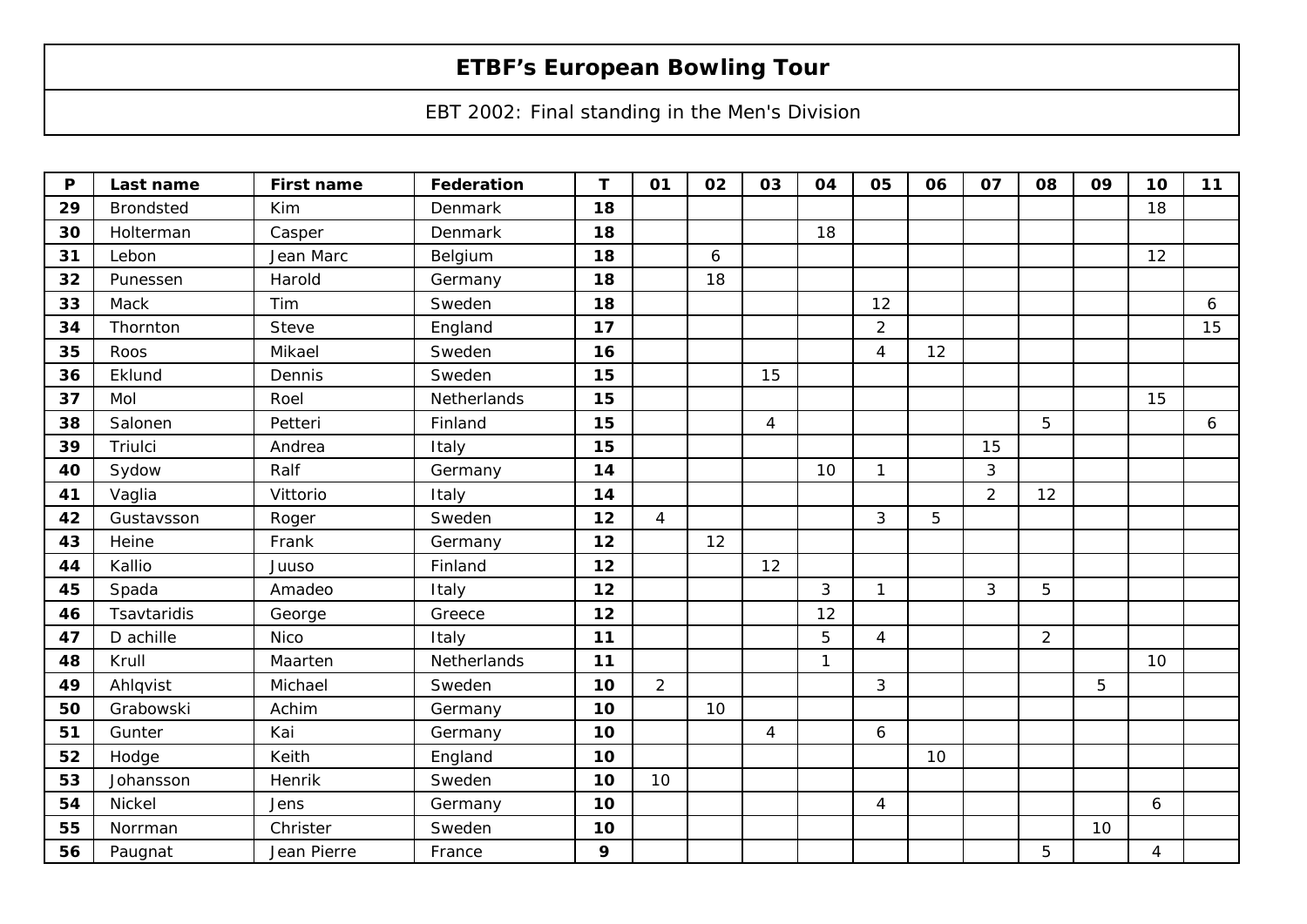| $\mathsf{P}$ | Last name      | <b>First name</b> | Federation  | T. | 01           | 02             | 03             | 04 | 05             | 06             | 07             | 08             | 09             | 10             | 11             |
|--------------|----------------|-------------------|-------------|----|--------------|----------------|----------------|----|----------------|----------------|----------------|----------------|----------------|----------------|----------------|
| 57           | vd Bogaard     | Ronald            | Netherlands | 9  |              |                |                |    |                | 5              | $\overline{2}$ |                |                | $\overline{2}$ |                |
| 58           | Zabel          | Manfred           | Germany     | 9  |              | $\overline{4}$ |                |    |                |                | 5              |                |                |                |                |
| 59           | Leandersson    | Tomas             | Sweden      | 8  | 4            |                |                |    |                |                |                |                |                |                | $\overline{4}$ |
| 60           | Luoto          | Sami              | Finland     | 8  |              |                |                |    | 6              |                |                |                | $\overline{2}$ |                |                |
| 61           | Agerbo         | Jesper            | Denmark     | 6  |              |                |                | 4  |                |                |                |                |                | $\overline{2}$ |                |
| 62           | <b>Bauer</b>   | Bernd             | Germany     | 6  |              |                |                |    |                | 6              |                |                |                |                |                |
| 63           | Bøgehave       | Martin            | Denmark     | 6  |              |                |                |    |                |                |                |                | 6              |                |                |
| 64           | Celli          | Maurizio          | Italy       | 6  |              |                |                |    |                | $\mathfrak{Z}$ |                | $\mathfrak{Z}$ |                |                |                |
| 65           | Damstoft       | Flemming          | Denmark     | 6  |              |                |                |    |                |                |                |                | 6              |                |                |
| 66           | Eriksson       | Peter             | Sweden      | 6  |              |                | 6              |    |                |                |                |                |                |                |                |
| 67           | Falkhäll       | Stefan            | Sweden      | 6  |              |                | 6              |    |                |                |                |                |                |                |                |
| 68           | Folkesson      | <b>Brian</b>      | Sweden      | 6  |              |                |                |    |                |                |                |                | 6              |                |                |
| 69           | Hartmann       | Carsten           | Germany     | 6  |              |                | $\overline{4}$ |    | $\overline{2}$ |                |                |                |                |                |                |
| 70           | Jäine          | Mikael            | Sweden      | 6  |              | 5              |                |    |                |                |                |                |                |                | $\mathbf{1}$   |
| 71           | Kuossari       | Jouko             | Finland     | 6  | 6            |                |                |    |                |                |                |                |                |                |                |
| 72           | Leveque        | Cedric            | Belgium     | 6  |              | 6              |                |    |                |                |                |                |                |                |                |
| 73           | Louridas       | Michael           | England     | 6  |              |                |                |    |                |                |                | 6              |                |                |                |
| 74           | Nymark         | Peter             | Sweden      | 6  |              |                |                |    |                | 6              |                |                |                |                |                |
| 75           | Ohlsson        | Mats              | Sweden      | 6  |              |                |                |    |                |                | 6              |                |                |                |                |
| 76           | Thomsen        | <b>Bjarne</b>     | Denmark     | 6  | $\mathbf{1}$ |                |                | 3  |                | $\overline{2}$ |                |                |                |                |                |
| 77           | Tsouroupis     | Angelos           | Greece      | 6  |              |                |                | 6  |                |                |                |                |                |                |                |
| 78           | <b>Tzounis</b> | Alexandros        | Greece      | 6  |              |                |                | 6  |                |                |                |                |                |                |                |
| 79           | Van der Griend | Marco             | Netherlands | 6  |              | 6              |                |    |                |                |                |                |                |                |                |
| 80           | Wozny          | Martin            | Denmark     | 6  |              |                |                |    | 6              |                |                |                |                |                |                |
| 81           | Yngström       | Stefan            | Sweden      | 6  | 6            |                |                |    |                |                |                |                |                |                |                |
| 82           | Bujenberg      | Arjan             | Netherlands | 5  |              | 5              |                |    |                |                |                |                |                |                |                |
| 83           | Geeris         | Robin             | Netherlands | 5  |              |                |                |    |                | 5              |                |                |                |                |                |
| 84           | Ingholm        | Tom               | Norway      | 5  |              |                | 5              |    |                |                |                |                |                |                |                |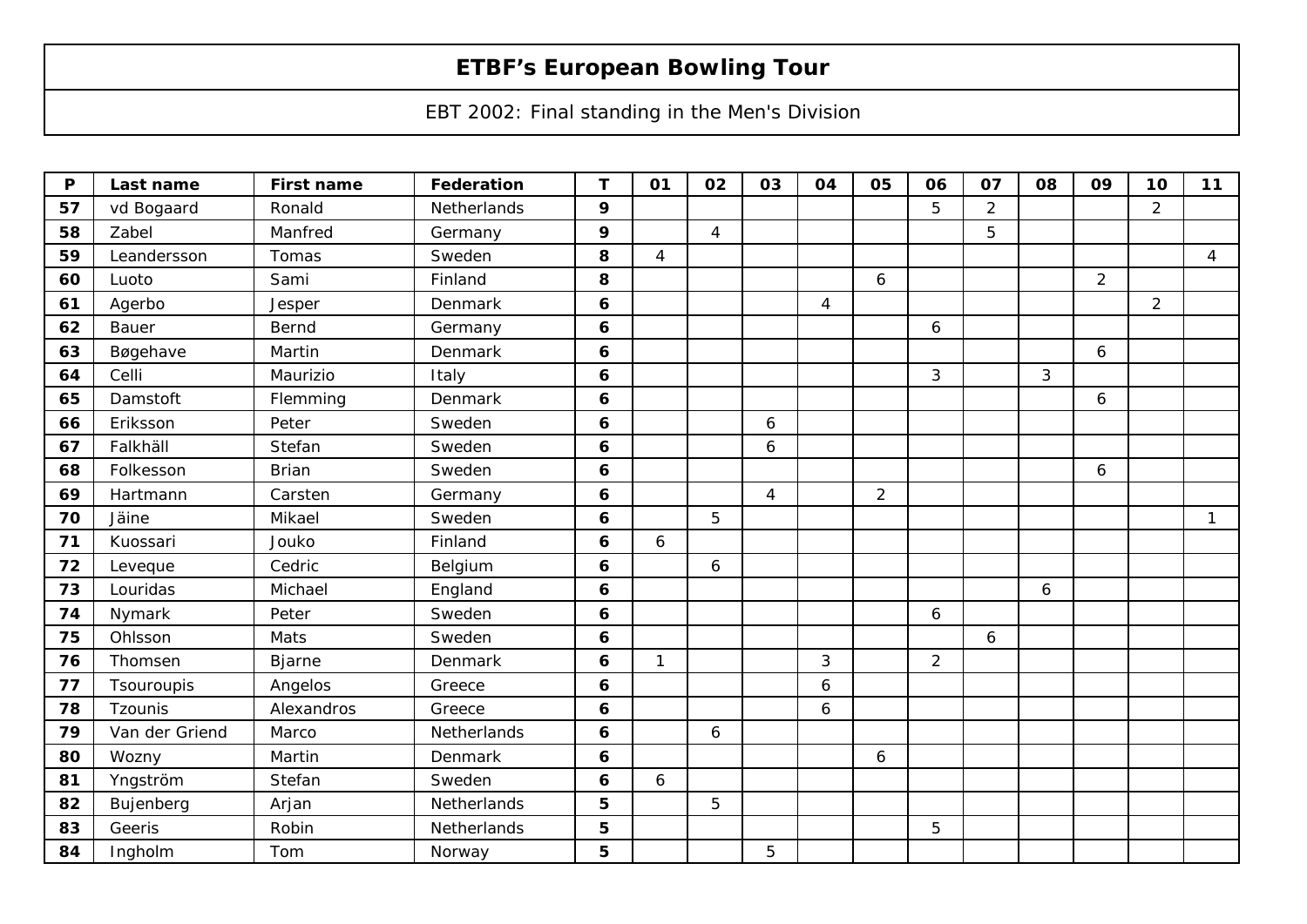| P   | Last name  | <b>First name</b> | <b>Federation</b> | $\mathbf{T}$            | 01 | 02             | 03             | 04 | 05           | 06             | 07             | 08             | 09             | 10 | 11             |
|-----|------------|-------------------|-------------------|-------------------------|----|----------------|----------------|----|--------------|----------------|----------------|----------------|----------------|----|----------------|
| 85  | Jehkinen   | Kari              | Finland           | 5                       | 5  |                |                |    |              |                |                |                |                |    |                |
| 86  | Laine      | Toni              | Finland           | 5                       | 5  |                |                |    |              |                |                |                |                |    |                |
| 87  | Laitinen   | Heikki            | Finland           | 5                       | 5  |                |                |    |              |                |                |                |                |    |                |
| 88  | Nielsen    | Jesper            | <b>Denmark</b>    | 5                       |    |                |                | 3  |              |                |                |                | $\overline{2}$ |    |                |
| 89  | Ovide      | Marcial           | Spain             | 5                       |    |                |                |    |              |                | 5              |                |                |    |                |
| 90  | Schroder   | Nikolai           | Austria           | 5                       |    |                |                |    |              |                |                |                |                | 5  |                |
| 91  | Van Eyken  | <b>Ives</b>       | Belgium           | 5                       |    |                |                |    |              |                | 5              |                |                |    |                |
| 92  | Väänänen   | Tomi              | Finland           | 5                       |    |                | 5              |    |              |                |                |                |                |    |                |
| 93  | Öager      | Lars              | Denmark           | 5                       |    |                |                |    | 5            |                |                |                |                |    |                |
| 94  | Danielsson | Christer          | Sweden            | 5                       |    |                |                |    |              |                |                |                |                |    | 5              |
| 95  | Nordberg   | Jan               | Sweden            | 5                       |    |                |                |    |              |                |                |                |                |    | 5              |
| 96  | Aviram     | <b>Or</b>         | <b>Israel</b>     | 4                       |    |                |                |    |              |                |                |                |                | 4  |                |
| 97  | Bayley     | Pete              | England           | 4                       |    |                |                |    |              | $\overline{4}$ |                |                |                |    |                |
| 98  | Borgisrud  | Erik              | Norway            | 4                       |    |                | 4              |    |              |                |                |                |                |    |                |
| 99  | Boström    | Christer          | Sweden            | $\boldsymbol{4}$        |    |                |                |    |              | $\overline{4}$ |                |                |                |    |                |
| 100 | de Hoogen  | John              | Netherlands       | 4                       |    |                |                |    |              | $\overline{4}$ |                |                |                |    |                |
| 101 | Eide       | Per Kr.           | Norway            | 4                       |    |                |                |    |              |                |                |                | $\overline{4}$ |    |                |
| 102 | Frouvelle  | Serge             | France            | 4                       |    |                |                |    |              |                | $\overline{4}$ |                |                |    |                |
| 103 | Garcia     | Gonzalo           | Spain             | 4                       |    |                |                |    |              |                | $\overline{4}$ |                |                |    |                |
| 104 | Geneix     | Frederic          | France            | 4                       |    | $\overline{4}$ |                |    |              |                |                |                |                |    |                |
| 105 | Halme      | Ari               | Finland           | 4                       |    |                |                |    |              |                |                |                |                |    | $\overline{4}$ |
| 106 | Hansen     | Thorbjørn         | Norway            | 4                       |    |                |                |    |              |                |                |                | 4              |    |                |
| 107 | Hoffman    | Bill              | Sweden            | 4                       |    |                |                |    | $\mathbf{1}$ |                |                |                |                |    | 3              |
| 108 | Holmström  | Ville             | Finland           | 4                       |    |                | $\overline{4}$ |    |              |                |                |                |                |    |                |
| 109 | Larsen     | Christian         | Denmark           | 4                       |    |                |                |    |              |                |                |                | $\overline{4}$ |    |                |
| 110 | Lenders    | Peter             | Netherlands       | $\overline{\mathbf{4}}$ |    |                |                |    |              |                |                | $\overline{4}$ |                |    |                |
| 111 | Linderholm | Niklas            | Sweden            | 4                       |    |                |                | 4  |              |                |                |                |                |    |                |
| 112 | Nero       | Pierre            | Belgium           | 4                       |    | 4              |                |    |              |                |                |                |                |    |                |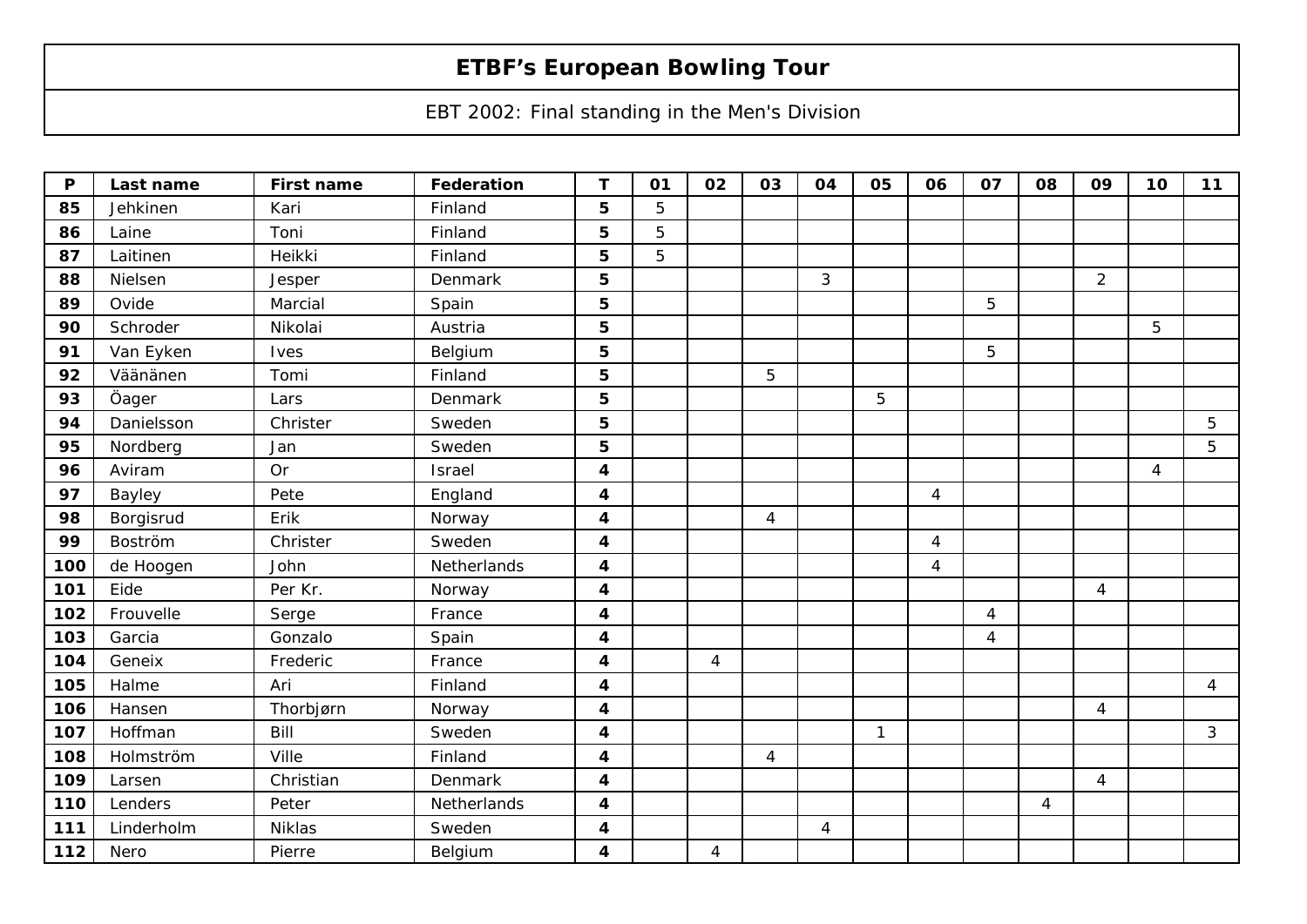| $\boldsymbol{\mathsf{P}}$ | Last name     | First name  | Federation  | $\mathbf{T}$            | 01 | 02             | 03 | 04             | 05             | 06             | 07             | 08             | 09 | 10 | 11             |
|---------------------------|---------------|-------------|-------------|-------------------------|----|----------------|----|----------------|----------------|----------------|----------------|----------------|----|----|----------------|
| 113                       | Ohlrogge      | Holger      | Germany     | 4                       |    |                |    |                |                | $\overline{4}$ |                |                |    |    |                |
| 114                       | Patsaouras    | Epaminontas | Greece      | 4                       |    |                |    | 4              |                |                |                |                |    |    |                |
| 115                       | Perälampi     | Jorma       | Finland     | $\overline{\mathbf{4}}$ | 4  |                |    |                |                |                |                |                |    |    |                |
| 116                       | Pieters       | Roger       | Belgium     | 4                       |    | $\overline{4}$ |    |                |                |                |                |                |    |    |                |
| 117                       | Ravez         | Pierre      | Belgium     | 4                       |    |                |    |                |                |                |                |                |    | 4  |                |
| 118                       | Ravrat        | William     | France      | 4                       |    | $\overline{4}$ |    |                |                |                |                |                |    |    |                |
| 119                       | Righi         | Domenico    | San Marino  | 4                       |    |                |    |                |                |                |                | $\overline{4}$ |    |    |                |
| 120                       | <b>Rives</b>  | Mickel      | France      | $\boldsymbol{4}$        |    |                |    |                |                |                | $\overline{4}$ |                |    |    |                |
| 121                       | Rossi         | Frederico   | Italy       | 4                       |    |                |    |                |                |                |                | 4              |    |    |                |
| 122                       | Sakellariou   | Kostas      | Greece      | 4                       |    |                |    | $\overline{4}$ |                |                |                |                |    |    |                |
| 123                       | Snelting      | Martin      | Netherlands | 4                       |    |                |    |                |                | $\overline{4}$ |                |                |    |    |                |
| 124                       | Susiluoto     | Selim       | Finland     | 4                       | 4  |                |    |                |                |                |                |                |    |    |                |
| 125                       | <b>Tzenos</b> | Ioannis     | Greece      | 4                       |    |                |    | 4              |                |                |                |                |    |    |                |
| 126                       | Vaes          | Kristof     | Belgium     | 4                       |    |                |    |                |                |                |                |                |    | 4  |                |
| 127                       | Aarup         | Matthias    | Sweden      | 4                       |    |                |    |                |                |                |                |                |    |    | $\overline{4}$ |
| 128                       | Andersin      | Erik        | Sweden      | 3                       |    |                | 3  |                |                |                |                |                |    |    |                |
| 129                       | Andrea        | Steffen     | Denmark     | 3                       |    |                |    |                |                |                |                |                | 3  |    |                |
| 130                       | Armiellei     | Dario       | Italy       | $\overline{\mathbf{3}}$ |    |                |    |                |                |                |                | 3              |    |    |                |
| 131                       | <b>Backe</b>  | Patrik      | Sweden      | 3                       |    |                |    |                |                |                |                |                |    |    | 3              |
| 132                       | Bottiglieri   | Alfonso     | Italy       | 3                       |    |                |    |                |                |                |                | 3              |    |    |                |
| 133                       | Bugeja        | Mark        | Malta       | 3                       |    |                |    |                |                | 3              |                |                |    |    |                |
| 134                       | Colligion     | Dominique   | Belgium     | 3                       |    | 3              |    |                |                |                |                |                |    |    |                |
| 135                       | Daneberg      | Mathias     | Sweden      | 3                       |    |                |    |                | 3              |                |                |                |    |    |                |
| 136                       | Dingenouts    | Fred        | Netherlands | 3                       |    |                |    |                |                |                |                |                |    | 3  |                |
| 137                       | Dreyer        | <b>Dirk</b> | Germany     | $\overline{\mathbf{3}}$ |    |                | 3  |                |                |                |                |                |    |    |                |
| 138                       | Filor         | Thorsten    | Germany     | 3                       |    |                |    |                |                | 3              |                |                |    |    |                |
| 139                       | Fleischacker  | Gerhard     | Austria     | 3                       |    |                |    | 3              |                |                |                |                |    |    |                |
| 140                       | Froggatt      | <b>Nick</b> | England     | 3                       |    |                |    |                | $\overline{2}$ |                |                |                |    |    | $\mathbf{1}$   |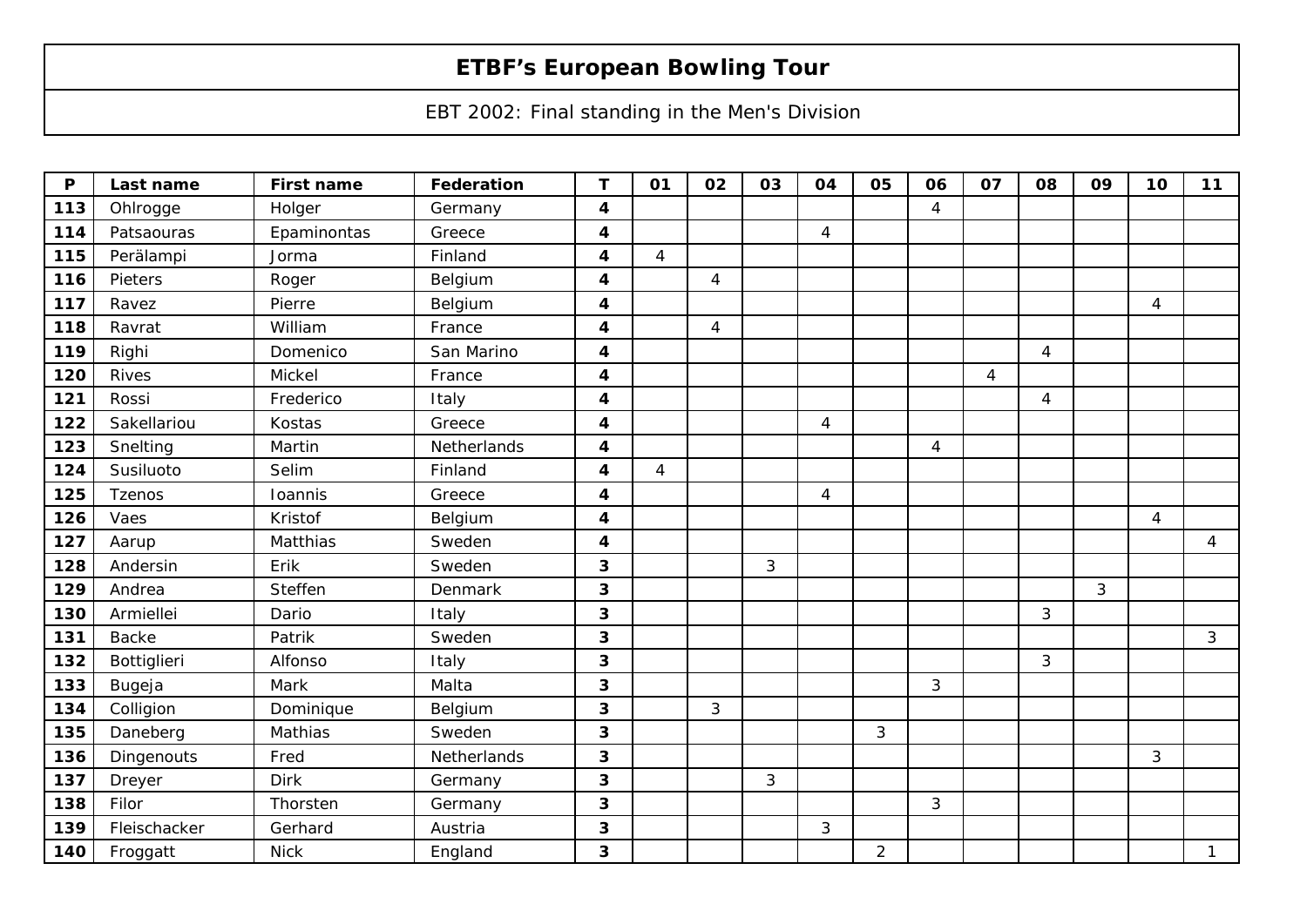| P   | Last name       | <b>First name</b> | Federation  | $\mathsf{T}$            | 01 | 02             | 03 | 04           | 05 | 06             | 07             | 08             | 09           | 10             | 11 |
|-----|-----------------|-------------------|-------------|-------------------------|----|----------------|----|--------------|----|----------------|----------------|----------------|--------------|----------------|----|
| 141 | Giacomelli      | G                 | Italy       | 3                       |    | 3              |    |              |    |                |                |                |              |                |    |
| 142 | Gonze           | Pierre            | Belgium     | 3                       |    | 3              |    |              |    |                |                |                |              |                |    |
| 143 | Gustafsson      | Pär               | Sweden      | 3                       |    |                |    |              |    |                |                |                |              |                | 3  |
| 144 | Lindén          | Thoms             | Sweden      | 3                       |    |                |    |              |    |                |                |                | 3            |                |    |
| 145 | Ljung           | Peter             | Sweden      | 3                       |    |                |    |              |    |                |                |                |              |                | 3  |
| 146 | Manninen        | Harri             | Finland     | 3                       | 3  |                |    |              |    |                |                |                |              |                |    |
| 147 | <b>Mertiris</b> | Joseph            | Greece      | 3                       |    |                |    | $\mathbf{1}$ |    |                |                | $\overline{2}$ |              |                |    |
| 148 | Montfort        | Lluis             | Spain       | 3                       |    |                |    |              |    |                | $\mathfrak{Z}$ |                |              |                |    |
| 149 | Mortensen       | Jimmy             | Denmark     | 3                       |    |                |    |              |    |                |                |                | 3            |                |    |
| 150 | Nilsson         | Joakim            | Sweden      | 3                       |    |                | 3  |              |    |                |                |                |              |                |    |
| 151 | Ohlrogge        | Harald            | Germany     | 3                       |    |                |    |              |    | 3              |                |                |              |                |    |
| 152 | Olsson          | Dennis            | Sweden      | 3                       |    |                |    |              |    |                |                |                | 3            |                |    |
| 153 | Palmas          | Jari              | Finland     | 3                       | 3  |                |    |              |    |                |                |                |              |                |    |
| 154 | Perro           | Eric              | France      | 3                       |    | 3              |    |              |    |                |                |                |              |                |    |
| 155 | Rodriguez       | Francisco         | Spain       | 3                       |    |                |    |              |    |                | $\mathfrak{Z}$ |                |              |                |    |
| 156 | Scammell        | Phil              | England     | 3                       |    |                |    |              |    |                |                |                |              | 3              |    |
| 157 | Saarinen        | Reijo             | Finland     | 3                       | 3  |                |    |              |    |                |                |                |              |                |    |
| 158 | Thomsen         | John              | Denmark     | 3                       |    |                |    |              |    |                |                |                | $\mathbf{3}$ |                |    |
| 159 | Timpano         | Mario             | Italy       | 3                       |    |                |    |              |    |                |                | 3              |              |                |    |
| 160 | Tripakis        | Michael           | Greece      | 3                       |    |                |    | 3            |    |                |                |                |              |                |    |
| 161 | Valente         | Giuliano          | Italy       | $\overline{\mathbf{3}}$ |    |                |    |              |    |                | 3              |                |              |                |    |
| 162 | van Baest       | Geert-Jan         | Netherlands | 3                       |    |                |    |              |    |                |                |                |              | $\mathfrak{Z}$ |    |
| 163 | van Zeist       | Ron               | Netherlands | 3                       |    |                |    |              |    |                |                |                |              | 3              |    |
| 164 | Vkerchoven      | Bart              | Belgium     | 3                       |    | 3              |    |              |    |                |                |                |              |                |    |
| 165 | Aahmann         | Sören             | Denmark     | 3                       |    |                |    |              | 3  |                |                |                |              |                |    |
| 166 | Ancarani        | Dario             | Switzerland | $\overline{2}$          |    |                |    |              |    | $\overline{2}$ |                |                |              |                |    |
| 167 | Anderson        | Jonas             | Sweden      | $\overline{\mathbf{2}}$ |    |                |    |              |    | $\overline{2}$ |                |                |              |                |    |
| 168 | Athar           | Korman            | Belgium     | $\overline{\mathbf{2}}$ |    | $\overline{2}$ |    |              |    |                |                |                |              |                |    |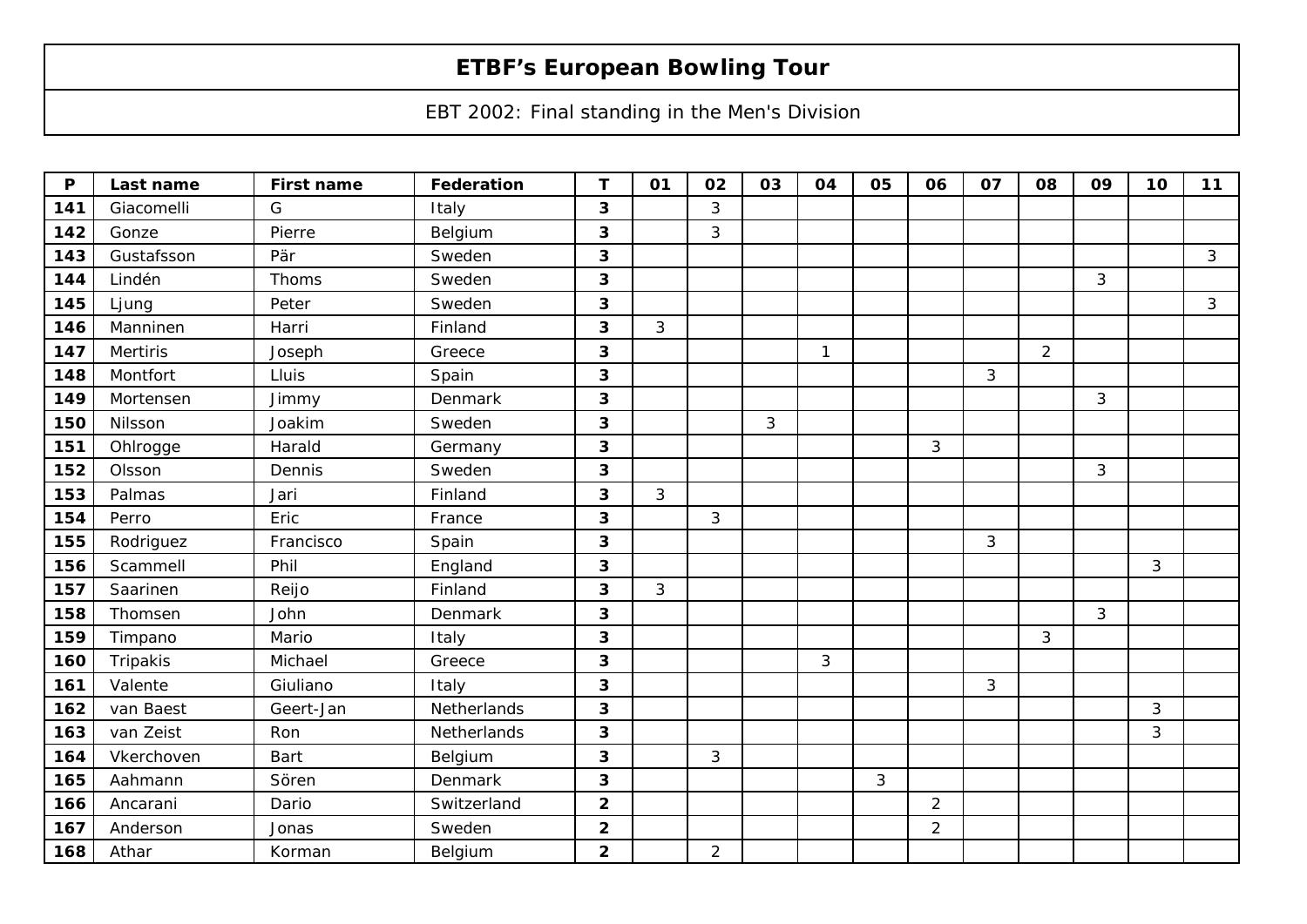| $\boldsymbol{\mathsf{P}}$ | Last name    | First name | Federation  | $\mathsf{T}$            | 01             | 02             | 03             | 04             | 05 | 06             | 07             | 08             | 09             | 10             | 11             |
|---------------------------|--------------|------------|-------------|-------------------------|----------------|----------------|----------------|----------------|----|----------------|----------------|----------------|----------------|----------------|----------------|
| 169                       | Barthelemy   | Jean Luc   | Belgium     | $\overline{\mathbf{2}}$ |                | $\overline{2}$ |                |                |    |                |                |                |                |                |                |
| 170                       | Castagni     | Ugo        | Italy       | $\overline{2}$          |                |                |                |                |    |                |                | 2              |                |                |                |
| 171                       | Denolf       | Dominique  | Belgium     | $\overline{\mathbf{2}}$ |                | $\overline{2}$ |                |                |    |                |                |                |                |                |                |
| 172                       | Egebjerg     | Eigil      | Norway      | $\overline{2}$          |                |                |                |                |    |                |                |                | $\overline{2}$ |                |                |
| 173                       | Farrugia     | Clive      | Malta       | $\overline{\mathbf{2}}$ |                |                |                |                |    | $\overline{2}$ |                |                |                |                |                |
| 174                       | Ganebring    | Mats       | Sweden      | $\overline{\mathbf{2}}$ |                |                |                |                |    |                |                |                | $\overline{2}$ |                |                |
| 175                       | Haritopoulos | Nikolaos   | Greece      | $\overline{2}$          |                |                |                | $\overline{2}$ |    |                |                |                |                |                |                |
| 176                       | Helminen     | Jouni      | Finland     | $\overline{\mathbf{2}}$ |                |                | $\mathbf{1}$   |                |    |                |                |                |                | $\mathbf{1}$   |                |
| 177                       | Hermansson   | Anders     | Sweden      | $\overline{2}$          |                |                |                |                |    |                |                |                |                |                | 2              |
| 178                       | Hietala      | Sulo       | Finland     | $\overline{\mathbf{2}}$ | $\overline{2}$ |                |                |                |    |                |                |                |                |                |                |
| 179                       | Kraemer      | Michael    | Germany     | $\overline{2}$          |                |                |                |                |    |                |                |                |                | $\overline{2}$ |                |
| 180                       | Ligato       | Massimo    | Italy       | $\overline{2}$          |                |                |                |                |    |                |                | $\overline{2}$ |                |                |                |
| 181                       | Muller       | Alain      | France      | $\overline{\mathbf{2}}$ |                | $\overline{2}$ |                |                |    |                |                |                |                |                |                |
| 182                       | Oksanen      | Mika       | Finland     | $\overline{2}$          |                |                | $\overline{2}$ |                |    |                |                |                |                |                |                |
| 183                       | Palermaa     | Osku       | Finland     | $\overline{\mathbf{2}}$ |                |                | $\overline{2}$ |                |    |                |                |                |                |                |                |
| 184                       | Panou        | Christos   | Greece      | $\overline{2}$          |                |                |                | $\overline{2}$ |    |                |                |                |                |                |                |
| 185                       | Patsalis     | George     | Greece      | $\overline{\mathbf{2}}$ |                |                |                | $\overline{2}$ |    |                |                |                |                |                |                |
| 186                       | Peinelt      | Helmut     | Germany     | $\overline{2}$          |                | $\overline{2}$ |                |                |    |                |                |                |                |                |                |
| 187                       | Piereau      | Ed         | Netherlands | $\overline{2}$          |                |                |                |                |    | $\overline{2}$ |                |                |                |                |                |
| 188                       | Pitkänen     | Olli-Pekka | Finland     | $\overline{\mathbf{2}}$ | $\overline{2}$ |                |                |                |    |                |                |                |                |                |                |
| 189                       | Rossano      | Rossi      | Italy       | $\overline{2}$          |                |                |                |                |    |                | $\overline{2}$ |                |                |                |                |
| 190                       | Sanchez      | Pierre Luc | France      | $\overline{\mathbf{2}}$ |                |                |                |                |    |                | $\overline{2}$ |                |                |                |                |
| 191                       | Stathatos    | Ioannis    | Greece      | $\overline{2}$          |                |                |                | $\overline{2}$ |    |                |                |                |                |                |                |
| 192                       | Svensson     | Pär        | Sweden      | $\overline{2}$          |                |                |                |                |    |                |                |                |                |                | $\overline{2}$ |
| 193                       | Turtianen    | Jussi      | Finland     | $\overline{2}$          |                |                | $\overline{2}$ |                |    |                |                |                |                |                |                |
| 194                       | van der Veen | Wim        | Netherlands | $\overline{2}$          |                |                |                |                |    |                |                |                |                | $\overline{2}$ |                |
| 195                       | Viljanen     | Ossi       | Finland     | $\overline{\mathbf{2}}$ | $\overline{2}$ |                |                |                |    |                |                |                |                |                |                |
| 196                       | Virta        | Matti      | Finland     | $\overline{\mathbf{2}}$ |                |                | $\overline{2}$ |                |    |                |                |                |                |                |                |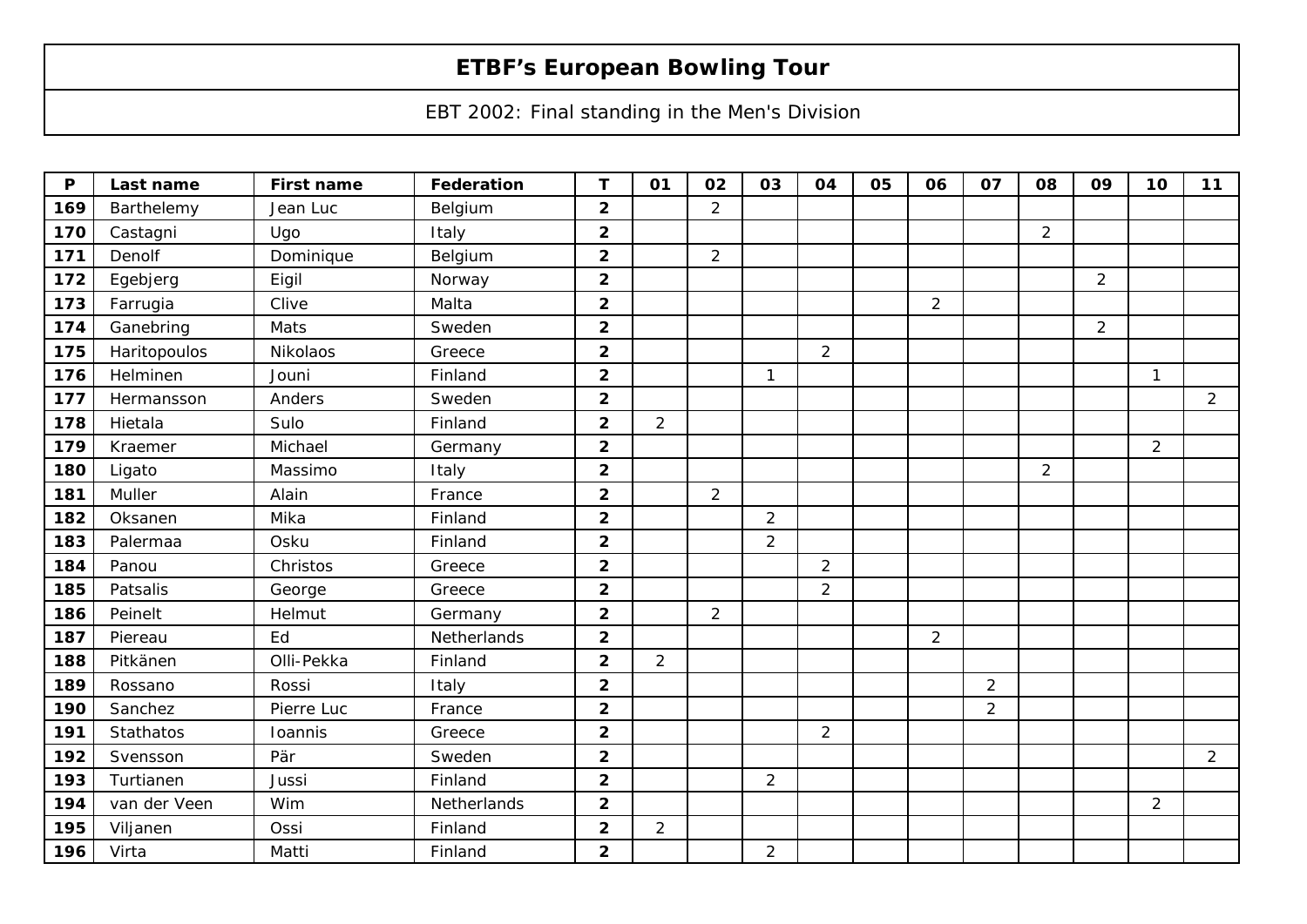| $\mathsf P$ | Last name      | <b>First name</b> | Federation  | T                       | 01           | 02           | 03           | 04             | 05             | 06           | 07           | 08           | 09           | 10 | $11$         |
|-------------|----------------|-------------------|-------------|-------------------------|--------------|--------------|--------------|----------------|----------------|--------------|--------------|--------------|--------------|----|--------------|
| 197         | Wittendorff    | Michael           | Denmark     | $\overline{\mathbf{2}}$ |              |              |              |                | $\overline{2}$ |              |              |              |              |    |              |
| 198         | Xagoraris      | Panaretos         | Greece      | $\overline{2}$          |              |              |              | $\overline{2}$ |                |              |              |              |              |    |              |
| 199         | Maja           | Juha              | Finland     | 1                       | $\mathbf{1}$ |              |              |                |                |              |              |              |              |    |              |
| 200         | Amenta         | Jose Angel        | Italy       | 1                       |              |              |              |                |                |              | $\mathbf{1}$ |              |              |    |              |
| 201         | <b>Bais</b>    | Frank             | Netherlands | 1                       |              |              |              |                |                |              |              |              |              | 1  |              |
| 202         | Baldacchino    | Leli              | Malta       | 1                       |              |              |              |                |                | $\mathbf{1}$ |              |              |              |    |              |
| 203         | Bijman         | Marco             | Netherlands | 1                       |              |              |              |                |                | 1            |              |              |              |    |              |
| 204         | Castillo       | Samuel            | Spain       | 1                       |              |              |              |                |                |              |              |              | $\mathbf{1}$ |    |              |
| 205         | Christoffersen | Morten            | Denmark     | 1                       |              |              |              |                | 1              |              |              |              |              |    |              |
| 206         | Colomer        | Artur             | Spain       | 1                       |              |              |              |                |                |              | $\mathbf{1}$ |              |              |    |              |
| 207         | Cornand        | Gert              | Belgium     | 1                       |              | $\mathbf{1}$ |              |                |                |              |              |              |              |    |              |
| 208         | Farrugia       | <b>Brian</b>      | Malta       | 1                       |              |              |              |                |                | $\mathbf{1}$ |              |              |              |    |              |
| 209         | Grigoriadis    | <b>Dimitrios</b>  | Greece      | $\mathbf{1}$            |              |              |              | $\mathbf{1}$   |                |              |              |              |              |    |              |
| 210         | Holmberg       | Thomas            | Sweden      | 1                       |              |              | $\mathbf{1}$ |                |                |              |              |              |              |    |              |
| 211         | Jansson        | Raymond           | Sweden      | 1                       |              |              |              |                |                |              |              |              |              |    | $\mathbf{1}$ |
| 212         | Jokinen        | Matti             | Finland     | 1                       | $\mathbf{1}$ |              |              |                |                |              |              |              |              |    |              |
| 213         | Kiriazoglou    | Sokrates          | Greece      | 1                       |              |              |              | 1              |                |              |              |              |              |    |              |
| 214         | Kok            | Erik              | Netherlands | 1                       |              | $\mathbf{1}$ |              |                |                |              |              |              |              |    |              |
| 215         | Kuttig         | Christan          | Germany     | 1                       |              |              |              |                |                |              |              |              |              | 1  |              |
| 216         | Lankinen       | Pekka Juhani      | Finland     | $\mathbf{1}$            |              |              |              |                |                |              | $\mathbf{1}$ |              |              |    |              |
| 217         | Lechtford      | Stephen           | England     | 1                       |              | $\mathbf{1}$ |              |                |                |              |              |              |              |    |              |
| 218         | Lomholt        | René              | Denmark     | 1                       |              |              |              |                |                |              |              |              | 1            |    |              |
| 219         | Malchiodi      | Mauro             | Italy       | 1                       |              |              |              |                |                |              |              | $\mathbf{1}$ |              |    |              |
| 220         | Mercieca       | Dennis            | Malta       | 1                       |              |              |              |                |                | $\mathbf{1}$ |              |              |              |    |              |
| 221         | Pascual        | Erwin             | Spain       | 1                       |              |              |              |                |                |              | $\mathbf{1}$ |              |              |    |              |
| 222         | Plummen        | Ton               | Netherlands | $\mathbf 1$             |              |              |              |                |                |              |              |              |              | 1  |              |
| 223         | Ponti          | Francesco         | Italy       | 1                       |              |              |              |                |                |              |              | $\mathbf{1}$ |              |    |              |
| 224         | Rannikko       | Niko              | Finland     | 1                       | 1            |              |              |                |                |              |              |              |              |    |              |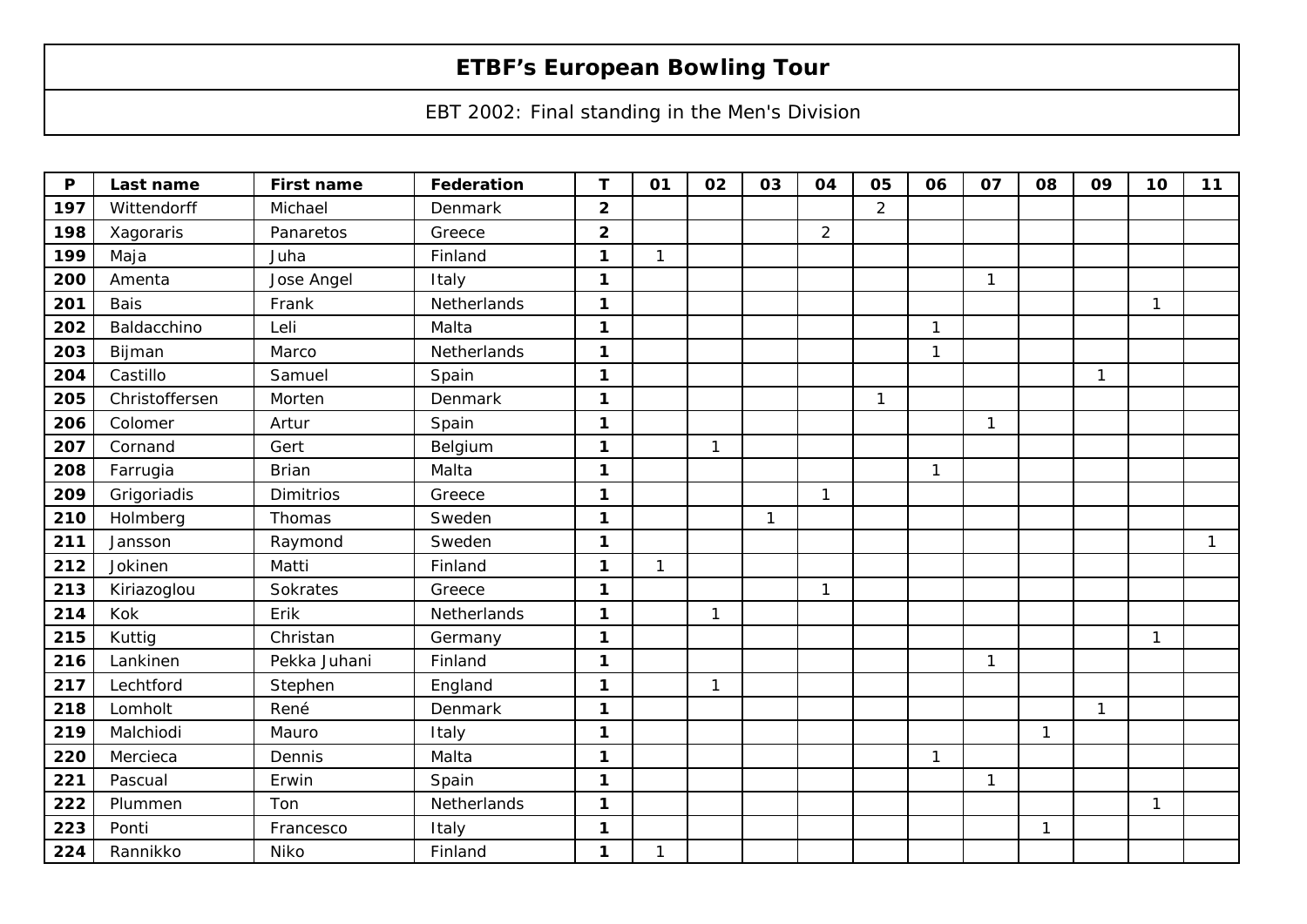| P   | Last name | First name | Federation  | 01 | 02 | 03 | 04 | 05 | 06 | 07 | 08 | 09 | 10 <sub>1</sub> | 11 |
|-----|-----------|------------|-------------|----|----|----|----|----|----|----|----|----|-----------------|----|
| 225 | Romussi   | Marco      | Italy       |    |    |    |    |    |    |    |    |    |                 |    |
| 226 | Sainio    | Peter      | Sweden      |    |    |    |    |    |    |    |    |    |                 |    |
| 227 | Sebisch   | Robert     | France      |    |    |    |    |    |    |    |    |    |                 |    |
| 228 | Sennevall | Allan      | Sweden      |    |    |    |    |    |    |    |    |    |                 |    |
| 229 | Saarni    | Marko      | Finland     |    |    |    |    |    |    |    |    |    |                 |    |
| 230 | van Aerle | Edwin      | Netherlands |    |    |    |    |    |    |    |    |    |                 |    |
| 231 | Virtanen  | Kai        | Finland     |    |    |    |    |    |    |    |    |    |                 |    |
| 232 | Wyulens   | Vincent    | Belgium     |    |    |    |    |    |    |    |    |    |                 |    |
| 233 | Ylitalo   | Mikko      | Finland     |    |    |    |    |    |    |    |    | ◢  |                 |    |
| 234 | Åkesson   | Anders     | Sweden      |    |    |    |    |    |    |    |    |    |                 |    |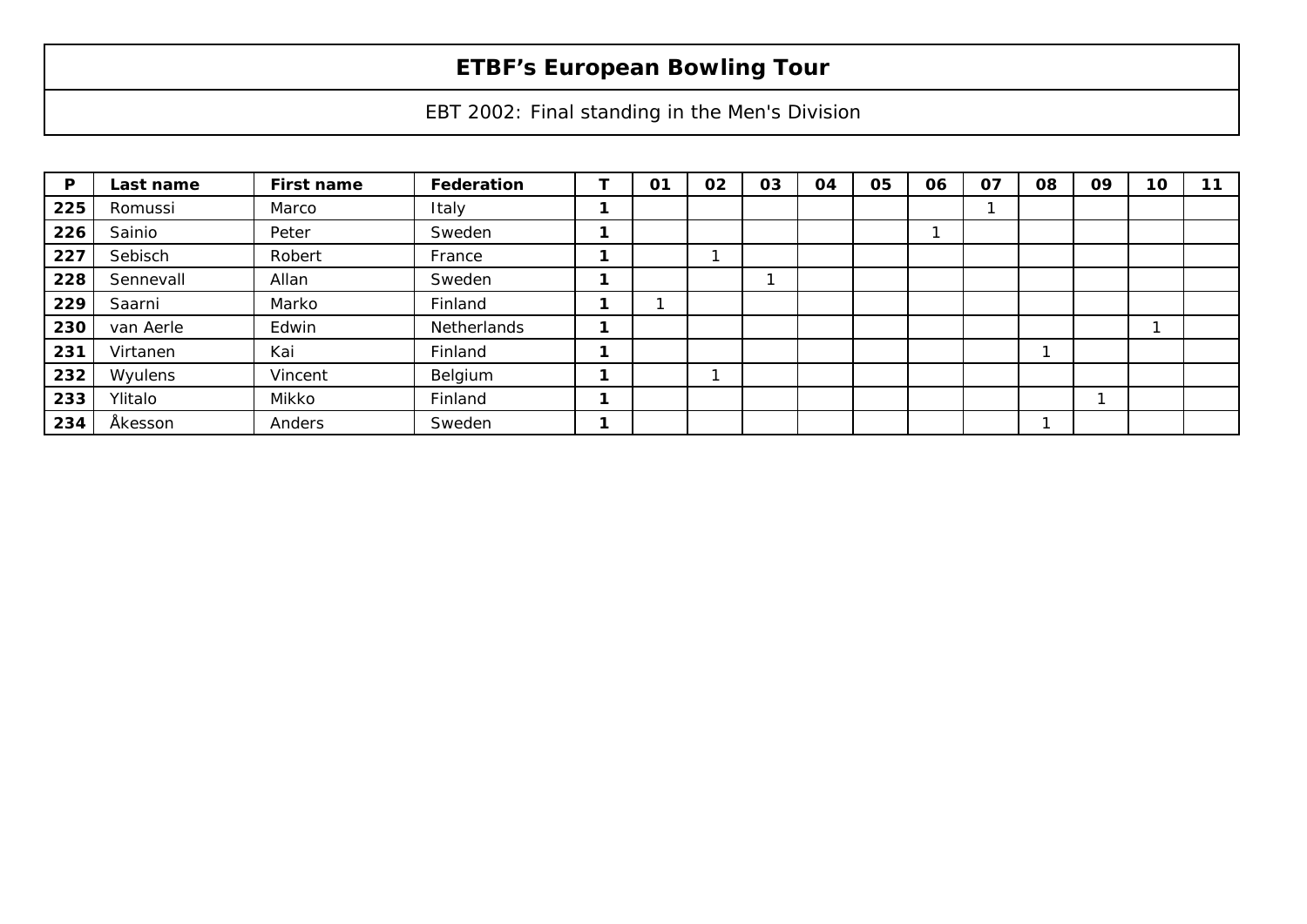### **Ballmaster Open / Finland**

| Pos.            | <b>Points</b>           | Last name   | <b>First name</b> | Federation |
|-----------------|-------------------------|-------------|-------------------|------------|
| 1               | 30                      | Lehtonen    | Kimmo             | Finland    |
| $\overline{a}$  | 21                      | Raatikainen | Teemu             | Finland    |
| $\overline{3}$  | 18                      | Tiainen     | Olli              | Finland    |
| 4               | 15                      | Uotila      | Pasi              | Finland    |
| 5               | 12                      | Luoto       | Mika              | Finland    |
| 6               | 10                      | Johansson   | Henrik            | Sweden     |
| $\overline{7}$  | 6                       | Gross       | Thomas            | Austria    |
| 8               | 6                       | Kuossari    | Jouko             | Finland    |
| 9               | 6                       | Yngström    | Stefan            | Sweden     |
| 10              | $\overline{5}$          | Laitinen    | Heikki            | Finland    |
| 11              | $\overline{5}$          | Jehkinen    | Kari              | Finland    |
| 12              | $\overline{5}$          | Laine       | Toni              | Finland    |
| 13              | $\overline{\mathbf{4}}$ | Leandersson | Tomas             | Sweden     |
| 14              | $\overline{4}$          | Susiluoto   | Selim             | Finland    |
| 15              | $\overline{\mathbf{4}}$ | Damberg     | Johan             | Sweden     |
| 16              | $\overline{4}$          | Gustavsson  | Roger             | Sweden     |
| 17              | $\overline{\mathbf{4}}$ | Perälampi   | Jorma             | Finland    |
| 18              | $\overline{3}$          | Palmas      | Jari              | Finland    |
| 19              | $\overline{3}$          | Manninen    | Harri             | Finland    |
| 20              | $\overline{3}$          | Saarinen    | Reijo             | Finland    |
| $\overline{21}$ | $\overline{3}$          | Carlsson    | Göran             | Sweden     |
| 22              | $\overline{3}$          | Lintilä     | Lasse             | Finland    |
| 23              | $\overline{2}$          | Mannonen    | Petri             | Finland    |
| 24              | $\overline{2}$          | Hietala     | Sulo              | Finland    |
| 25              | $\overline{2}$          | Ahlqvist    | Michael           | Sweden     |
| 26              | $\overline{2}$          | Pitkänen    | Olli-Pekka        | Finland    |
| 27              | $\overline{2}$          | Viljanen    | Ossi              | Finland    |
| 28              | 1                       | Maja        | Juha              | Finland    |
| 29              | 1                       | Jokinen     | Matti             | Finland    |
| 30              | 1                       | Saarni      | Marko             | Finland    |
| 31              | 1                       | Rannikko    | Niko              | Finland    |
| 32              | 1                       | Thomsen     | <b>Bjarne</b>     | Denmark    |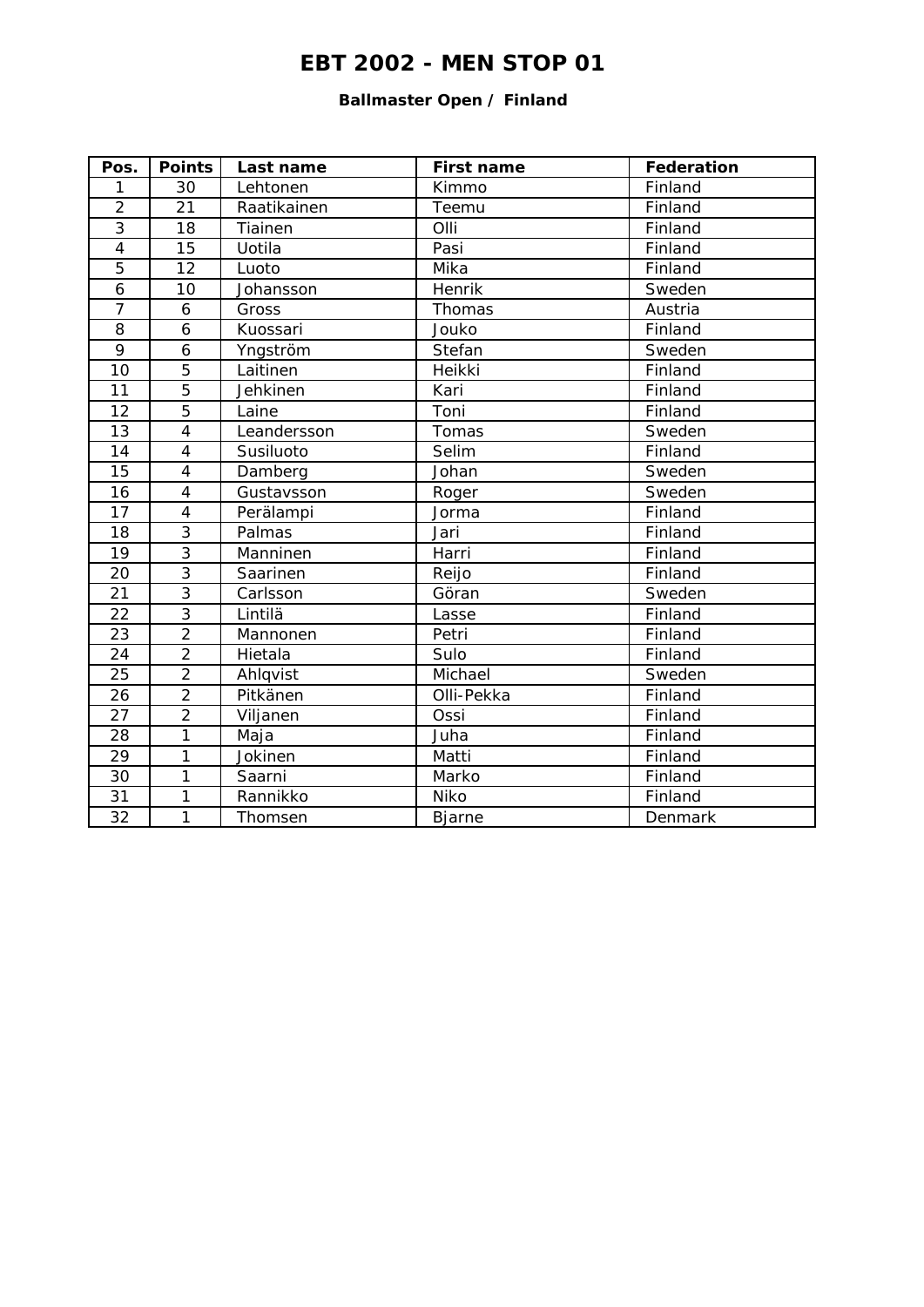#### **5th Brunswick Open / France**

| Pos.                     | <b>Points</b>           | Last name      | <b>First name</b> | Federation  |
|--------------------------|-------------------------|----------------|-------------------|-------------|
| 1                        | 30                      | Verbruggen     | Gery              | Belgium     |
| $\overline{2}$           | 21                      | Carlsson       | Göran             | Sweden      |
| $\overline{3}$           | 18                      | Punessen       | Harold            | Germany     |
| $\overline{\mathcal{L}}$ | 15                      | Krämer         | Michael           | Netherlands |
| 5                        | 12                      | Heine          | Frank             | Germany     |
| 6                        | 10                      | Grabowski      | Achim             | Germany     |
| $\overline{7}$           | 6                       | Lebon          | Jean Marc         | Belgium     |
| 8                        | 6                       | Leveque        | Cedric            | Belgium     |
| 9                        | 6                       | Van der Griend | Marco             | Netherlands |
| 10                       | 5                       | Gross          | Thomas            | Austria     |
| 11                       | 5                       | Jäine          | Mikael            | Sweden      |
| 12                       | $\overline{5}$          | Bujenberg      | Arjan             | Netherlands |
| 13                       | $\overline{\mathbf{4}}$ | Zabel          | Manfred           | Germany     |
| 14                       | $\overline{\mathbf{4}}$ | Pieters        | Roger             | Belgium     |
| 15                       | $\overline{\mathbf{4}}$ | Ravrat         | William           | France      |
| $\overline{16}$          | $\overline{\mathbf{4}}$ | Geneix         | Frederic          | France      |
| 17                       | $\overline{\mathbf{4}}$ | Nero           | Pierre            | Belgium     |
| 18                       | $\overline{3}$          | Perro          | Eric              | France      |
| 19                       | $\overline{3}$          | Van Kerkhoven  | Bart              | Belgium     |
| 20                       | $\overline{3}$          | Gonze          | Pierre            | Belgium     |
| $\overline{21}$          | $\overline{3}$          | Giacomelli     | G                 | Italy       |
| 22                       | $\overline{3}$          | Colligion      | Dominique         | Belgium     |
| 23                       | $\overline{2}$          | Denolf         | Dominique         | Belgium     |
| 24                       | $\overline{2}$          | Muller         | Alain             | France      |
| $\overline{25}$          | $\overline{2}$          | Peinelt        | Helmut            | Germany     |
| 26                       | $\overline{2}$          | Athar          | Korman            | Belgium     |
| 27                       | $\overline{2}$          | Barthelemy     | Jean Luc          | Belgium     |
| 28                       | 1                       | Kok            | Erik              | Netherlands |
| 29                       | 1                       | Lechtford      | Stephen           | England     |
| 30                       | 1                       | Cornand        | Gert              | Belgium     |
| 31                       | 1                       | Sebisch        | Robert            | France      |
| 32                       | 1                       | Wyulens        | Vincent           | Belgium     |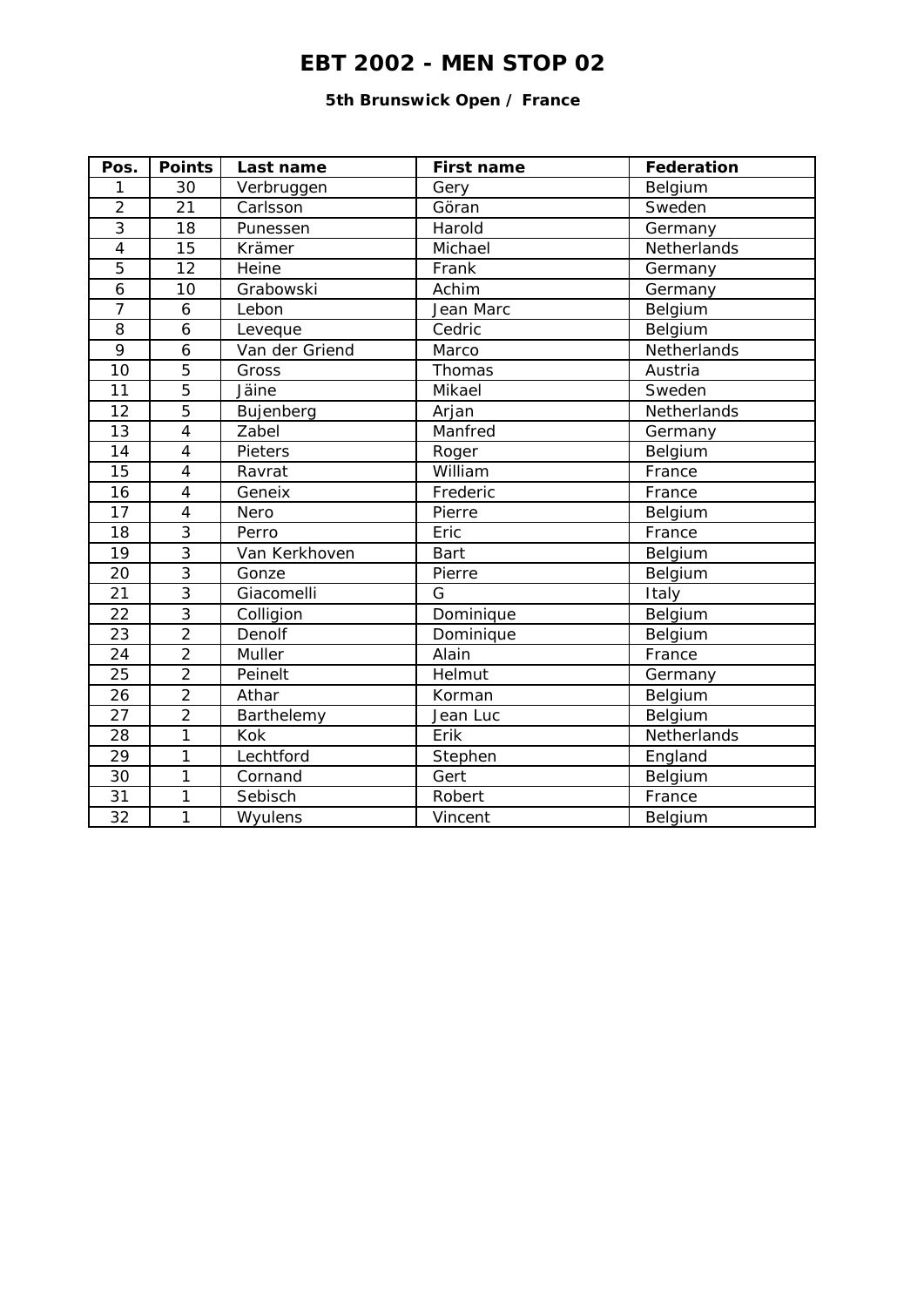#### **Sweden Les Lion Cup 2002 / Sweden**

| Pos.                     | <b>Points</b>           | Last name    | <b>First name</b> | Federation |
|--------------------------|-------------------------|--------------|-------------------|------------|
| 1                        | 30                      | Hansen       | Petter            | Norway     |
| $\overline{2}$           | 21                      | Luoto        | Mika              | Finland    |
| $\overline{3}$           | 18                      | Konsteri     | Sami              | Finland    |
| $\overline{\mathcal{A}}$ | 15                      | Eklund       | Dennis            | Sweden     |
| 5                        | 12                      | Kallio       | Juuso             | Finland    |
| 6                        | 10                      | Mannonen     | Petri             | Finland    |
| $\overline{7}$           | 6                       | Eriksson     | Peter             | Sweden     |
| 8                        | 6                       | Falkhäll     | Stefan            | Sweden     |
| 9                        | 6                       | Damberg      | Johan             | Sweden     |
| 10                       | 5                       | Lehtonen     | Kimmo             | Finland    |
| 11                       | $\overline{5}$          | Väänänen     | Tomi              | Finland    |
| 12                       | $\overline{5}$          | Ingholm      | Tom               | Norway     |
| 13                       | $\overline{\mathbf{4}}$ | Hartmann     | Carsten           | Germany    |
| 14                       | $\overline{4}$          | Holmström    | Ville             | Finland    |
| 15                       | $\overline{4}$          | Borgisrud    | Erik              | Norway     |
| 16                       | $\overline{4}$          | Salonen      | Petteri           | Finland    |
| 17                       | $\overline{4}$          | Gunter       | Kai               | Germany    |
| 18                       | $\overline{3}$          | Nilsson      | Joakim            | Sweden     |
| 19                       | $\overline{3}$          | Andersin     | Erik              | Sweden     |
| 20                       | $\overline{3}$          | Dreyer       | <b>Dirk</b>       | Germany    |
| $\overline{21}$          | $\overline{3}$          | Carlsson     | Göran             | Sweden     |
| 22                       | $\overline{3}$          | <b>Blixt</b> | Martin            | Sweden     |
| 23                       | $\overline{2}$          | Turtianen    | Jussi             | Finland    |
| 24                       | $\overline{2}$          | Palermaa     | Osku              | Finland    |
| 25                       | $\overline{2}$          | Uotila       | Pasi              | Finland    |
| 26                       | $\overline{2}$          | Oksanen      | Mika              | Finland    |
| 27                       | $\overline{2}$          | Virta        | Matti             | Finland    |
| 28                       | 1                       | Sennevall    | Allan             | Sweden     |
| $\overline{29}$          | 1                       | Tiainen      | Olli              | Finland    |
| 30                       | 1                       | Helminen     | Jouni             | Finland    |
| 31                       | 1                       | Öhman        | Anders            | Sweden     |
| $\overline{32}$          | 1                       | Holmberg     | Thomas            | Sweden     |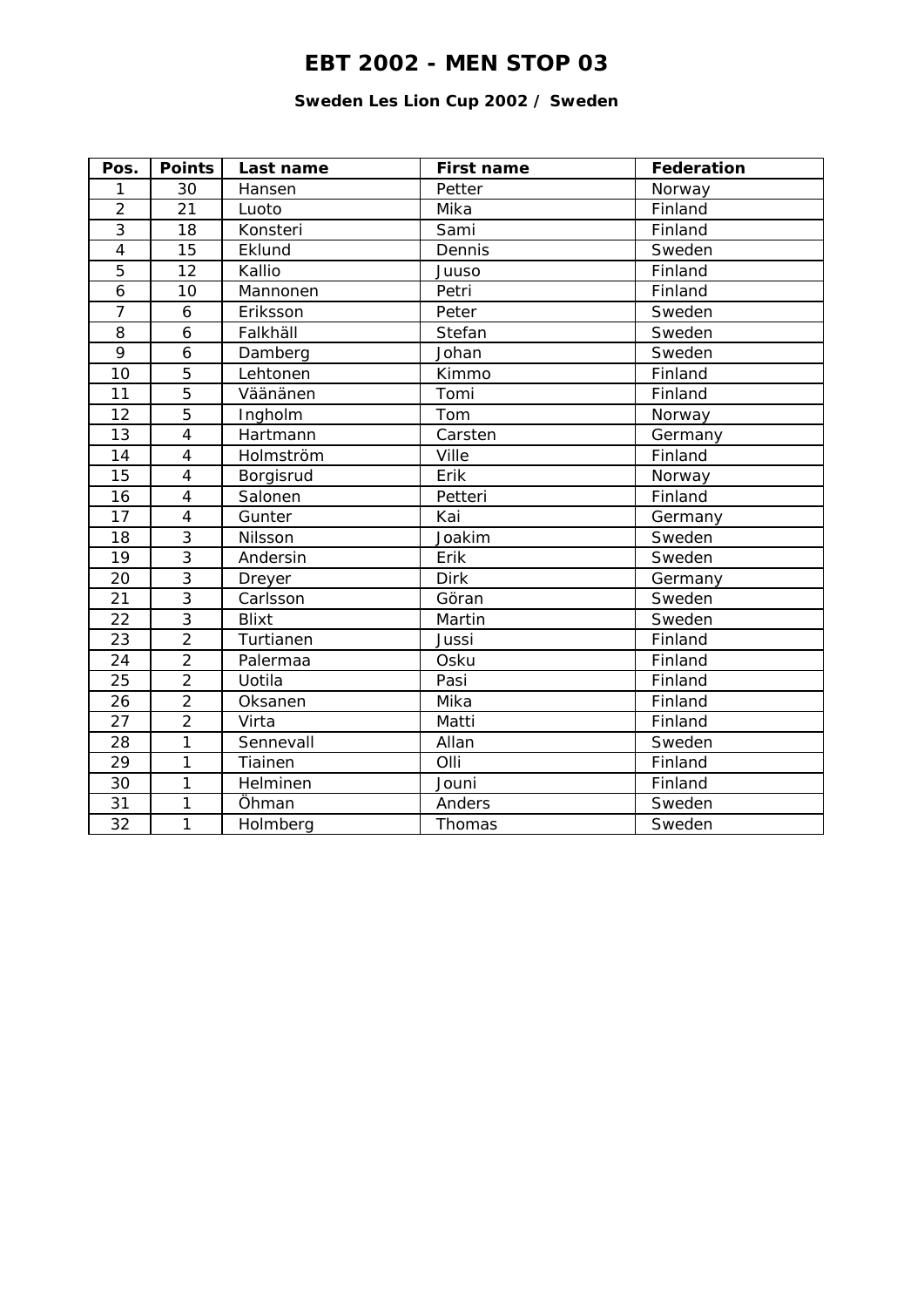#### **Athens Open / Greece**

| Pos.            | <b>Points</b>           | Last name        | <b>First name</b> | Federation  |
|-----------------|-------------------------|------------------|-------------------|-------------|
| 1               | 30                      | Verbruggen       | Gery              | Belgium     |
| $\overline{2}$  | 21                      | Maragos          | Leonidas          | Greece      |
| $\overline{3}$  | 18                      | Holterman        | Casper            | Denmark     |
| 4               | 15                      | Sassen           | Michael           | Netherlands |
| 5               | 12                      | Tsavtaridis      | George            | Greece      |
| 6               | 10                      | Sydow            | Ralf              | Germany     |
| $\overline{7}$  | 6                       | <b>Tzounis</b>   | Alexandros        | Greece      |
| 8               | 6                       | Larsen           | Martin            | Sweden      |
| 9               | 6                       | Tsouroupis       | Angelos           | Greece      |
| 10              | 5                       | Torgersen        | Tore              | Norway      |
| 11              | $\overline{5}$          | Karetsos         | Dimitrios         | Greece      |
| 12              | $\overline{5}$          | D achille        | <b>Nico</b>       | Italy       |
| 13              | $\overline{4}$          | Sakellariou      | Kostas            | Greece      |
| 14              | $\overline{\mathbf{4}}$ | <b>Tzenos</b>    | Ioannis           | Greece      |
| 15              | $\overline{4}$          | Linderholm       | <b>Niklas</b>     | Sweden      |
| $\overline{16}$ | $\overline{4}$          | Agerbo           | Jesper            | Denmark     |
| 17              | $\overline{\mathbf{4}}$ | Patsaouras       | Epaminontas       | Greece      |
| 18              | $\overline{3}$          | Nielsen          | Jesper            | Denmark     |
| 19              | $\overline{3}$          | Tripakis         | Michael           | Greece      |
| 20              | $\overline{3}$          | Fleischacker     | Gerhard           | Austria     |
| 21              | $\overline{3}$          | Thomsen          | <b>Bjarne</b>     | Denmark     |
| 22              | $\overline{3}$          | Spada            | Amadeo            | Italy       |
| 23              | $\overline{2}$          | Patsalis         | George            | Greece      |
| $\overline{24}$ | $\overline{2}$          | Haritopoulos     | <b>Nikolaos</b>   | Greece      |
| $\overline{25}$ | $\overline{2}$          | Xagoraris        | Panaretos         | Greece      |
| 26              | $\overline{2}$          | <b>Stathatos</b> | Ioannis           | Greece      |
| 27              | $\overline{2}$          | Panou            | Christos          | Greece      |
| 28              | 1                       | Gross            | Thomas            | Austria     |
| 29              | 1                       | Kiriazoglou      | Sokrates          | Greece      |
| 30              | 1                       | Krull            | Maarten           | Netherlands |
| 31              | 1                       | <b>Mertiris</b>  | Joseph            | Italy       |
| 32              | 1                       | Grigoriadis      | Dimitrios         | Greece      |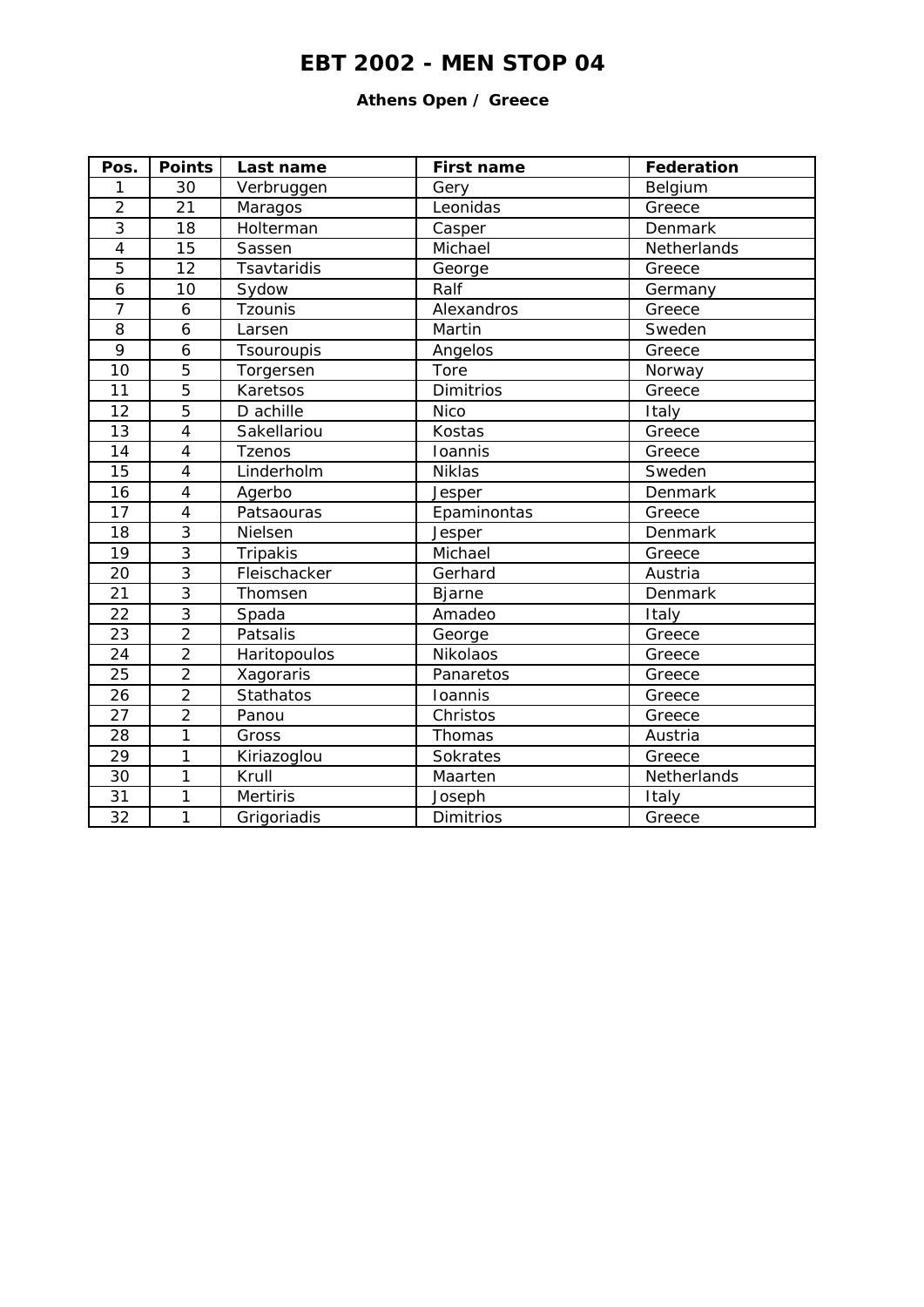### **Aalborg International 2002 / Denmark**

| Pos.            | <b>Points</b>           | Last name      | First name   | Federation |
|-----------------|-------------------------|----------------|--------------|------------|
| 1               | 30                      | Konsteri       | Sami         | Finland    |
| $\overline{a}$  | 21                      | Öhman          | Anders       | Sweden     |
| $\overline{3}$  | 18                      | Åhlen          | Peter        | Sweden     |
| 4               | 15                      | Torgersen      | Tore         | Norway     |
| 5               | 12                      | Mack           | Tim          | Sweden     |
| 6               | 10                      | Mannonen       | Petri        | Finland    |
| $\overline{7}$  | 6                       | Wozny          | Martin       | Denmark    |
| 8               | 6                       | Luoto          | Sami         | Finland    |
| 9               | 6                       | Günther        | Kai          | Germany    |
| 10              | $\overline{5}$          | Öager          | Lars         | Denmark    |
| 11              | $\overline{5}$          | Larsen         | Martin       | Sweden     |
| 12              | $\overline{5}$          | Hansen         | Petter       | Norway     |
| 13              | $\overline{\mathbf{4}}$ | Verbruggen     | Gery         | Belgium    |
| 14              | $\overline{4}$          | D'Achille      | <b>Nico</b>  | Italy      |
| 15              | $\overline{\mathbf{4}}$ | Roos           | Mikael       | Sweden     |
| 16              | $\overline{\mathbf{4}}$ | Moor           | Paul         | England    |
| 17              | 4                       | Nickel         | Jens         | Germany    |
| 18              | $\overline{3}$          | Tiainen        | Olli         | Finland    |
| 19              | $\overline{3}$          | Ahlqvist       | Michael      | Sweden     |
| 20              | $\overline{3}$          | Daneberg       | Mathias      | Sweden     |
| 21              | $\overline{3}$          | Aahmann        | Sören        | Denmark    |
| 22              | $\overline{3}$          | Gustavsson     | Roger        | Sweden     |
| 23              | $\overline{2}$          | Thornton       | <b>Steve</b> | England    |
| 24              | $\overline{2}$          | Wittendorff    | Michael      | Denmark    |
| $\overline{25}$ | $\overline{2}$          | Hartmann       | Carsten      | Germany    |
| 26              | $\overline{2}$          | Froggatt       | <b>Nick</b>  | England    |
| 27              | $\overline{2}$          | Luoto          | Mika         | Finland    |
| 28              | 1                       | Sydow          | Ralf         | Germany    |
| 29              | 1                       | Bai            | Michael      | Denmark    |
| 30              | 1                       | Christoffersen | Morten       | Denmark    |
| 31              | 1                       | Spada          | Amedeo       | Italy      |
| 32              | 1                       | Hoffman        | Bill         | Sweden     |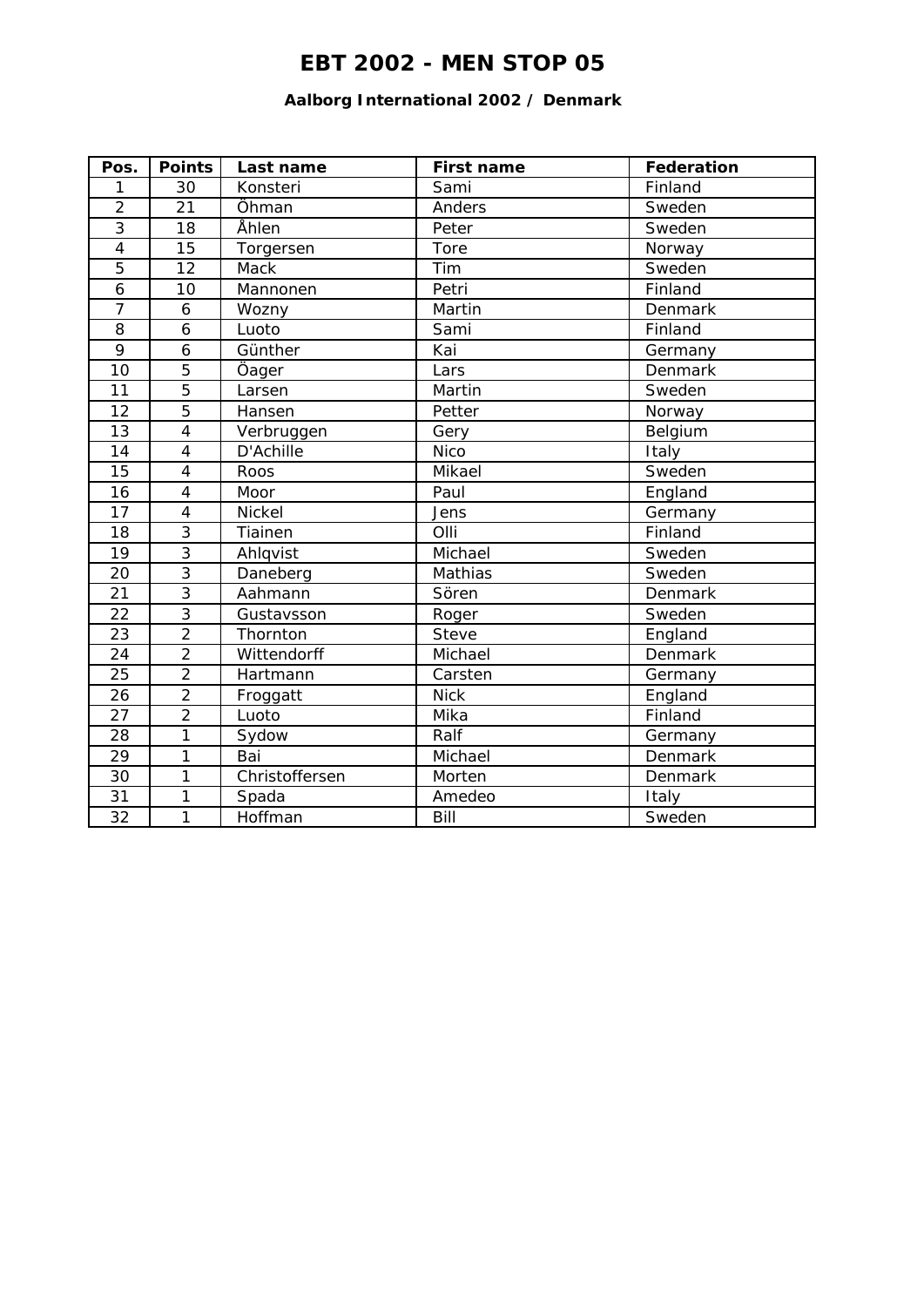### **Vodafone Malta Open Championships / Malta**

| Pos.                     | <b>Points</b>           | Last name       | <b>First name</b> | Federation  |
|--------------------------|-------------------------|-----------------|-------------------|-------------|
| 1                        | 30                      | Larsen          | Martin            | Sweden      |
| $\overline{a}$           | 21                      | Öhman           | Anders            | Sweden      |
| $\overline{3}$           | 18                      | Andersson       | Robert            | Sweden      |
| $\overline{\mathcal{L}}$ | 15                      | Van Damme       | Chris             | Belgium     |
| 5                        | 12                      | Roos            | Mikael            | Sweden      |
| 6                        | 10                      | Hodge           | Keith             | England     |
| 7                        | 6                       | Karetsos        | Dimitrios         | Greece      |
| 8                        | 6                       | <b>Bauer</b>    | Bernd             | Germany     |
| 9                        | 6                       | Nymark          | Peter             | Sweden      |
| 10                       | $\overline{5}$          | van den Bogaard | Ron               | Netherlands |
| 11                       | $\overline{5}$          | Geeris          | Robin             | Netherlands |
| 12                       | $\overline{5}$          | Gustavsson      | Roger             | Sweden      |
| 13                       | $\overline{\mathbf{4}}$ | Ohlrogge        | Holger            | Germany     |
| 14                       | $\overline{4}$          | Boström         | Christer          | Sweden      |
| $\overline{15}$          | $\overline{4}$          | Bayley          | Pete              | England     |
| $\overline{16}$          | $\overline{4}$          | Snelting        | Martin            | Netherlands |
| 17                       | $\overline{\mathbf{4}}$ | de Hoogen       | John              | Netherlands |
| 18                       | $\overline{3}$          | Filor           | Thorsten          | Germany     |
| 19                       | $\overline{3}$          | Ohlrogge        | Harald            | Germany     |
| 20                       | $\overline{3}$          | Moor            | Paul              | England     |
| $\overline{21}$          | $\overline{3}$          | Bugeja          | Mark              | Malta       |
| 22                       | $\overline{3}$          | Celli           | Maurizio          | Italy       |
| 23                       | $\overline{2}$          | Anderson        | Jonas             | Sweden      |
| $\overline{24}$          | $\overline{2}$          | Piereau         | Ed                | Netherlands |
| $\overline{25}$          | $\overline{2}$          | Ancarani        | Dario             | Switzerland |
| 26                       | $\overline{2}$          | Thomsen         | <b>Bjarne</b>     | Denmark     |
| 27                       | $\overline{2}$          | Farrugia        | Clive             | Malta       |
| 28                       | $\mathbf{1}$            | Baldacchino     | Leli              | Malta       |
| 29                       | 1                       | Farrugia        | <b>Brian</b>      | Malta       |
| 30                       | 1                       | Sainio          | Peter             | Sweden      |
| 31                       | 1                       | Mercieca        | Dennis            | Malta       |
| 32                       | 1                       | Bijman          | Marco             | Netherlands |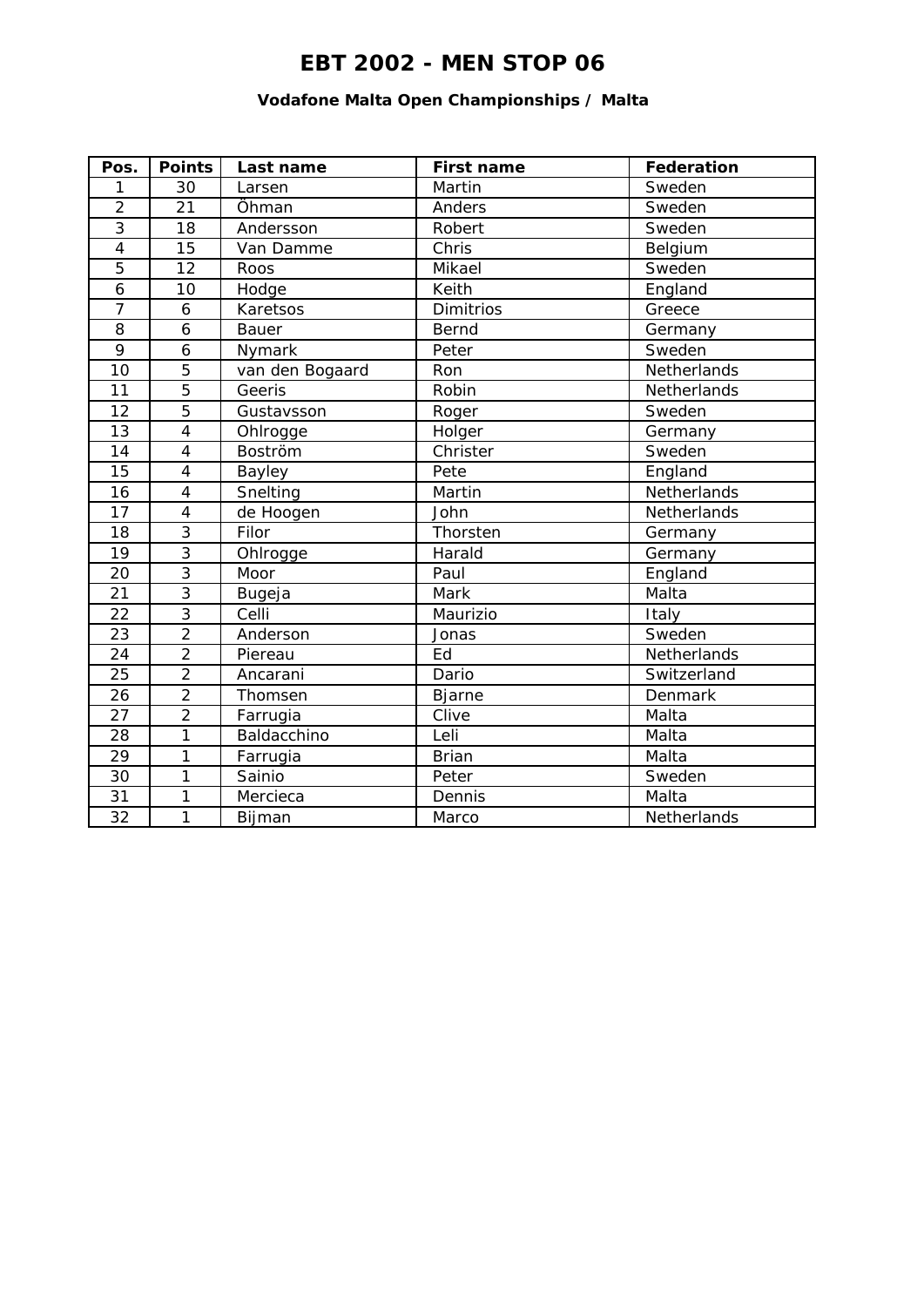### **24 Trofeo Internacional Ciudad de Barcelona / Catalonia**

| Pos.                     | <b>Points</b>           | Last name       | <b>First name</b> | <b>Federation</b> |
|--------------------------|-------------------------|-----------------|-------------------|-------------------|
| 1                        | 30                      | Andersson       | Robert            | Sweden            |
| $\overline{2}$           | 21                      | Bai             | Michael           | Denmark           |
| $\overline{3}$           | 18                      | Larsen          | Martin            | Sweden            |
| $\overline{\mathcal{L}}$ | 15                      | Triulci         | Andrea            | Italy             |
| 5                        | 12                      | Öhman           | Anders            | Sweden            |
| $\overline{6}$           | 10                      | Karetsos        | <b>Dimitris</b>   | Greece            |
| $\overline{7}$           | 6                       | Sassen          | Michael           | Netherlands       |
| 8                        | 6                       | Groos           | Thomas            | Austria           |
| 9                        | 6                       | Ohlsson         | Mats              | Sweden            |
| 10                       | 5                       | Van Eyken       | Ives              | Belgium           |
| 11                       | $\overline{5}$          | Ovide           | Marcial           | Spain             |
| 12                       | $\overline{5}$          | Zabel           | Manfred           | Germany           |
| 13                       | $\overline{\mathbf{4}}$ | <b>Rives</b>    | Mickel            | France            |
| 14                       | $\overline{\mathbf{4}}$ | Garcia          | Gonzalo           | Spain             |
| 15                       | $\overline{\mathbf{4}}$ | Frouvelle       | Serge             | France            |
| $\overline{16}$          | $\overline{4}$          | Mantovani       | Lucca             | Italy             |
| 17                       | 4                       | Ahlen           | Peter             | Sweden            |
| 18                       | 3                       | Montfort        | Lluis             | Spain             |
| 19                       | $\overline{3}$          | Rodriguez       | Francisco         | Spain             |
| 20                       | $\overline{3}$          | Sydow           | Ralf              | Germany           |
| 21                       | $\overline{3}$          | Spada           | Amadeo            | Italy             |
| 22                       | $\overline{3}$          | Valente         | Giuliano          | Italy             |
| 23                       | $\overline{2}$          | Rossano         | Rossi             | Italy             |
| 24                       | $\overline{2}$          | Vaglia          | Vittorio          | Italy             |
| $\overline{25}$          | $\overline{2}$          | Torgersen       | Tore              | Norway            |
| 26                       | $\overline{2}$          | Van den Boogard | Ron               | Netherlands       |
| 27                       | $\overline{2}$          | Sanchez         | Pierre Luc        | France            |
| 28                       | 1                       | Amenta          | Jose Angel        | Italy             |
| 29                       | 1                       | Pascual         | Erwin             | Spain             |
| 30                       | 1                       | Romussi         | Marco             | Italy             |
| 31                       | 1                       | Colomer         | Artur             | Spain             |
| 32                       | 1                       | Lankinen        | Pekka Juhani      | Finland           |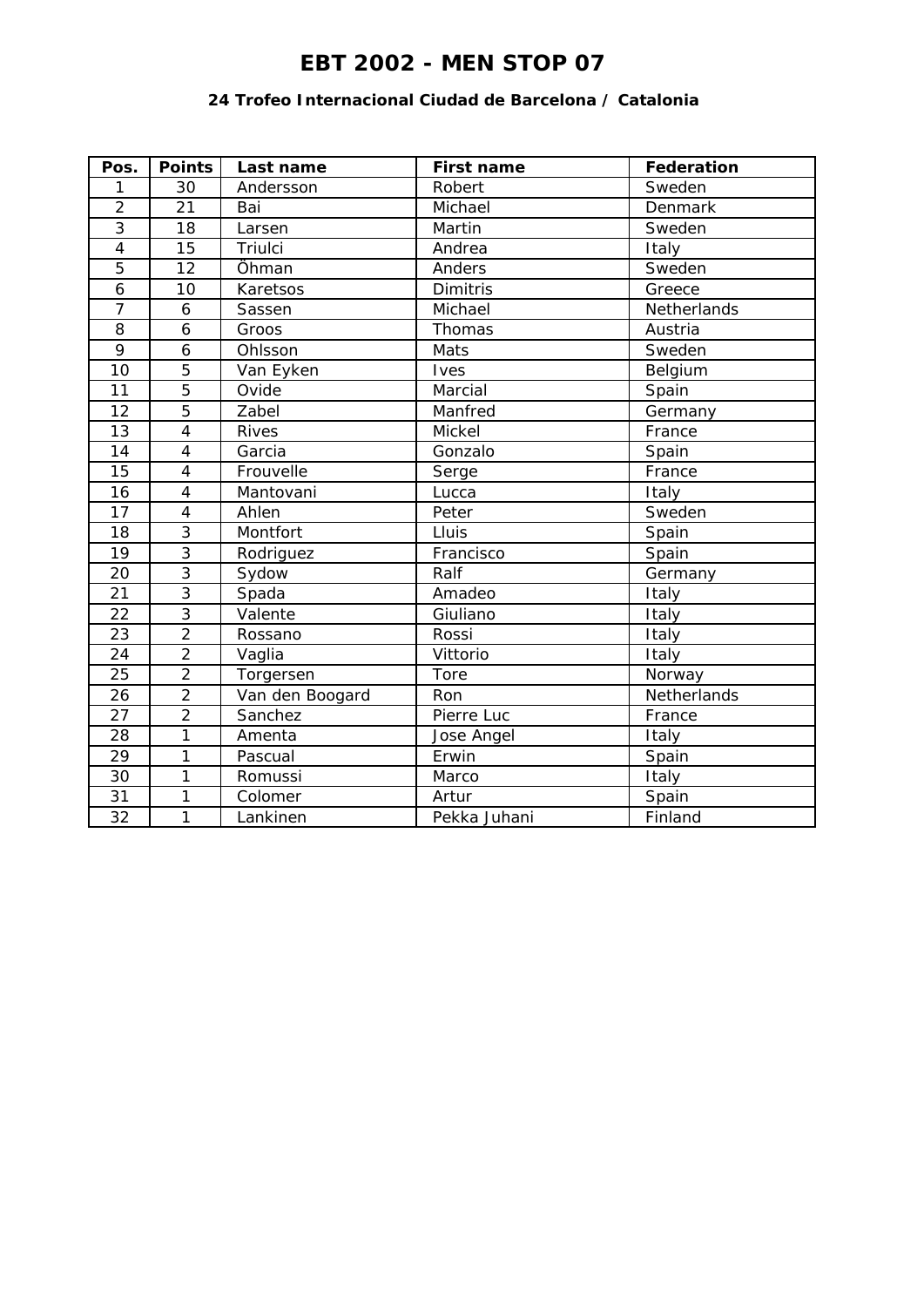### **1st Champions Tournament / Italy**

| Pos.                     | <b>Points</b>           | Last name       | First name  | Federation  |
|--------------------------|-------------------------|-----------------|-------------|-------------|
| 1                        | 30                      | Gross           | Thomas      | Austria     |
| $\overline{2}$           | 21                      | Verbruggen      | Gery        | Belgium     |
| $\overline{3}$           | 18                      | Carlsson        | Göran       | Sweden      |
| $\overline{\mathcal{L}}$ | 15                      | Mantovani       | Luca        | Italy       |
| 5                        | 12                      | Vaglia          | Vittorio    | Italy       |
| 6                        | 10                      | Karetsos        | Dimitrios   | Greece      |
| $\overline{7}$           | 6                       | Åhlen           | Peter       | Sweden      |
| 8                        | 6                       | Louridas        | Michael     | England     |
| 9                        | 6                       | Damberg         | Johan       | Sweden      |
| 10                       | 5                       | Spada           | Amedeo      | Italy       |
| 11                       | $\overline{5}$          | Paugnat         | Jean Pierre | France      |
| 12                       | $\overline{5}$          | Salonen         | Petteri     | Finland     |
| 13                       | $\overline{\mathbf{4}}$ | Righi           | Domenico    | San Marino  |
| 14                       | $\overline{\mathbf{4}}$ | Bai             | Michael     | Denmark     |
| 15                       | $\overline{\mathbf{4}}$ | Lenders         | Peter       | Netherlands |
| $\overline{16}$          | $\overline{\mathbf{4}}$ | Rossi           | Frederico   | Italy       |
| 17                       | $\overline{\mathbf{4}}$ | Raatikainen     | Teemu       | Finland     |
| 18                       | $\overline{3}$          | Torgersen       | Tore        | Norway      |
| 19                       | $\overline{3}$          | Bottiglieri     | Alfonso     | Italy       |
| 20                       | $\overline{3}$          | Celli           | Maurizio    | Italy       |
| $\overline{21}$          | $\overline{3}$          | Timpano         | Mario       | Italy       |
| 22                       | $\overline{3}$          | Armiellei       | Dario       | Italy       |
| 23                       | $\overline{2}$          | D'Achille       | <b>Nico</b> | Italy       |
| 24                       | $\overline{2}$          | Castagni        | Ugo         | Italy       |
| $\overline{25}$          | $\overline{2}$          | Ligato          | Massimo     | Italy       |
| 26                       | $\overline{2}$          | <b>Mertiris</b> | Josef       | Greece      |
| 27                       | $\overline{2}$          | Öhman           | Anders      | Sweden      |
| 28                       | 1                       | Virtanen        | Kai         | Finland     |
| 29                       | 1                       | Malchiodi       | Mauro       | Italy       |
| 30                       | 1                       | Åkesson         | Anders      | Sweden      |
| 31                       | 1                       | Konsteri        | Sami        | Finland     |
| 32                       | 1                       | Ponti           | Francesco   | Italy       |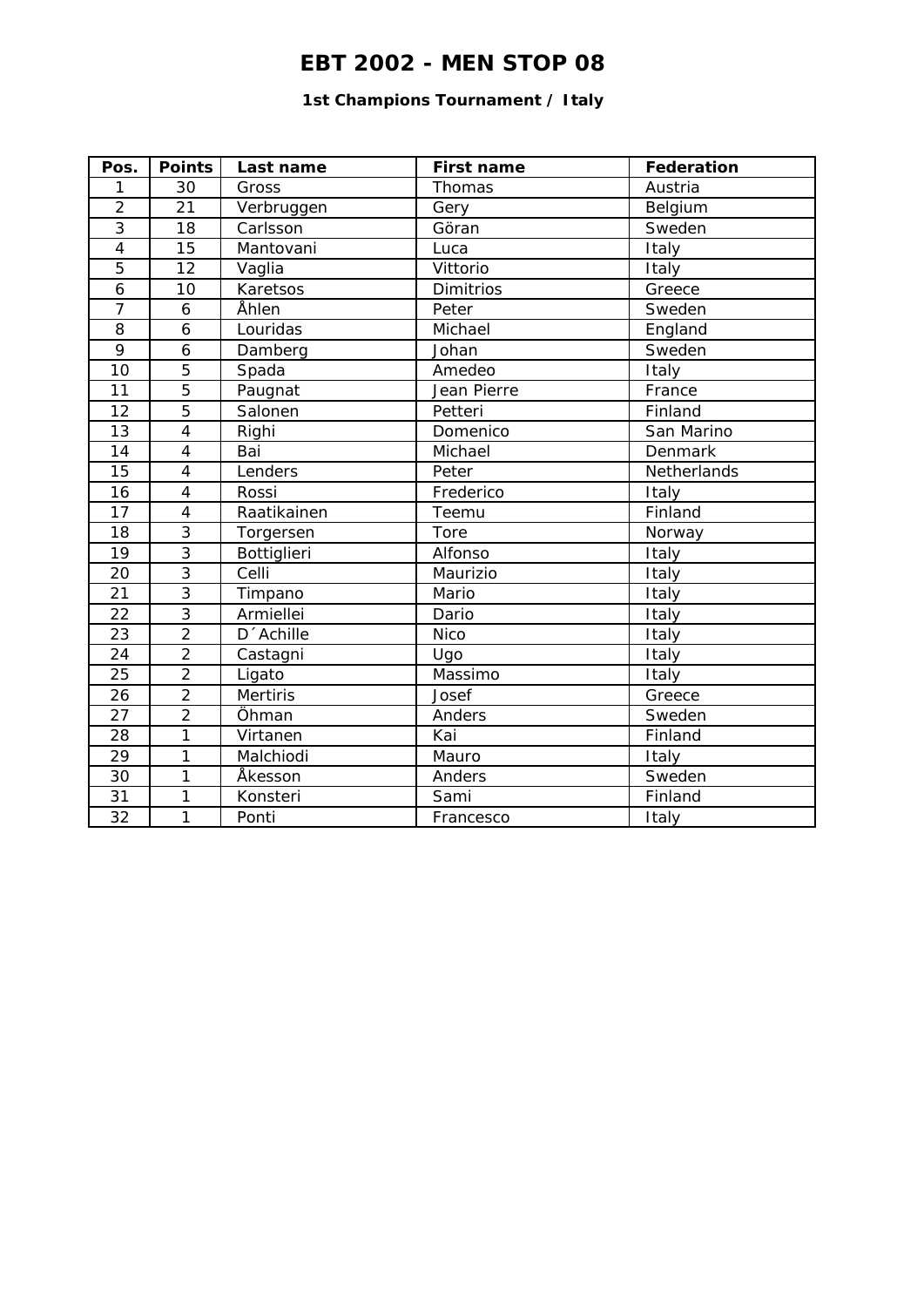#### **Danish Masters / Denmark**

| Pos.                     | <b>Points</b>           | Last name    | First name   | Federation  |
|--------------------------|-------------------------|--------------|--------------|-------------|
| 1                        | 30                      | Luoto        | Mika         | Finland     |
| $\overline{2}$           | 21                      | Öhman        | Anders       | Sweden      |
| $\overline{3}$           | 18                      | <b>Blixt</b> | Martin       | Sweden      |
| $\overline{\mathcal{A}}$ | 15                      | Tiainen      | Olli         | Finland     |
| 5                        | 12                      | Damberg      | Johan        | Sweden      |
| 6                        | 10                      | Norrman      | Christer     | Sweden      |
| $\overline{7}$           | 6                       | Damstoft     | Flemming     | Denmark     |
| 8                        | 6                       | Folkesson    | <b>Brian</b> | Sweden      |
| 9                        | 6                       | Bøgehave     | Martin       | Denmark     |
| 10                       | 5                       | Krämer       | Michael      | Netherlands |
| 11                       | $\overline{5}$          | Ahlqvist     | Michael      | Sweden      |
| 12                       | $\overline{5}$          | Verbruggen   | Gery         | Belgium     |
| 13                       | $\overline{4}$          | Torgersen    | Tore         | Norway      |
| 14                       | $\overline{4}$          | Eide         | Per Kr.      | Norway      |
| 15                       | $\overline{\mathbf{4}}$ | Larsen       | Christian    | Denmark     |
| 16                       | $\overline{4}$          | Hansen       | Thorbjørn    | Norway      |
| 17                       | $\overline{4}$          | Bai          | Michael      | Denmark     |
| 18                       | $\overline{3}$          | Olsson       | Dennis       | Sweden      |
| 19                       | $\overline{3}$          | Thomsen      | John         | Denmark     |
| 20                       | $\overline{3}$          | Mortensen    | Jimmy        | Denmark     |
| $\overline{21}$          | $\overline{3}$          | Andrea       | Steffen      | Denmark     |
| 22                       | $\overline{3}$          | Lindén       | Thoms        | Sweden      |
| 23                       | $\overline{2}$          | Egebjerg     | Eigil        | Norway      |
| 24                       | $\overline{2}$          | Ganebring    | Mats         | Sweden      |
| $\overline{25}$          | $\overline{2}$          | Luoto        | Sami         | Finland     |
| 26                       | $\overline{2}$          | Nielsen      | Jesper       | Denmark     |
| 27                       | $\overline{2}$          | Åhlén        | Peter        | Sweden      |
| 28                       | 1                       | Lomholt      | René         | Denmark     |
| 29                       | 1                       | Konsteri     | Sami         | Finland     |
| 30                       | $\mathbf{1}$            | Castillo     | Samuel       | Spain       |
| 31                       | 1                       | Mannonen     | Petri        | Finland     |
| 32                       | 1                       | Ylitalo      | Mikko        | Finland     |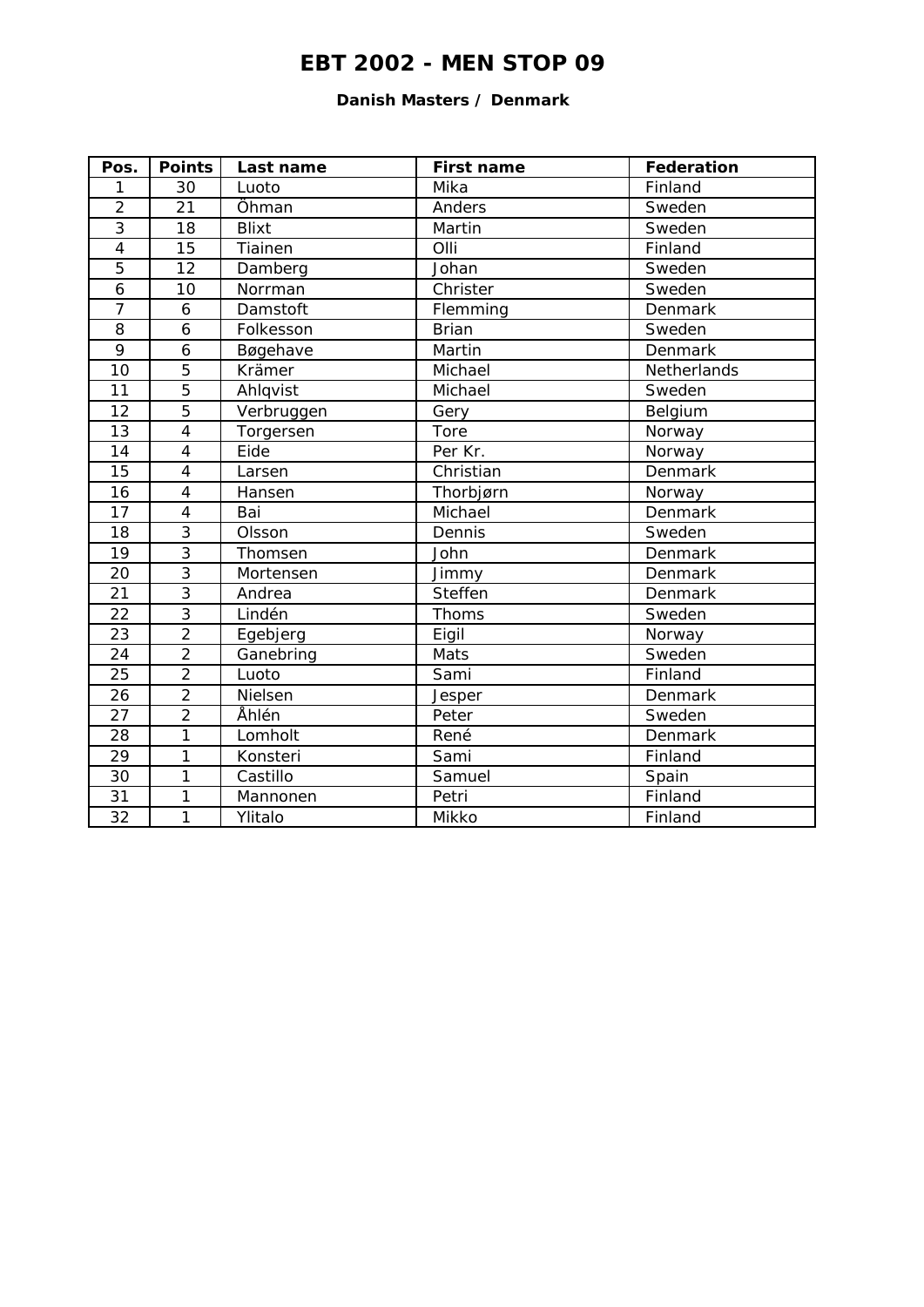### **Dutch Brunswick Open / Netherlands**

| Pos.            | <b>Points</b>           | Last name        | <b>First name</b> | Federation  |
|-----------------|-------------------------|------------------|-------------------|-------------|
| 1               | 30                      | Humm             | Andreas           | Germany     |
| $\overline{a}$  | 21                      | Verbruggen       | Gery              | Belgium     |
| $\overline{3}$  | 18                      | <b>Brondsted</b> | <b>Kim</b>        | Denmark     |
| 4               | 15                      | Mol              | Roel              | Netherlands |
| 5               | 12                      | Lebon            | Jean Marc         | Belgium     |
| 6               | 10                      | Krull            | Maarten           | Netherlands |
| $\overline{7}$  | 6                       | Nickel           | Jens              | Germany     |
| 8               | 6                       | Bai              | Michael           | Denmark     |
| 9               | 6                       | Carlsson         | Goran             | Sweden      |
| 10              | $\overline{5}$          | Sassen           | Michael           | Netherlands |
| 11              | $\overline{5}$          | Gross            | Thomas            | Austria     |
| 12              | $\overline{5}$          | Schroder         | Nikolai           | Austria     |
| 13              | $\overline{\mathbf{4}}$ | van Damme        | Chris             | Belgium     |
| 14              | $\overline{\mathbf{4}}$ | Aviram           | <b>Or</b>         | Israel      |
| $\overline{15}$ | $\overline{4}$          | Ravez            | Pierre            | Belgium     |
| $\overline{16}$ | $\overline{4}$          | Paugnat          | Jean-Pierre       | France      |
| 17              | $\overline{4}$          | Vaes             | Kristof           | Belgium     |
| 18              | $\overline{3}$          | Karetsos         | <b>Dimitris</b>   | Greece      |
| 19              | $\overline{3}$          | van Zeist        | Ron               | Netherlands |
| 20              | $\overline{3}$          | Dingenouts       | Fred              | Netherlands |
| 21              | $\overline{3}$          | van Baest        | Geert-Jan         | Netherlands |
| 22              | $\overline{3}$          | Scammell         | Phil              | England     |
| 23              | $\overline{2}$          | Kraemer          | Michael           | Germany     |
| $\overline{24}$ | $\overline{2}$          | Andersson        | Robert            | Sweden      |
| 25              | $\overline{2}$          | van den Bogaard  | Ronald            | Netherlands |
| 26              | $\overline{2}$          | Agerbo           | Jesper            | Denmark     |
| 27              | $\overline{2}$          | van der Veen     | Wim               | Netherlands |
| 28              | 1                       | Plummen          | Ton               | Netherlands |
| 29              | 1                       | van Aerle        | Edwin             | Netherlands |
| 30              | 1                       | Helminen         | Jouni             | Finland     |
| 31              | 1                       | Bais             | Frank             | Netherlands |
| $\overline{32}$ | 1                       | Kuttig           | Christan          | Germany     |